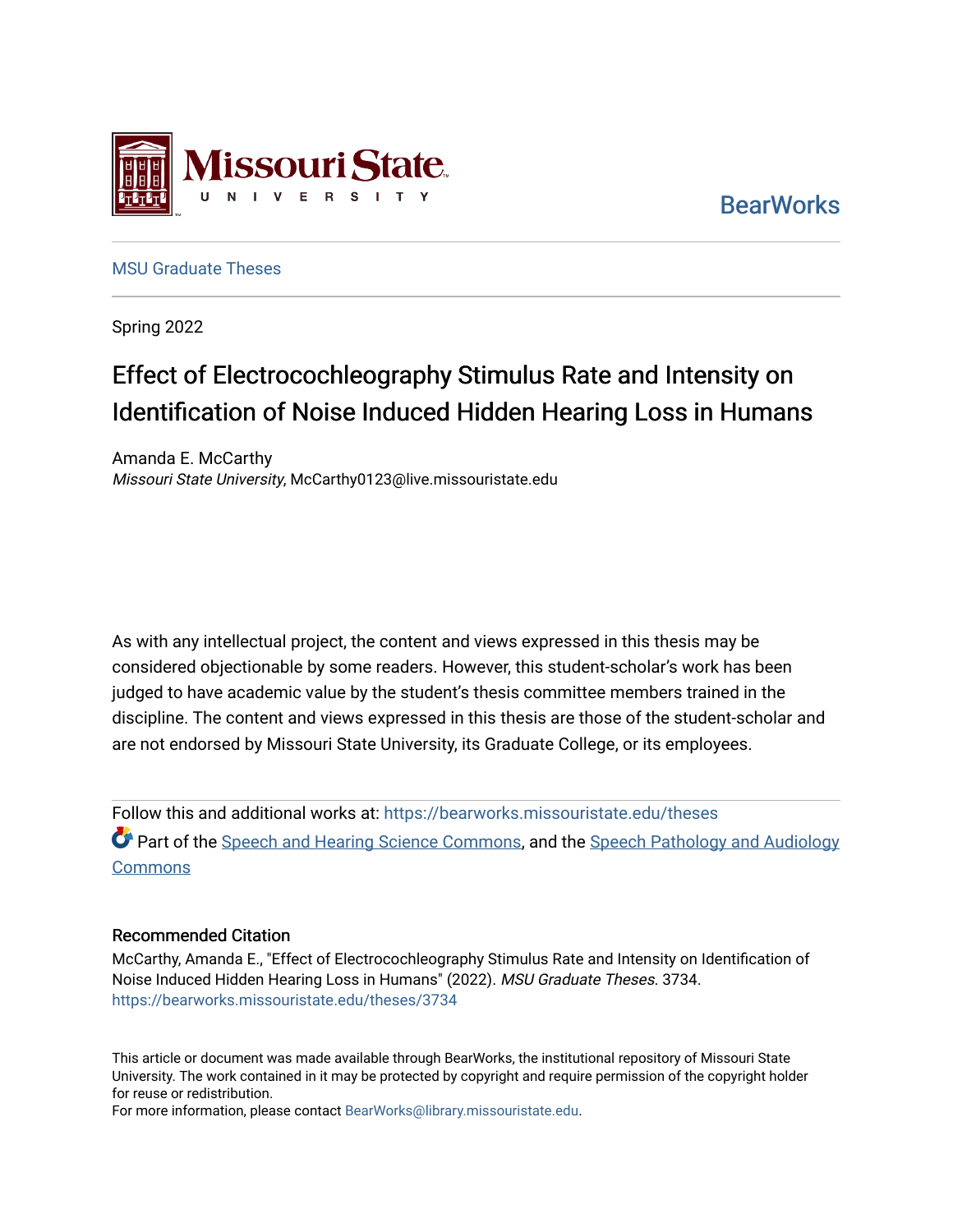# **EFFECT OF ELECTROCOCHLEOGRAPHY STIMULUS RATE AND INTENSITY ON IDENTIFICATION OF NOISE INDUCED HIDDEN HEARING LOSS IN HUMANS**

A Doctoral Thesis

Presented to

The Graduate College of

Missouri State University

In Partial Fulfillment

Of the Requirements for the Degree

Doctor of Audiology, Communication Sciences and Disorders

By

Amanda McCarthy

May 2022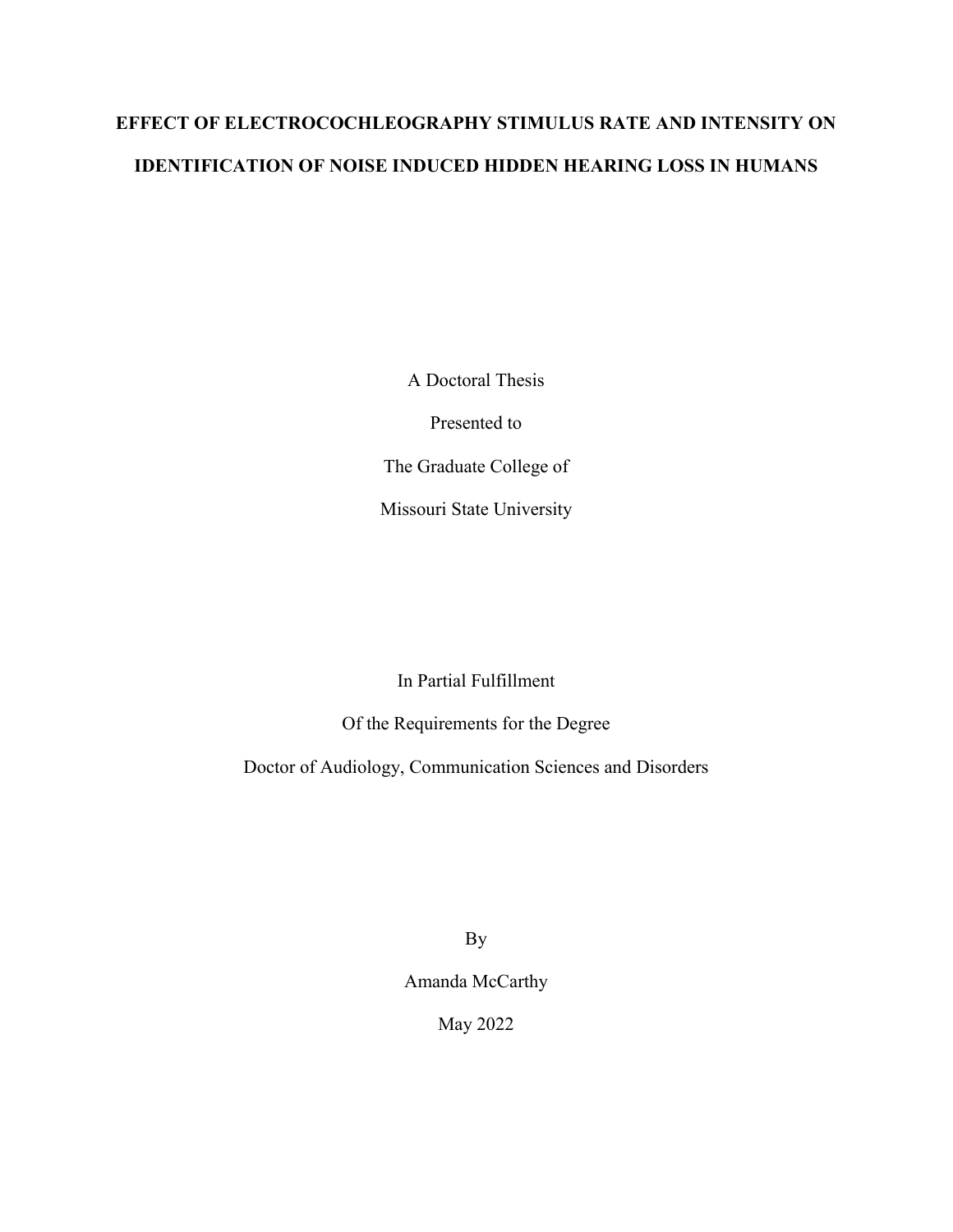# **EFFECT OF ELECTROCOCHLEOGRAPHY STIMULUS RATE AND INTENSITY ON IDENTIFICATION OF NOISE INDUCED HIDDEN HEARING LOSS IN HUMANS**

Communication Sciences and Disorders

Missouri State University, May 2022

Doctor of Audiology

Amanda McCarthy

## **ABSTRACT**

Noise exposure has been known to cause both temporary and permanent shifts in hearing thresholds in humans. Animal and human studies have shown noise exposure to lead to damage to the ribbon synapses of the cochlea. This damage, referred to as noise induced hidden hearing loss (NIHHL), is not detectable with standard hearing assessments, though can be the cause of difficulties understanding speech in the presence of background noise. Recent studies have begun to explore the use of electrocochleography (ECochG) to detect this neural damage in humans. Such studies strive to aid in the development of a clinical tool for the diagnosis of NIHHL in humans. To investigate the effects of stimulus intensity and presentation rate on ECochG responses, male and female participants were recruited and separated into high and low noise exposure groups based off noise exposure questionnaires. Individuals then underwent audiometric testing, speech-in-noise testing, and ECochG testing. All participants had hearing thresholds within normal limits. Speech testing was not found to be clinically significantly different between groups. While both the stimulus rate and intensity significantly affected the AP amplitude, there was only a borderline significant difference between effects of the stimulus intensity on the AP amplitude of the low-risk group as compared to the high-risk group. These results agree with previous human studies and indicate ECochG may be a potential diagnostic tool for NIHHL. No significant difference in SP amplitude was seen between groups with changes in stimulus intensity or rate was seen between groups. Stimulus intensity did, however, have an effect on SP amplitude. While ECochG shows promise as a potential diagnostic tool for NIHHL, further research is necessary both to confirm the usefulness of the measure and to develop a clinical diagnostic protocol.

**KEYWORDS**: noise induced hidden hearing loss, electrocochleography, noise exposure, cochlear synaptopathy, ribbon synapse, electrophysiology, hearing loss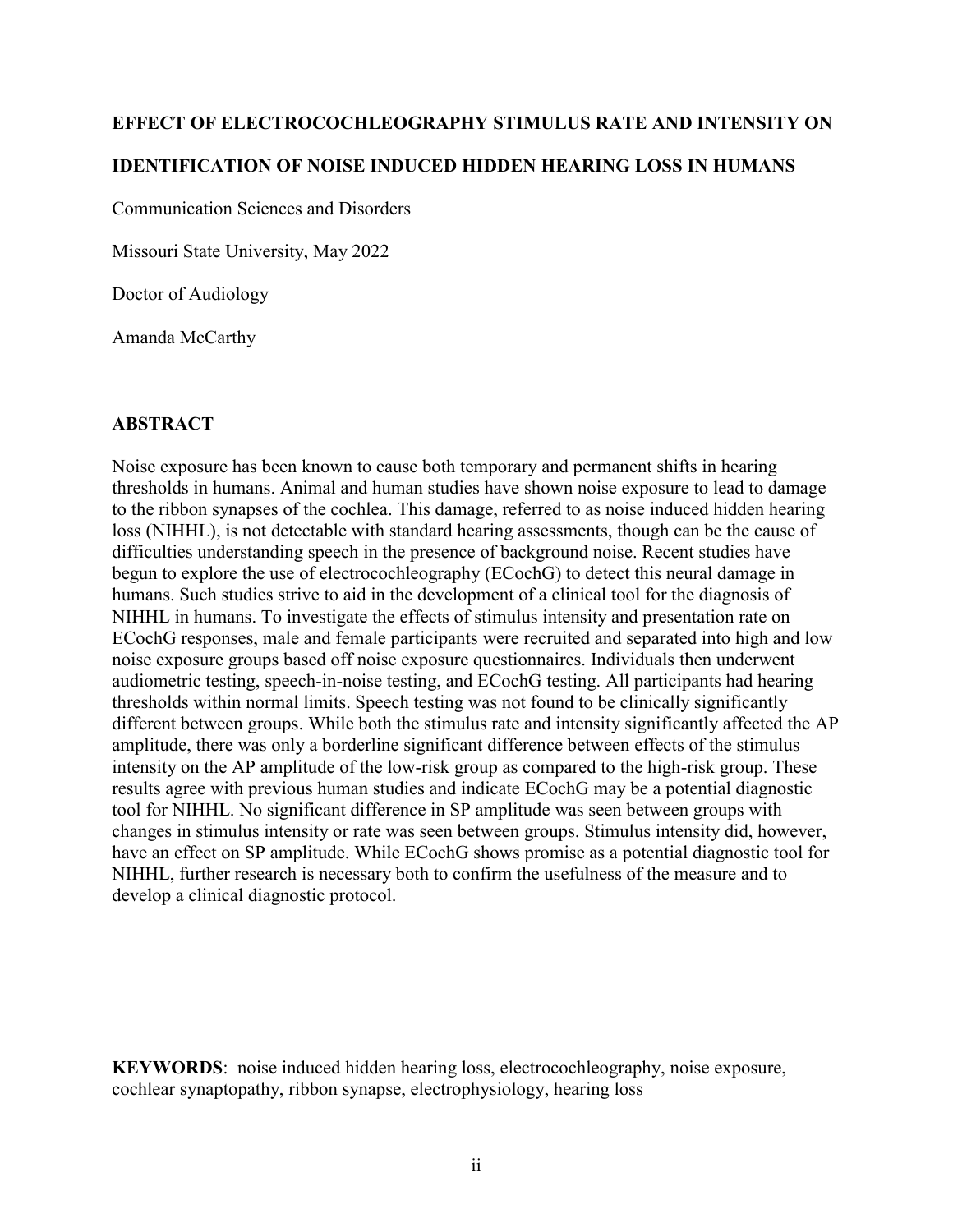# **EFFECT OF ELECTROCOCHLEOGRAPHY STIMULUS RATE AND INTENSITY ON IDENTIFICATION OF NOISE INDUCED HIDDEN HEARING LOSS IN HUMANS**

By

Amanda McCarthy

## A Doctoral Thesis Submitted to the Graduate College Of Missouri State University In Partial Fulfillment of the Requirements For the Degree of Doctor of Audiology, Communication Sciences and Disorders

May 2022

Approved:

Abdullah Jamos, Ph.D., Thesis Committee Chair

Thomas Clayton Franklin, Ph.D., Committee Member

Mark Chertoff, Ph.D., Committee Member

Fadi Najem, Ph.D., Committee Member

Julie Masterson, Ph.D., Dean of the Graduate College

In the interest of academic freedom and the principle of free speech, approval of this thesis indicates the format is acceptable and meets the academic criteria for the discipline as determined by the faculty that constitute the thesis committee. The content and views expressed in this thesis are those of the student-scholar and are not endorsed by Missouri State University, its Graduate College, or its employees.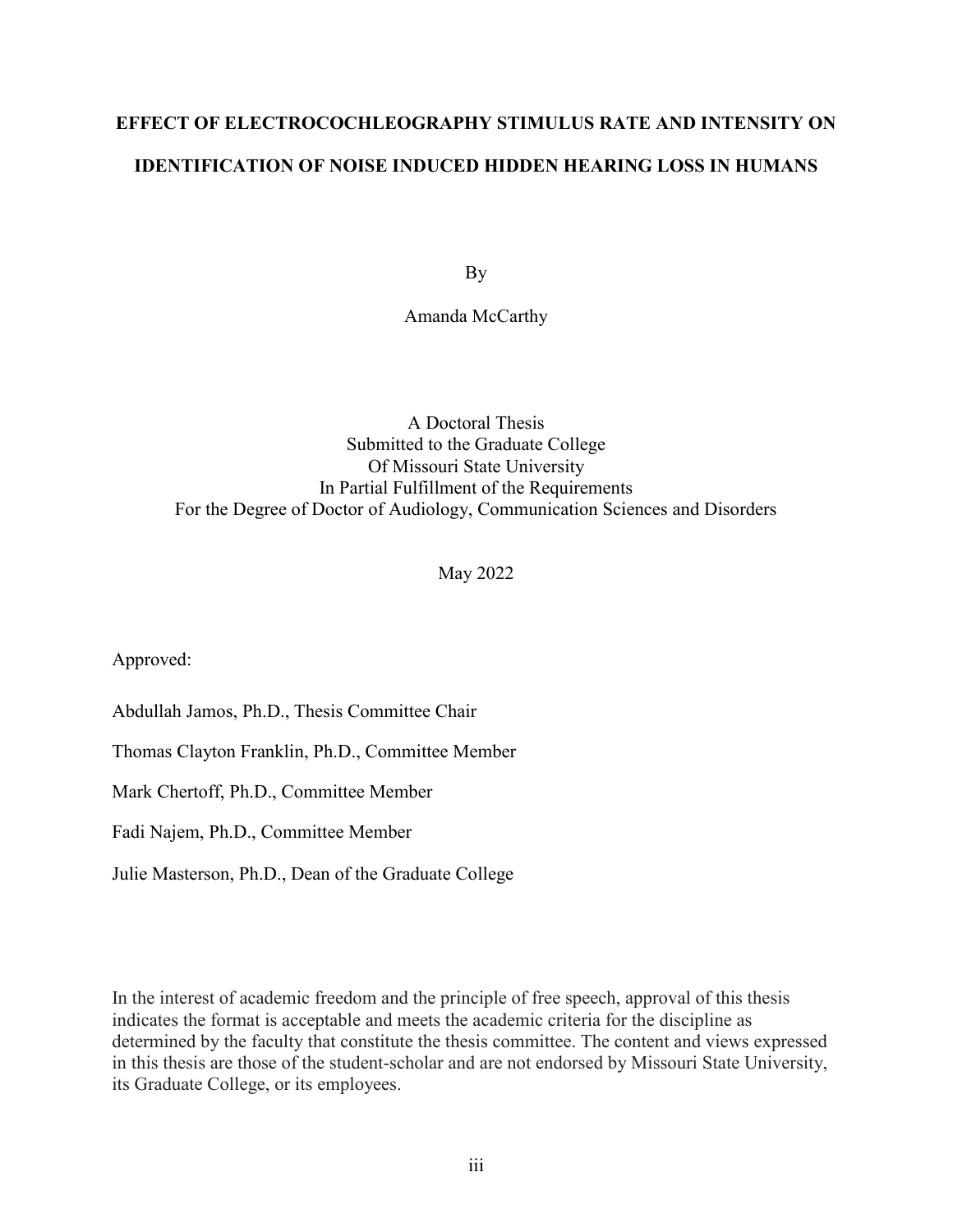### **ACKNOWLEDGEMENTS**

First, I would like to thank Dr. Abdullah Jamos, my research advisor, for his help and involvement in this study over the past two years. Without all of his time and effort, this study would not have been possible. I appreciate your support throughout this entire process. Additionally, I would like to thank the members of my committee, Dr. Clay Franklin, Dr. Mark Chertoff, and Dr. Fadi Najem for their suggestions and input.

A sincere thanks goes to my classmates and roommates, Amber Landsman, Brooke Nadeau, and Riley Rickman for their help and support through not only this process, but through the entire course of my graduate studies. The breaks and distractions they offered were always appreciated and welcomed.

I wish to thank Chance Limback for his endless encouragement during my studies. Thank you for always being a listening ear. Lastly, I would like to thank my family for their unwavering support and encouragement during my graduate studies. I wouldn't have been able to do it without you. Thank you.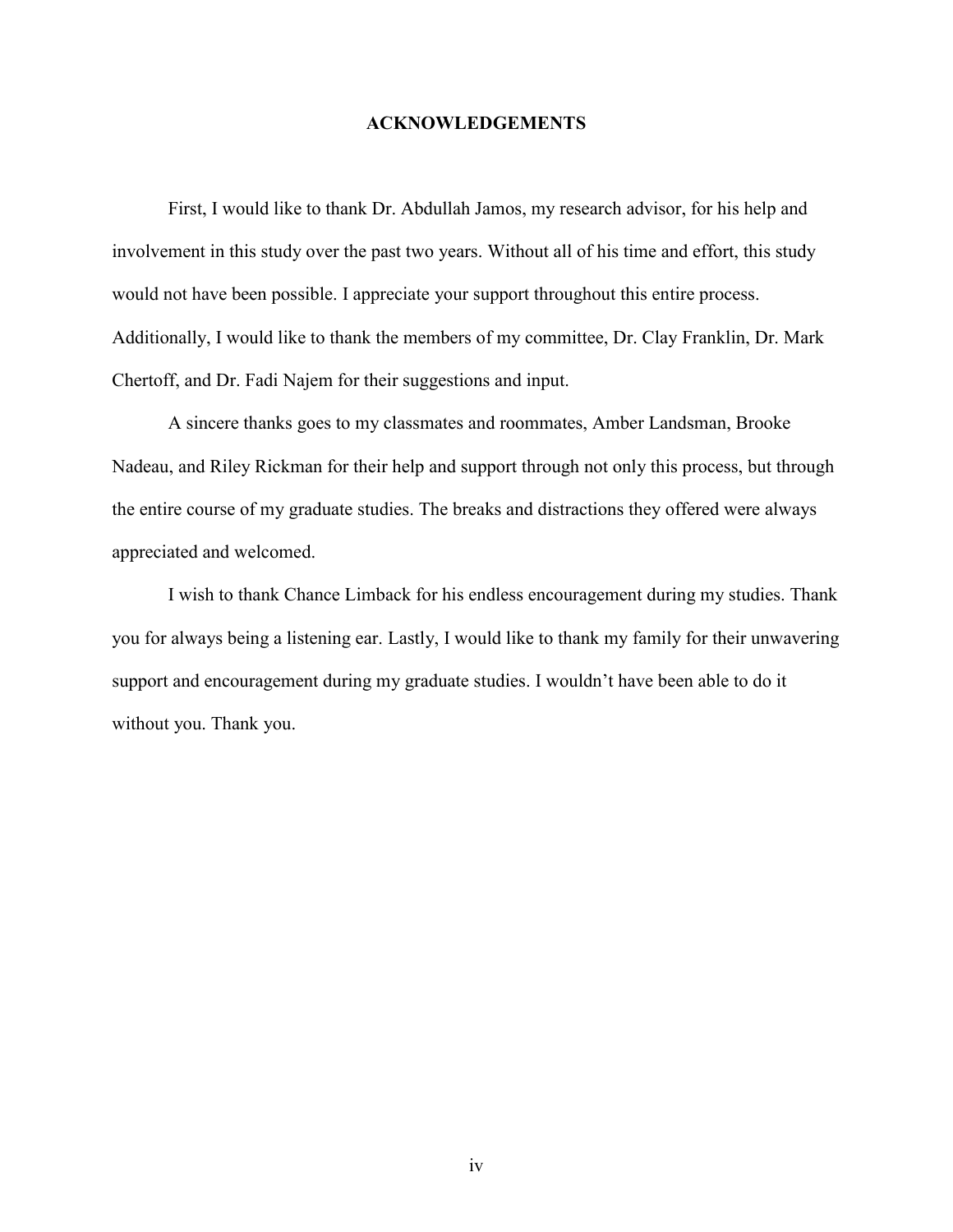## **TABLE OF CONTENTS**

| Introduction                                                  | Page 1  |
|---------------------------------------------------------------|---------|
| Literature Review                                             | Page 1  |
| The Auditory System                                           | Page 7  |
| Noise Induced Hearing Loss                                    | Page 11 |
| Evidence for Noise Induced Hidden Hearing Loss in Animals     | Page 12 |
| Noise Induced Hidden Hearing Loss in Humans                   | Page 20 |
| Objectives                                                    | Page 28 |
| Methods                                                       | Page 30 |
| Participants                                                  | Page 30 |
| Equipment                                                     | Page 31 |
| <b>Audiometric Testing Procedures</b>                         | Page 31 |
| <b>Electrophysiological Testing Parameters and Procedures</b> | Page 32 |
| Data Analysis                                                 | Page 33 |
| Results                                                       | Page 35 |
| Word Recognition in Quiet and Noise                           | Page 37 |
| 11.1 Presentation Rate at 80 dB nHL                           | Page 38 |
| Stimulus Presentation Rate and Intensity Level Effects on AP  |         |
| Amplitude                                                     | Page 40 |
| Stimulus Presentation Rae and Intensity Level Effects on SP   |         |
| Amplitude                                                     | Page 44 |
| Discussion                                                    | Page 47 |
| <b>Puretone Audiometry</b>                                    | Page 47 |
| Distortion Product Otoacoustic Emission Testing               | Page 48 |
| <b>Acoustic Reflex Threshold Testing</b>                      | Page 48 |
| <b>Word Recognition Testing</b>                               | Page 49 |
| AP Amplitude                                                  | Page 51 |
| SP Amplitude                                                  | Page 54 |
| SP/AP Amplitude Ration with 11.1/sec and 80 dB nHL            | Page 56 |
| Limitations                                                   | Page 57 |
| <b>Future Studies</b>                                         | Page 58 |
| Conclusion                                                    | Page 60 |
| References                                                    | Page 61 |
| Appendix: Research Compliance                                 | Page 65 |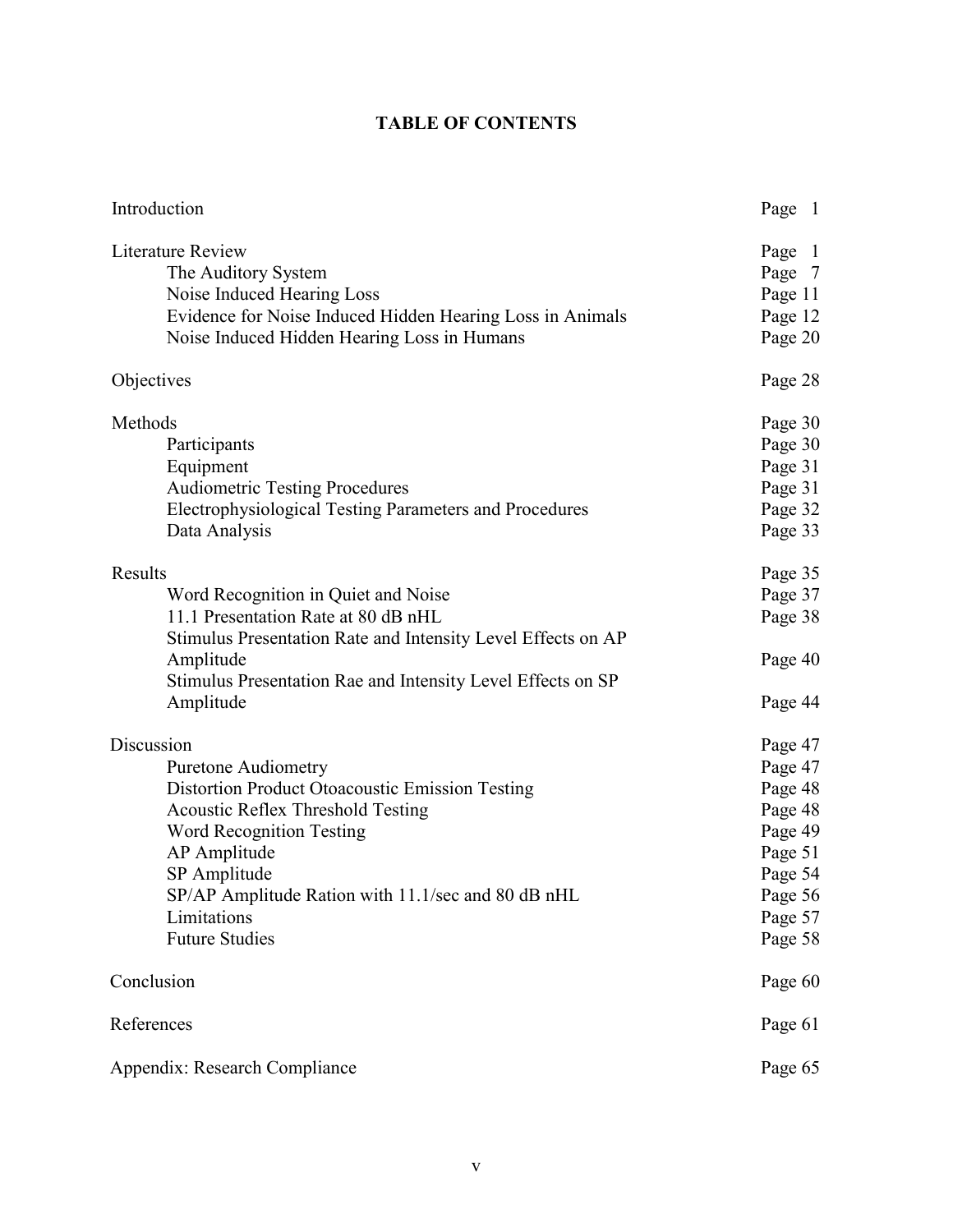## **LIST OF TABLES**

| Table 1. Mean AP amplitude for each rate at each intensity for both<br>groups | Page 41 |
|-------------------------------------------------------------------------------|---------|
| Table 2. Pairwise comparison of AP amplitude based off rate                   | Page 42 |
| Table 3. Pairwise comparison of AP amplitude based off intensity              | Page 44 |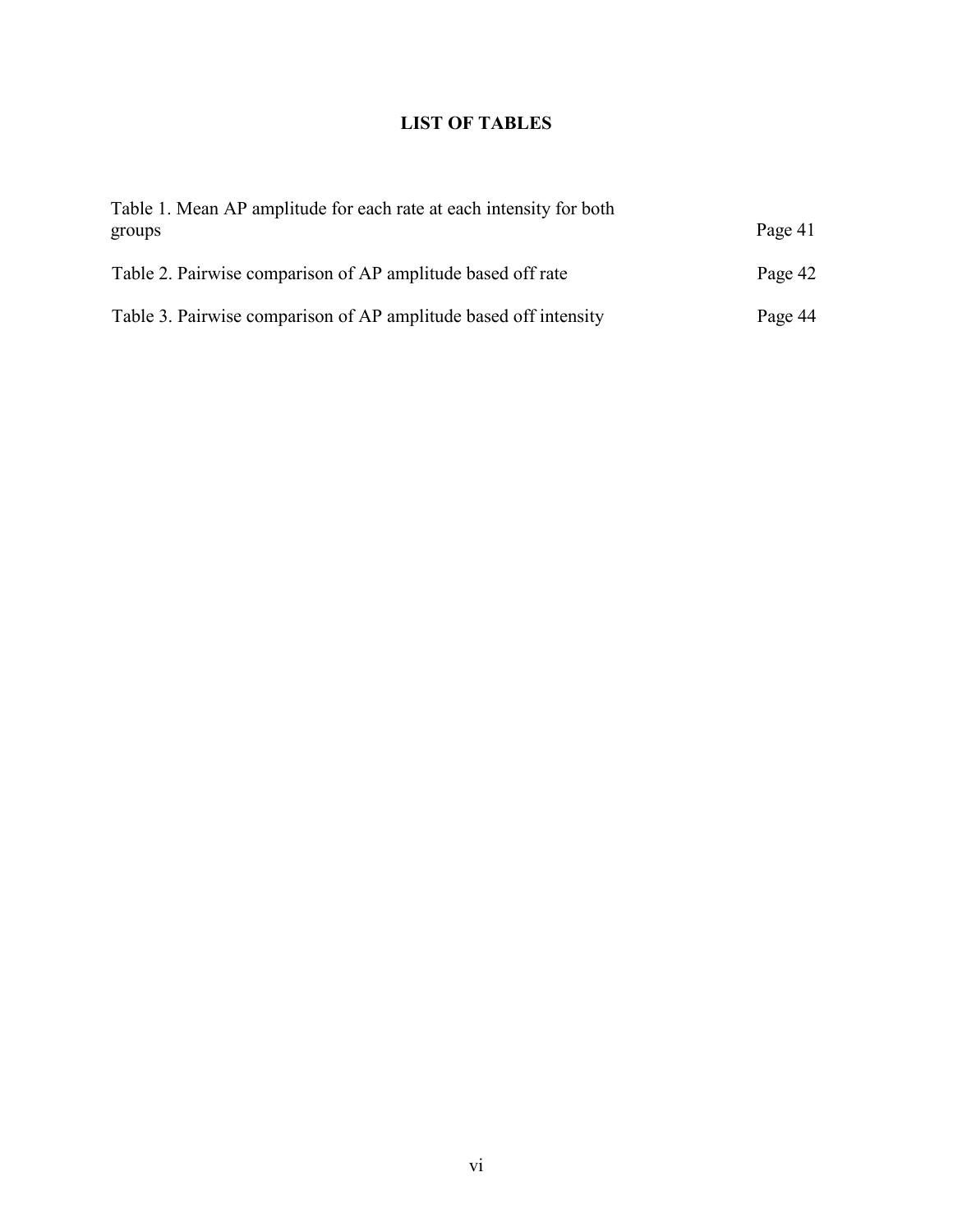## **LIST OF FIGURES**

| Figure 1. Mean puretone air thresholds                           | Page 35 |
|------------------------------------------------------------------|---------|
| Figure 2. Mean DPOAE amplitudes and noise floor values           | Page 36 |
| Figure 3. Mean acoustic reflex thresholds                        | Page 37 |
| Figure 4. Mean word recognition scores                           | Page 38 |
| Figure 5. ECochG recordings from a low and high-risk participant | Page 39 |
| Figure 6. Mean AP amplitude for each intensity at each rate      | Page 42 |
| Figure 7. Mean AP amplitude for each rate at each intensity      | Page 43 |
| Figure 8. Mean SP amplitude for each rate at each intensity      | Page 45 |
| Figure 9. Mean SP amplitude for each intensity at each rate      | Page 45 |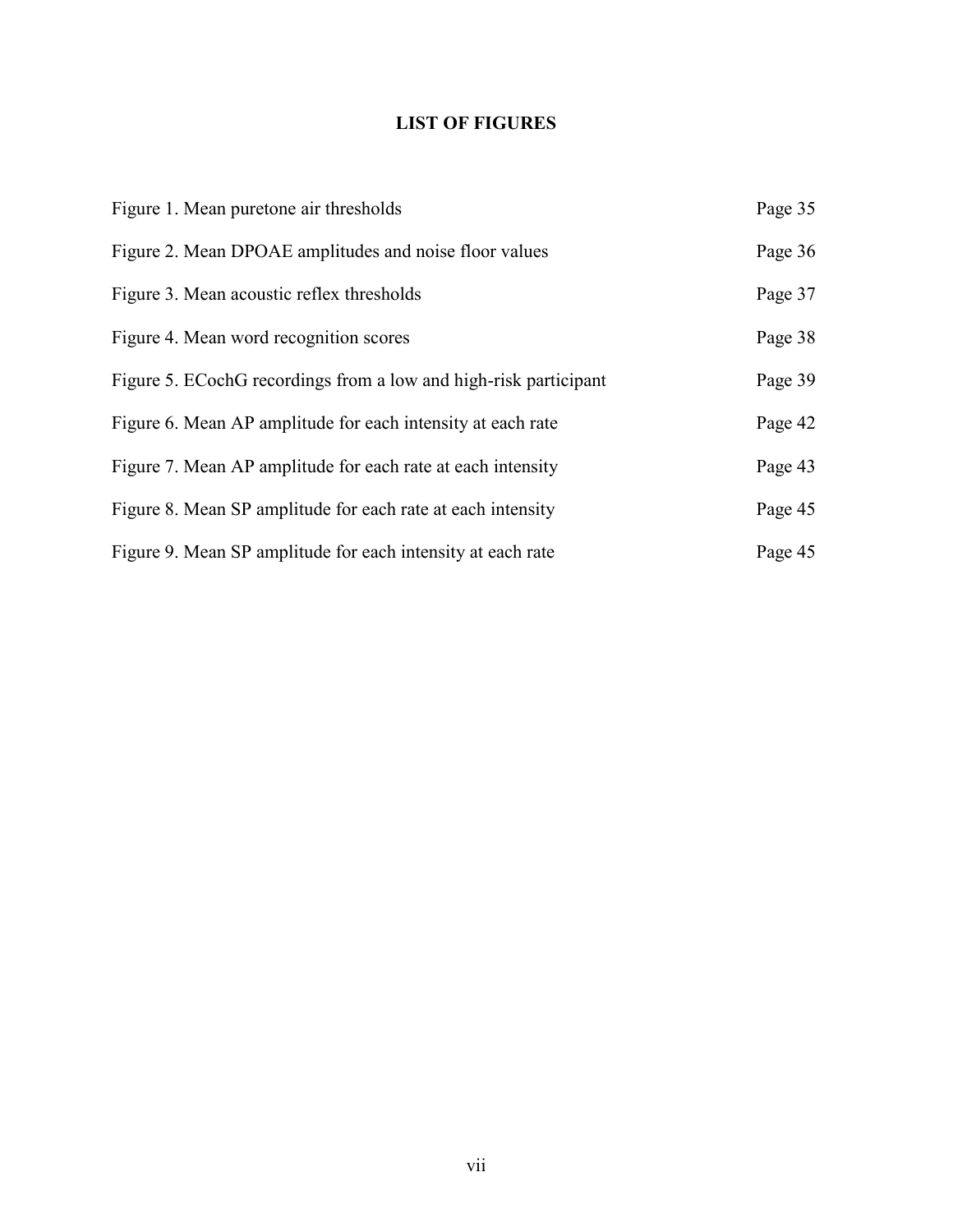### **INTRODUCTION**

Hearing loss caused by noise exposure has been well documented historically. It is accepted that noise induces hearing loss via damage to the outer hair cells (OHCs) of the cochlea leading to a peripheral threshold shift which can be seen following exposure to damaging noise (Liberman & Kiang 1978). This threshold shift can be temporary or permanent, with hearing thresholds returning to normal after a period of time in the case of temporary threshold shift (TTS), leading to the idea no permanent damage occurs to the auditory system (Nordmann et al. 2000). However, recent research suggests this may not be the case. Clinically, it is not uncommon for a patient to be seen with the complaint of hearing loss and difficulties with hearing in noise despite having hearing thresholds within normal limits. It is possible these complaints stem from limited damage to the auditory nerve which is not apparent on standard audiometric test and therefore is called hidden hearing loss (HHL), noise induced hidden hearing loss (NIHHL), or cochlear synaptopathy (CS) (Furman et al. 2013; Kujawa & Liberman 2009; Liberman et al. 2016; Lin et al. 2011; Liu et al. 2019).

The auditory nerve is comprised of two main types of afferent auditory nerve fibers (ANFs): Type I which synapse to the inner hair cells (IHCs) of the cochlea, and Type II which synapse to the OHCs (Spoendlin & Schrott 1988; Spoendlin & Schrott 1989). The IHCs and Type I ANFs are responsible for encoding most of the auditory signals which are perceived in mammals (Dallos 1992; Spoendlin & Schrott 1988). In a simplified version, this process occurs when sound waves travel through the outer and middle ear to the cochlea where they are amplified by the OHCs (Liberman et al. 2002); this then causes the tectorial membrane to shear the stereocilia of the IHCs, leading the IHCs to depolarize (Moser et al. 2006; Spoendlin &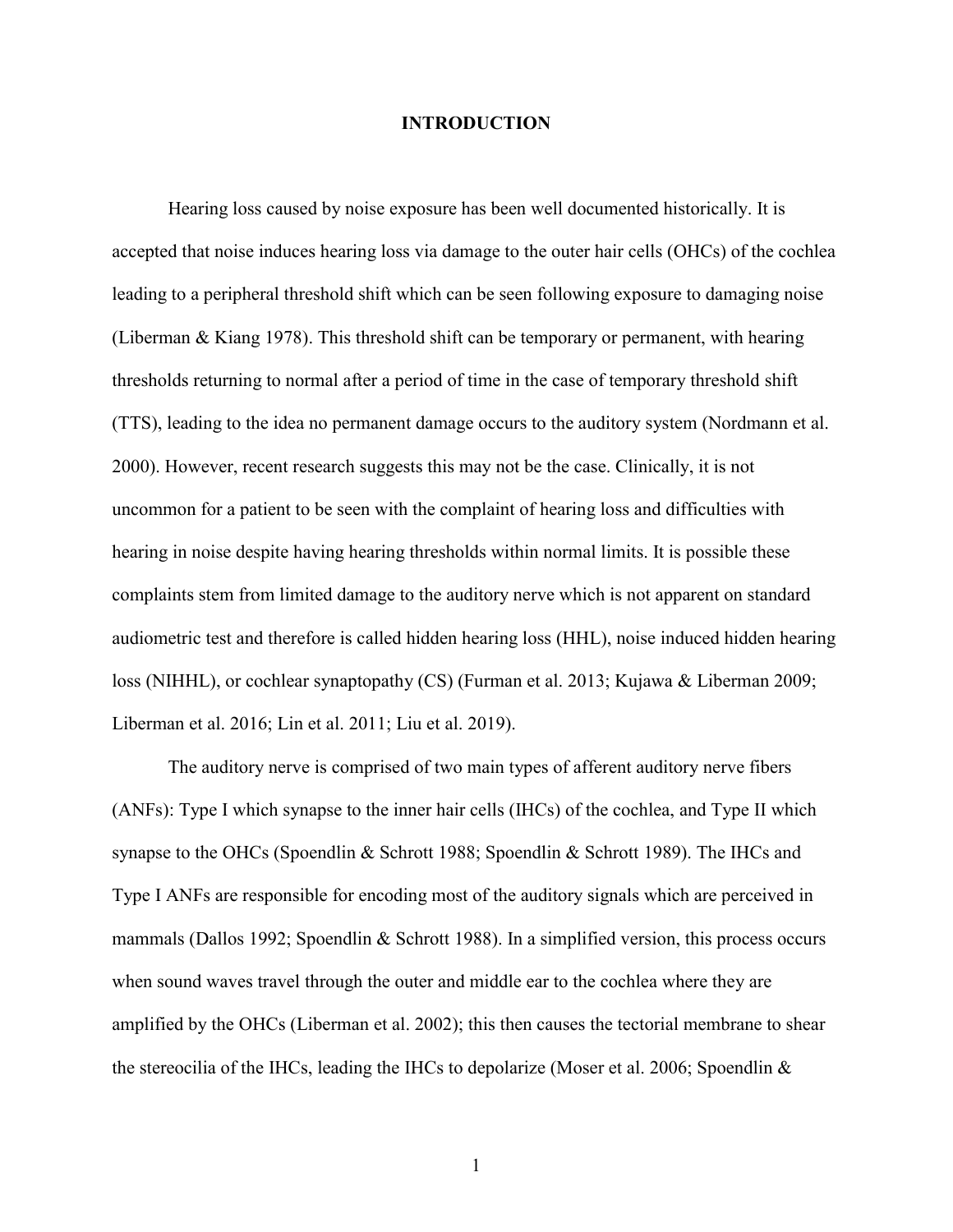Schrott 1988). When the IHCs depolarize, the neurotransmitter glutamate is released into the synapse between the IHC and ANFs (Moser et al. 2006; Nouvian et al. 2006; Ruel et al. 2007). The synapse between the IHCs and the ANFs is referred to as a ribbon synapse, and the auditory signal is encoded by the auditory nerve when glutamate is released into the synapse and consequently received by a postsynaptic terminal (Moser et al. 2006; Nouvian et al. 2006; Ruel et al. 2007).

Auditory nerve fibers all fire constantly, regardless of the presence of an auditory stimulus (Liberman & Kiang 1978). This spontaneous firing occurs at different rates for different nerve fibers, leading to the fibers being classified as having low, medium, or high spontaneous firing rates (Bourien et al. 2014; Liberman & Kiang 1978; Moser et al. 2006). In mammals, 60- 75% of the ANFs are high spontaneous rate fibers (SRF) fibers and have a spontaneous firing rate greater than 18 spikes per second (Liberman & Kiang 1978; Taberner & Liberman 2005). Medium SRFs comprise 15-30% of ANFs and have a firing rate of greater than 0.5 spikes per second but less than 18 spikes per second (Liberman & Kiang 1978; Taberner & Liberman 2005). Lastly, 10-16% of ANFs are low SRFs and have a spontaneous firing rate of less than 0.5 spikes per second (Liberman & Kiang 1978; Taberner & Liberman 2005). Loud intensity sounds are encoded by low SRFs, while lower intensity sounds are encoded by medium and high SRFs (Heut et al 2016).

Low SRFs have been shown to play a large role in the encoding of speech in noise. Heut et al. (2016) have shown the low SRF in gerbils are more resistant to background noise than medium or high-rate fibers because the low SRF do not saturate in noise. Differences in temporal processing have been seen in humans with high noise exposure as compared to those without noise exposure (Bharadwaj et al. 2015). Bharadwaj et al. (2015) propose the importance of low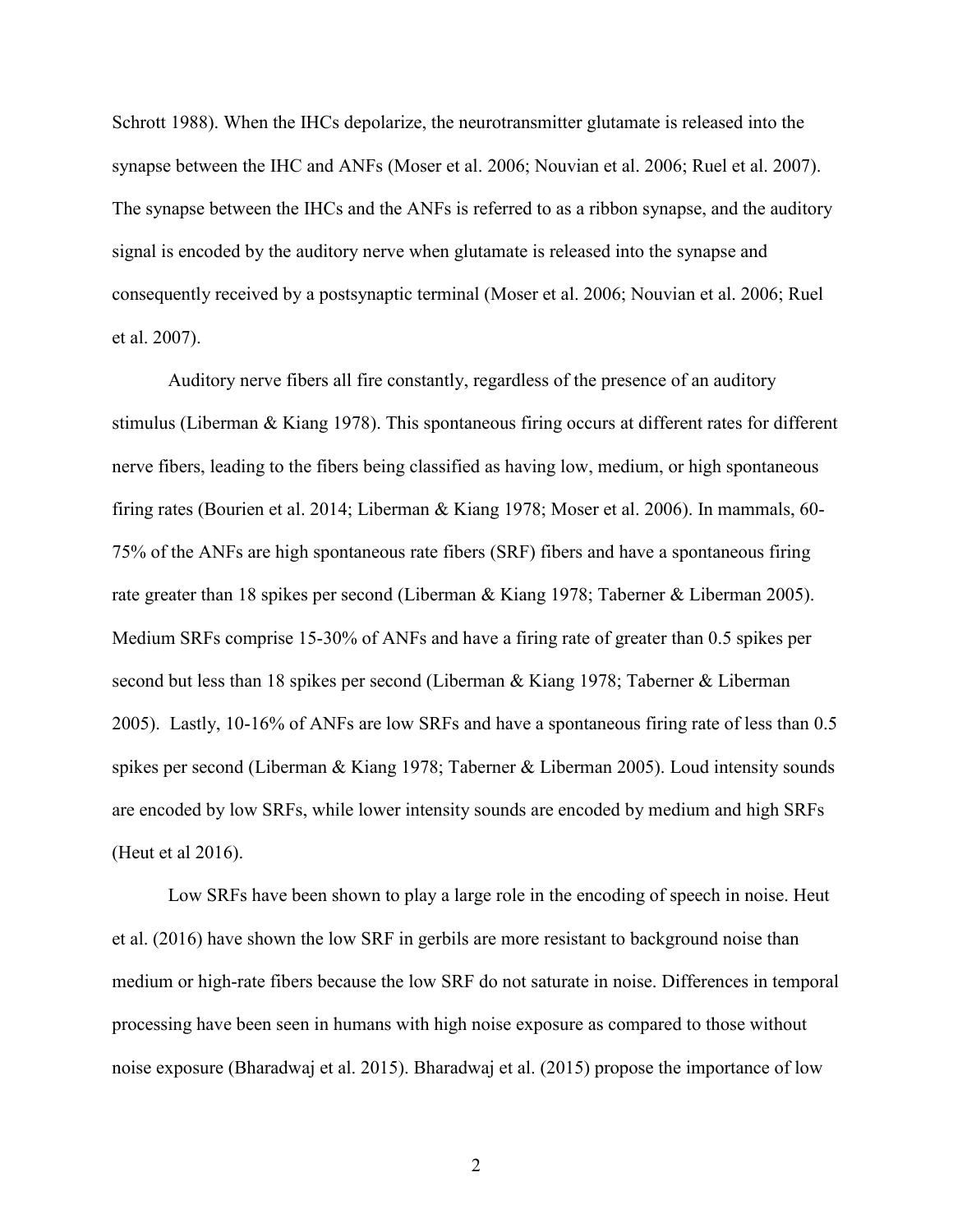SRFs in auditory perception in the presence of noise and other competing signals. Low SRFs are likely vital to the ability of the auditory system to encode speech in noise because they continue to fire despite background noise, even high intensity background noise. Therefore, low SRFs have been implicated in NIHHL (Kujawa & Liberman 2009).

Numerous animal studies have supported the presence on NIHHL in mammals. Such studies all have similar findings of normal hearing thresholds, or a recovery of normal hearing thresholds, after noise exposure despite a decrease in the neural output in response to acoustic stimuli at a supra-threshold level (Furman et al. 2013; Kujawa & Liberman 2009; Lin et al. 2011; Liu et al. 2019). This neural output is typically measured in these studies via compound action potential (CAP) amplitudes, or the amplitude of wave I of auditory brainstem responses (ABRs). Kujawa and Liberman (2009) demonstrated damage to the auditory system beyond the OHCs in noise exposed mice; specifically these authors noted reduced IHC ribbon synapses following noise exposure in addition to delayed damage of spiral ganglion cells. Studies by Lin et al. (2011) and Liu et al. (2019) showed similar results with a return of ABR thresholds to normal within two weeks of noise exposure while ABR amplitudes remained reduced and also confirmed there was no loss of IHCs seen following noise exposure. Such results further enforce the IHC synapses as the site of lesion of NIHHL, thus causing a reduction in the wave I amplitude of the ABR. It is possible the ribbons which are not extensively damaged by noise exposure are still changed. Changes in the size and location of remaining ribbons synapses in noise exposed mice have been repeatedly reported (Kujawa & Liberman 2009; Liberman & Liberman 2015; Lin et al. 2011). Therefore, while noise exposure can lead to the loss of ribbon synapses, there is also a high likelihood of morphological changes to the remaining synapses affecting the transmission of auditory signals along the pathway. Given this, NIHHL could be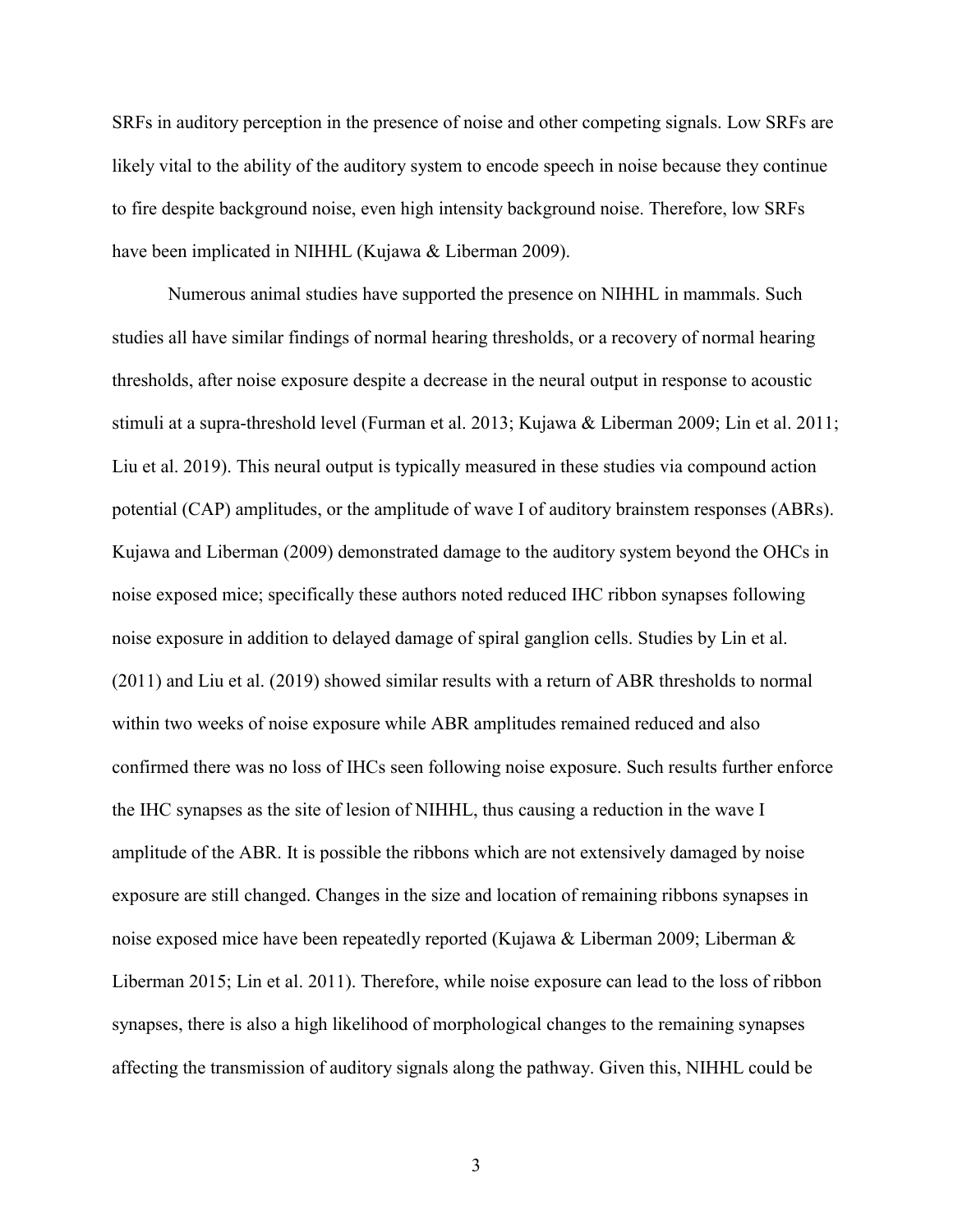due to a combined effect of the loss of ribbon synapses as well as the change in the function of the ribbon synapses which remain, and simple counts of remaining ribbons after noise exposure may not illustrate the extent of the damage. Furthermore, Kujawa and Liberman (2009) found a slow death of the ANFs in noise exposed mice after the loss of ribbon synapses. Since the authors reported a reduction in neural firing in this study while thresholds returned to normal, it can be inferred most ANF loss was of the low SRFs while the high and medium SRFs persisted thus allowing the threshold to auditory stimuli to remain unchanged. The loss of the low SRF could therefore lead to difficulties with hearing in noise despite normal audiometric results.

In humans, evidence for NIHHL is not as conclusive. ABR wave I amplitude has been used to investigate NIHHL in humans as it has in animal studies. Many studies have shown a reduction in suprathreshold ABR wave I amplitudes in participants with known history of noise exposure as compared to those without (Bramhall et al. 2016; Schaette & McAlpine 2011). However, many human studies have failed to find evidence to support the presence of NIHHL in humans through the use of ABR testing. It has been reported a lack of significant difference between ABR response amplitudes in participants who report a history of noise exposure as compared to those who report no history of noise exposure (Prendergast et al. 2016; Guest et al. 2017). Given the variability of results seen in studies utilizing ABR responses to attempt to confirm a presence of NIHHL in human participants, it is possible ABR is not the best measurement of NIHHL in humans.

The SP/AP amplitude ratio in electrocochleography (ECochG) has been used by Liberman et al. (2016) to detect the presence of NIHHL in participants at high risk of noise exposure. ECochG was the measure of choice to probe for evidence of NIHHL as opposed to ABR wave I amplitude in an attempt to circumvent the variability seen in wave I of ABR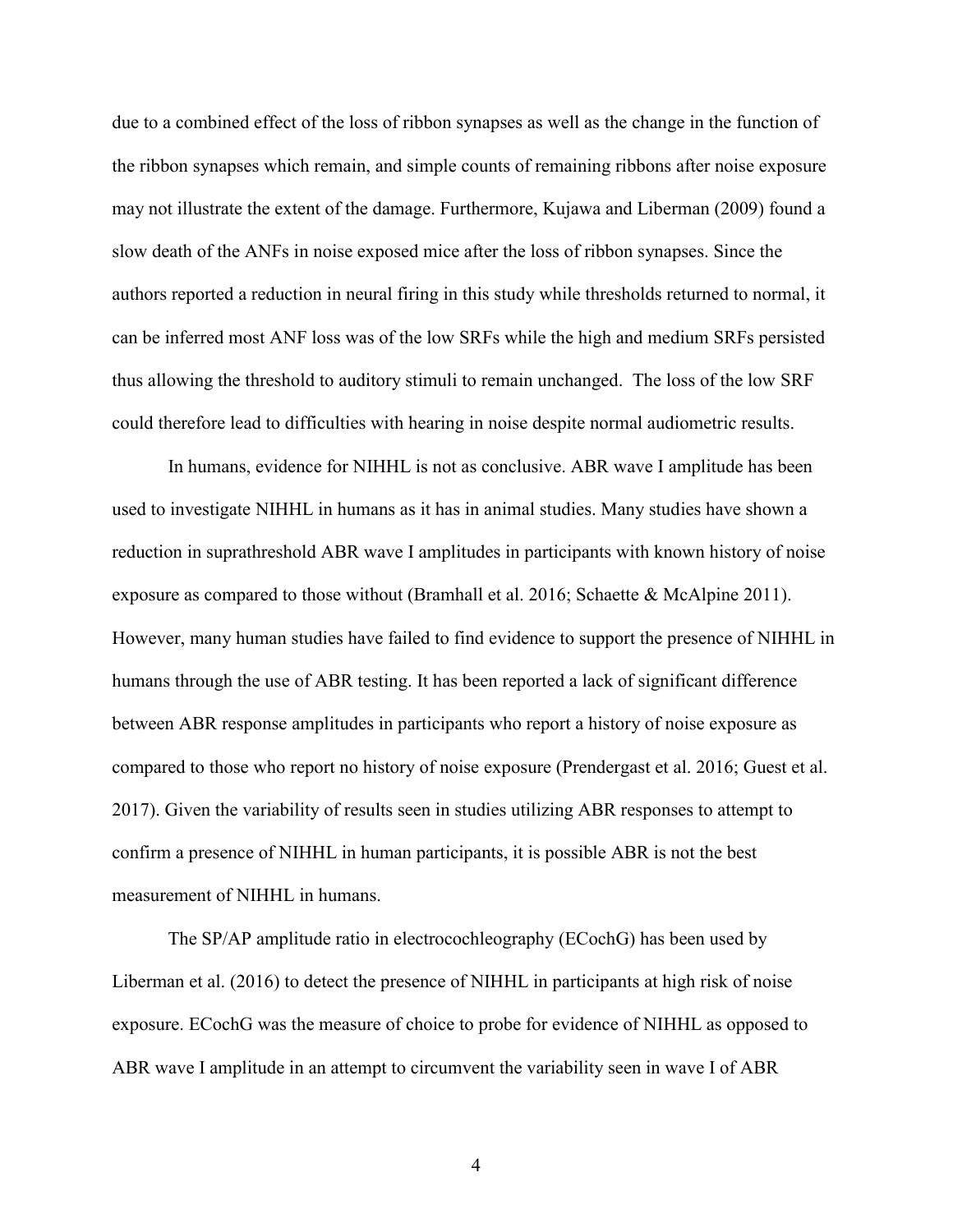responses in humans. In this study it was found the SP/AP amplitude ratio of the high-risk group was about double that of the low-risk group. These results indicate ECochG may be a suitable measurement for NIHHL in humans. This is likely due to the electrode placement utilized in ECochG being closer to the response generators which produce either the AP of the ECochG response or wave I of the ABR response. The use of ECochG in the diagnosis of NIHHL in humans requires further exploration.

The effect of different stimulus parameters could be used to measure ECochG in humans with a history of noise exposure. Manipulation of different stimulus parameters such as presentation rate and stimulus intensity may help in investigating the firing patterns of the ANFs. Specifically, increasing stimulus intensity would result in recruiting more ANFs to fire, as well as increasing their firing patterns (Huet et al. 2016), leading to increase in AP amplitude and decrease in AP latency with increased stimulus intensity (Schoonhoven et al. 1995). SP amplitude would also increase with stimulus intensity, but SP latency would not change as the SP is not primarily a neural response (Ferarro & Durrant 2006; Zheng et al. 1997). Therefore, loss of ANFs responsible for encoding the increase in intensity may help detecting traces of NIHHL. Furthermore, increasing presentation rate enforces adaptation of neural responses (i.e. AP) while not impacting pre-neural responses (i.e. SP) (Kaf et al. 2017; Zheng et al. 1997). It could be inferred that in participants with a loss of neural fibers due to NIHHL, the adaptation of the AP amplitude would be reduced as compared to controls while the SP amplitude would not be significantly different. Measuring ECochG at a high rate while limiting the significant break in wave morphology can be done through the continuous loop averaging deconvolution (CLAD) algorithm (Delgato & Ozdamar 2003; Kaf et al. 2017). Furthermore, stimulus intensity will also affect the SP and AP of ECochG.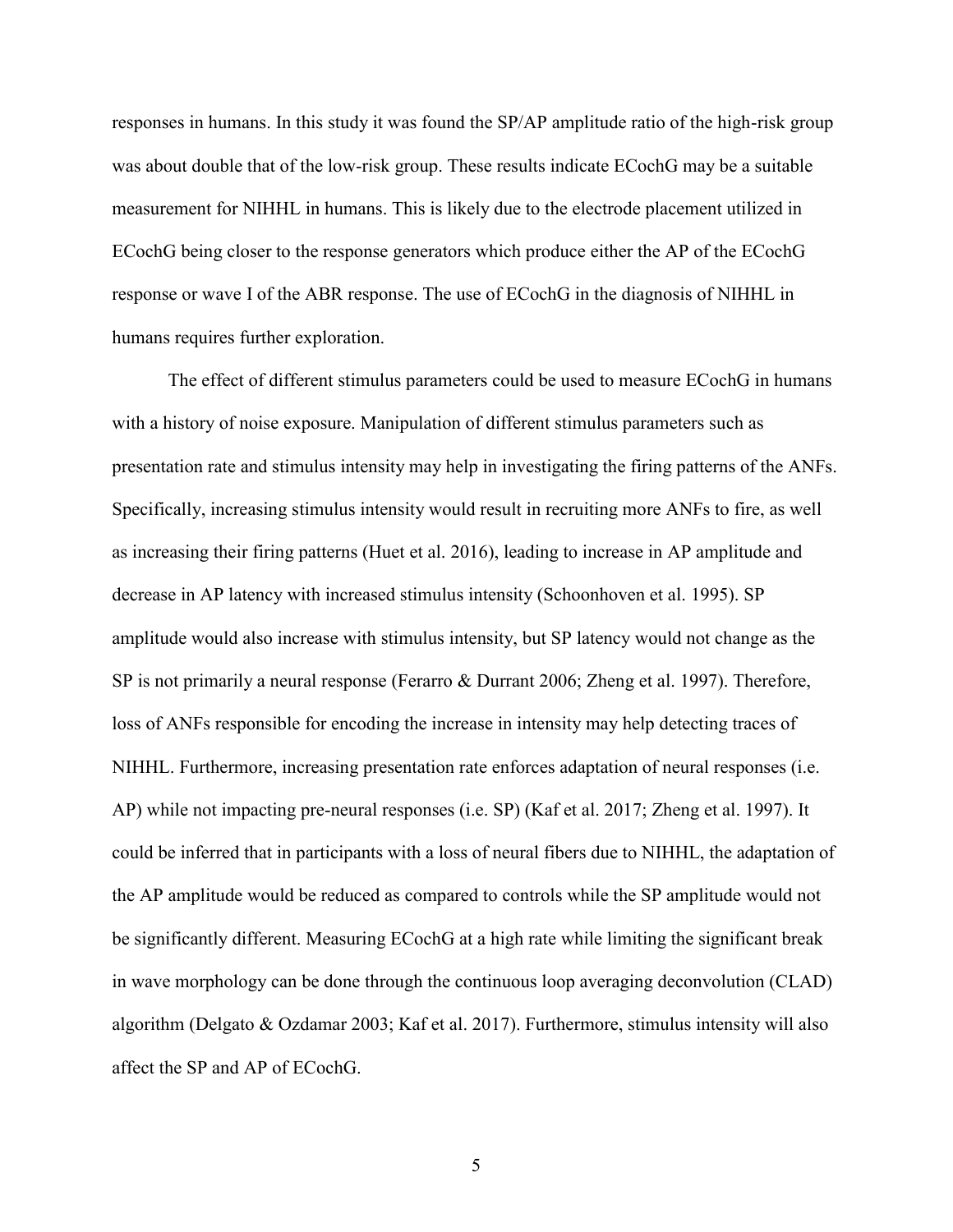The objective of this study is to investigate ECochG as a method to detect the presence of NIHHL in young adults with normal hearing. The relationship between stimulus parameters (rate and intensity) and AP amplitude, SP amplitude, and SP/AP amplitude ratio of the ECochG responses will be investigated in controls and participants with noise exposure history. Currently, no study has been published which investigated the effect of both rate at intensity of stimulus on ECochG responses of patients with normal audiograms. This study could be beneficial in the development of a diagnostic tool for the presence of NIHHL in the future.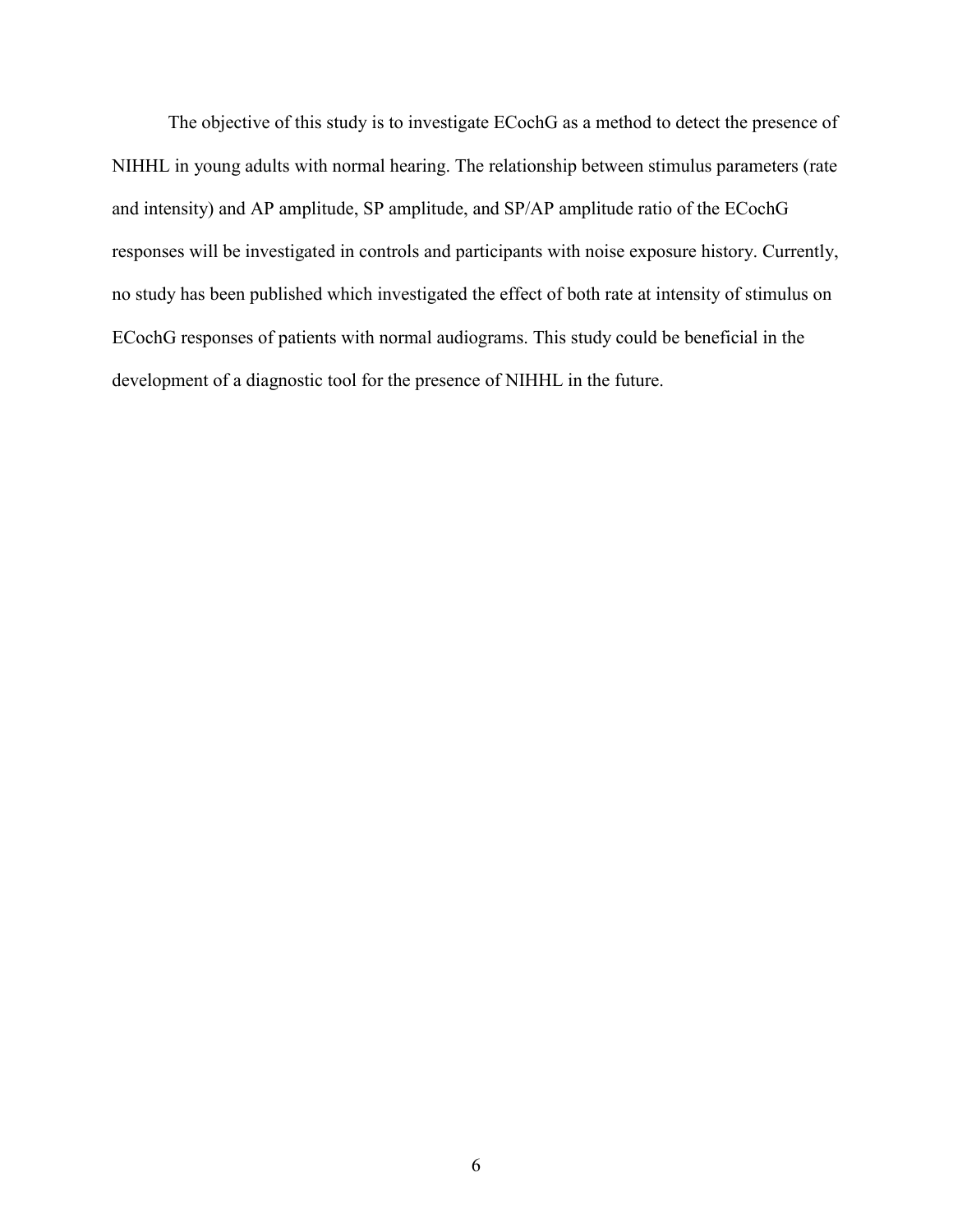### **LITERATURE REVIEW**

### **The Auditory System**

The human auditory system is comprised of three major sections: the outer ear, middle ear, and the inner ear. The inner ear houses the snail shaped cochlea (Dallos 1992; Spoendlin & Schrott 1988). Within the fluid filled cochlea lies the organ of Corti which is the end organ for hearing (Dallos 1992; Spoendlin & Schrott 1988). The organ of Corti contains the basilar membrane on which both the outer and inner hair cells rest (Spoendlin  $&$  Schrott 1988). There are nearly four times as many (OHCs) as there are inner hair cells (IHCs) within the mammalian cochlea (Kimura et al. 1964). The top of each of the hair cells contain stereocilia, while the bottom portion is the area in which the synaptic region of the hair cells is contained (Kimura et al. 1964; Pau & Pau. 2006). While there are substantially more OHCs than IHCs, 90-95% of the auditory nerve afferent fibers synapse to IHCs, with multiple fibers per IHC; conversely approximately 10% of auditory nerve afferent fibers synapse to OHCS, leading to multiple OHCs per nerve fiber (Spoendlin & Schrott 1988; Spoendlin & Schrott 1989). The fibers which connect to the IHCs are known as Type I fibers and are on average twice the diameter of the fibers which connect to the OHC and are known as Type II fibers (Spoendlin & Schrott 1988; Spoendlin & Schrott 1989).

As sound vibrations enter the ear from the environment, they strike the tympanic membrane, thus setting it, and the ossicles of the middle ear, into motion (Mason 2016). The final ossicle of the three which comprise the ossicular chain—the stapes—then pushes into the oval window of the cochlea, compressing the fluid inside and setting into action within the cochlea a mechanical wave which travels along the basilar membrane via fluid compression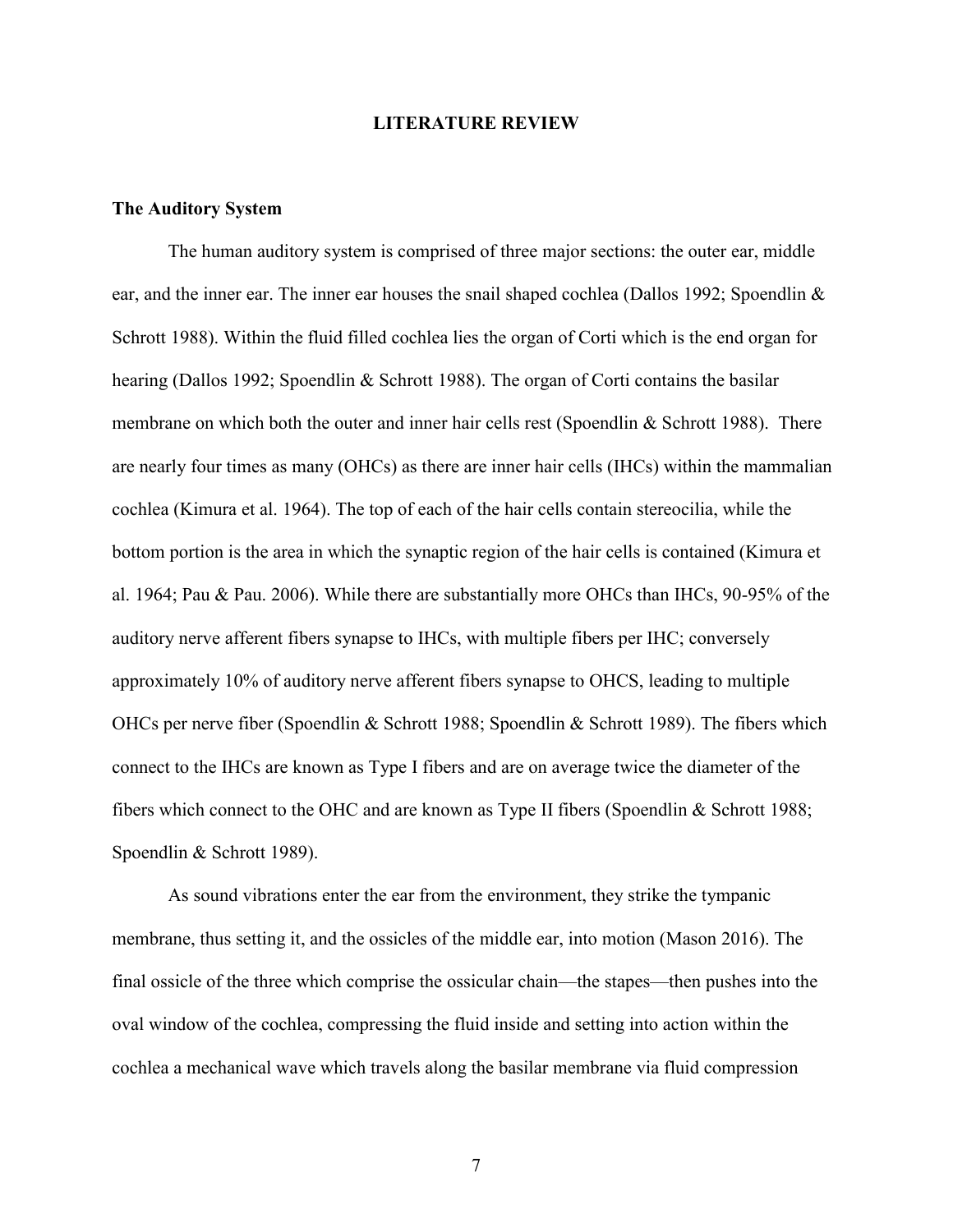(Mason 2016). As the basilar membrane is tonotopically organized—meaning due to a reduction is stiffness progressively along the length of the basilar membrane, each area responds best to a specific or characteristic frequency—the mechanical wave will continue to travel until it reaches the corresponding frequency area along the basilar membrane (Spoendlin & Schrott 1989). Specifically, the cochlea of mammals is said to be sharply tuned with the base of the basilar membrane responding best to high frequency sounds, and the apex responding best to low frequency sounds (Dallos 1992; Spoendlin & Schrott 1989).

The OHCs play a large role in what occurs as environmental sounds reach the cochlea in the form of mechanical energy. As the basilar membrane moves, the OHC stereocilia are sheered by the tectorial membrane, thus causing the OHCs to depolarize (Pau & Pau 2006). However, as the OHC synapse with relatively few of the afferent fibers, this is not the only role they play in the sound processing of the cochlea. The OHCs are also responsible for active motion which amplifies the movement of the traveling wave (Liberman et al. 2002).

The IHCs, which have the most synapses with afferent fibers compared to OHC, are therefore responsible for the majority of the coding of auditory signals from the mechanical waves in the cochlea (Dallos 1992; Spoendlin & Schrott 1988). The mechanical waves, amplified by the OHCs, cause the tectorial membrane to shear the stereocilia of the IHCs to depolarize (Moser et al. 2006). The depolarization of the IHCs initiates the release of the neurotransmitter glutamate into the synaptic space between the IHCs and the auditory nerve fibers (ANFs) (Moser et al. 2006; Nouvian et al. 2006; Ruel et al. 2007). The synapse between the IHCs and the ANFs is referred to as a ribbon synapse. This synapse is characterized by a swelling at the base of the IHC—the ribbon—which contains the neurotransmitter vesicles tethered and ready to be released into the synaptic cleft (Moser et al. 2006; Nouvian et al. 2006).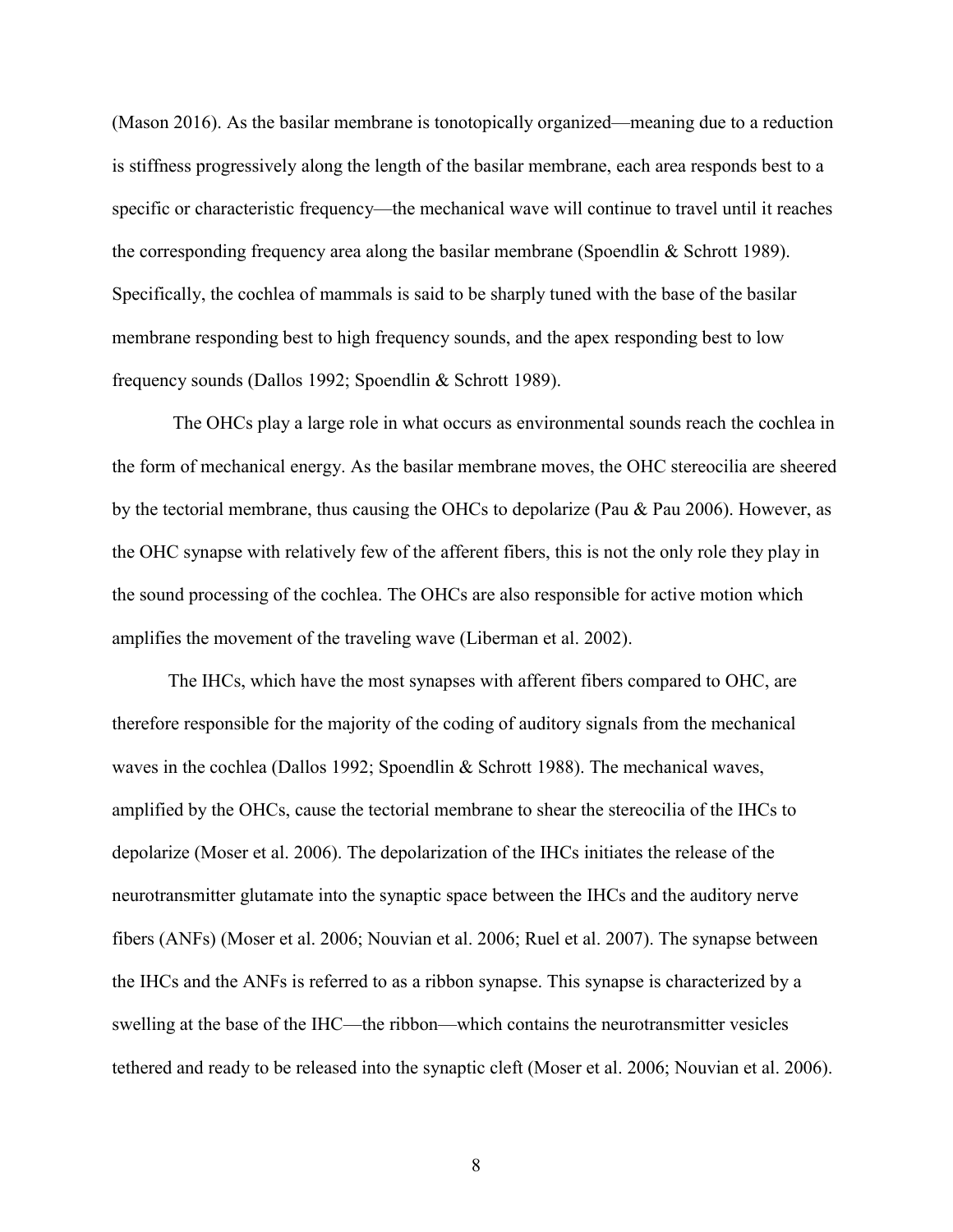When glutamate is received by a postsynaptic terminal, an auditory signal is encoded and sent to the auditory nerve (Nouvian et al. 2006; Ruel et al. 2007).

The auditory nerve is made up of different types of neural fibers. Auditory nerve fibers are constantly firing, even when an auditory stimulus is not present (Liberman & Kiang 1978). This firing occurs at different rates for different fibers (Liberman & Kiang 1978). The different spontaneous firing rates, and thus the different nerve fibers can be classified as being low, medium, or high (Bourien et al. 2014; Moser et al. 2006). High spontaneous rate fibers (SRF) fibers have a spontaneous firing rate greater than 18 spikes per second while the medium SRF have a firing rate of greater than 0.5 spikes per second but less than 18 spikes per second, and the low SRF have a spontaneous firing rate of less than 0.5 spikes per second (Liberman & Kiang 1978). Generally, in mammals approximately 60-75% of ANFs have a high SR while 15-30% have a medium SR and 10-16% have a low SR (Taberner & Liberman 2005). Low SRF are known to respond to loud sounds and relatively high sound pressure levels while high and medium SRFs respond at threshold and relatively low sound pressure levels (Heut et al 2016). The level of sound to which they fire is not the only difference between low, medium, and high SRFs. In general, the low SR ribbons are larger than high SR ribbons (Moser et al. 2006). In terms of location of the synaptic ribbons on the inner hair cells, histological analysis has shown the low and medium SRFs are located near the modiolus while the high SRFs are located near the pillar cells (Furman et al. 2013). There are more ribbon synapses found in mammals on the side of the IHCs near the modiolus than on the side near the pillar cells (Liberman & Liberman 2015).

The importance of low SRF for encoding and understanding of speech in noise has been demonstrated in both animals and humans. A study in gerbils conducted by Heut et al. (2016) has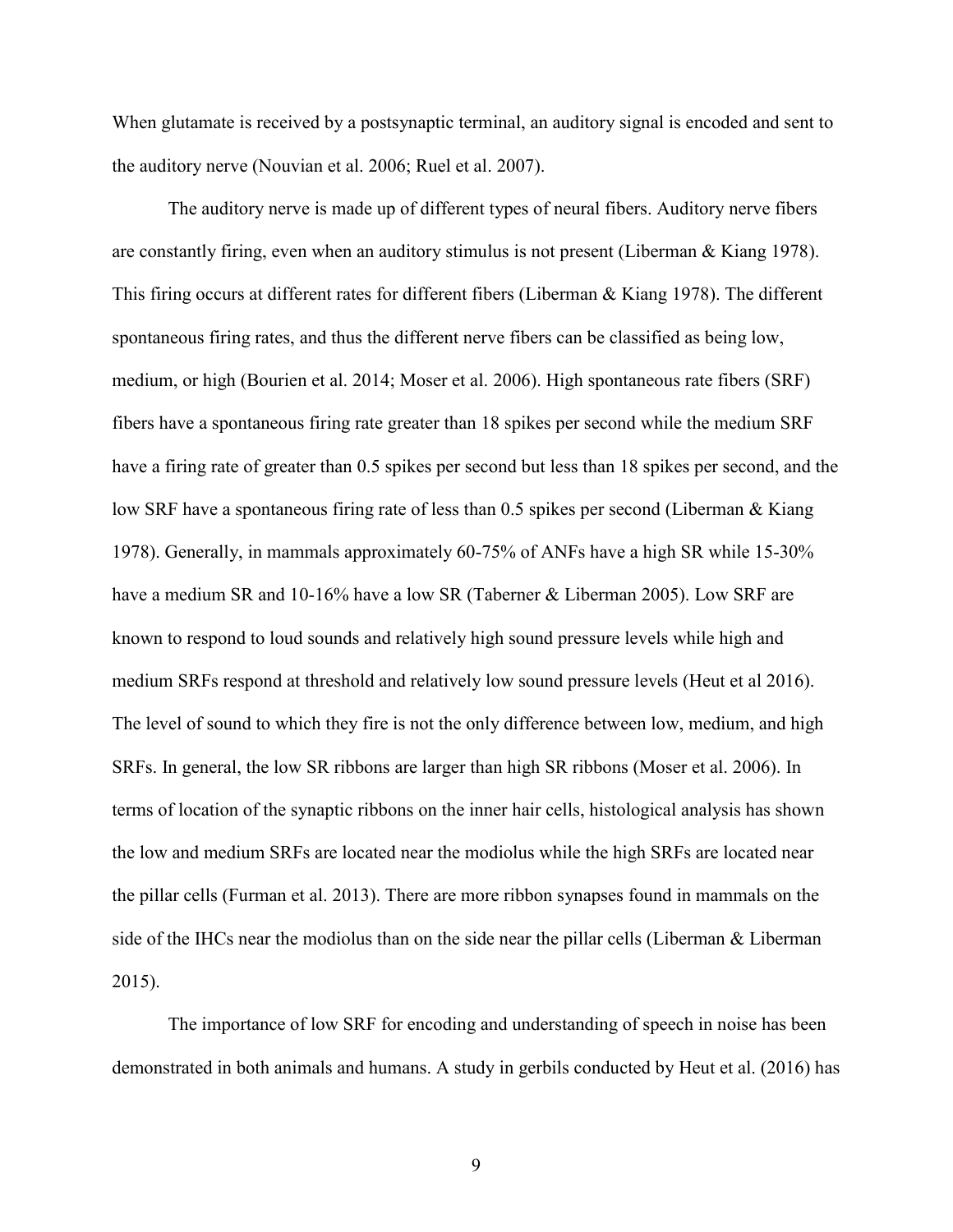shown the low SRF to be more resistant to noise than medium or high-rate fibers which saturate in the presence of noise. This was accomplished by recording the rate-intensity function of neural fibers (Huet et al. 2016). These results indicate low SRFs likely play a crucial role in encoding auditory stimuli in the presence of noise by continuing to fire to the stimulus regardless of background noise presence and levels. In humans, it has been shown individuals with a higher likelihood of noise exposure exhibit differences in temporal processing as compared to those with a lower likelihood when presented with suprathreshold stimuli (Bharadwaj et al. 2015). The authors suggest that low SRFs play a role in auditory perception in the presence of noise and other competing signals. Due to the importance of the low, medium, and high SRFs for encoding the various aspects of environmental sounds, different electrophysiological measures have been explored for assessing the integrity of such fibers and the auditory nerve as a whole.

**Electrophysiological Measures of the Auditory System.** Auditory brainstem responses (ABR) and electrocochleography (ECochG) are different electrophysiological methods which can be used to assess the integrity of the auditory nerve. ABR responses are auditory evoked responses which follow a time locked waveform where wave I can be expected to arise—on a very generalized level—from the compound action potential (CAP) of the distal auditory nerve, wave II from the proximal auditory nerve, wave III from the superior olivary complex, wave IV from the lateral lemniscus, and wave V from the inferior colliculus (Parkkonen et al. 2009). Due to the complexity of the auditory system, and the far field recording used to obtain ABR responses in humans, this explanation cannot encompass all neural elements which contribute to each waveform in the response. However, present responses with normal latencies would confirm functionality of all the generator sites in the auditory pathway thus described.

ECochG, in response to an auditory stimulus, such as a click or toneburst, is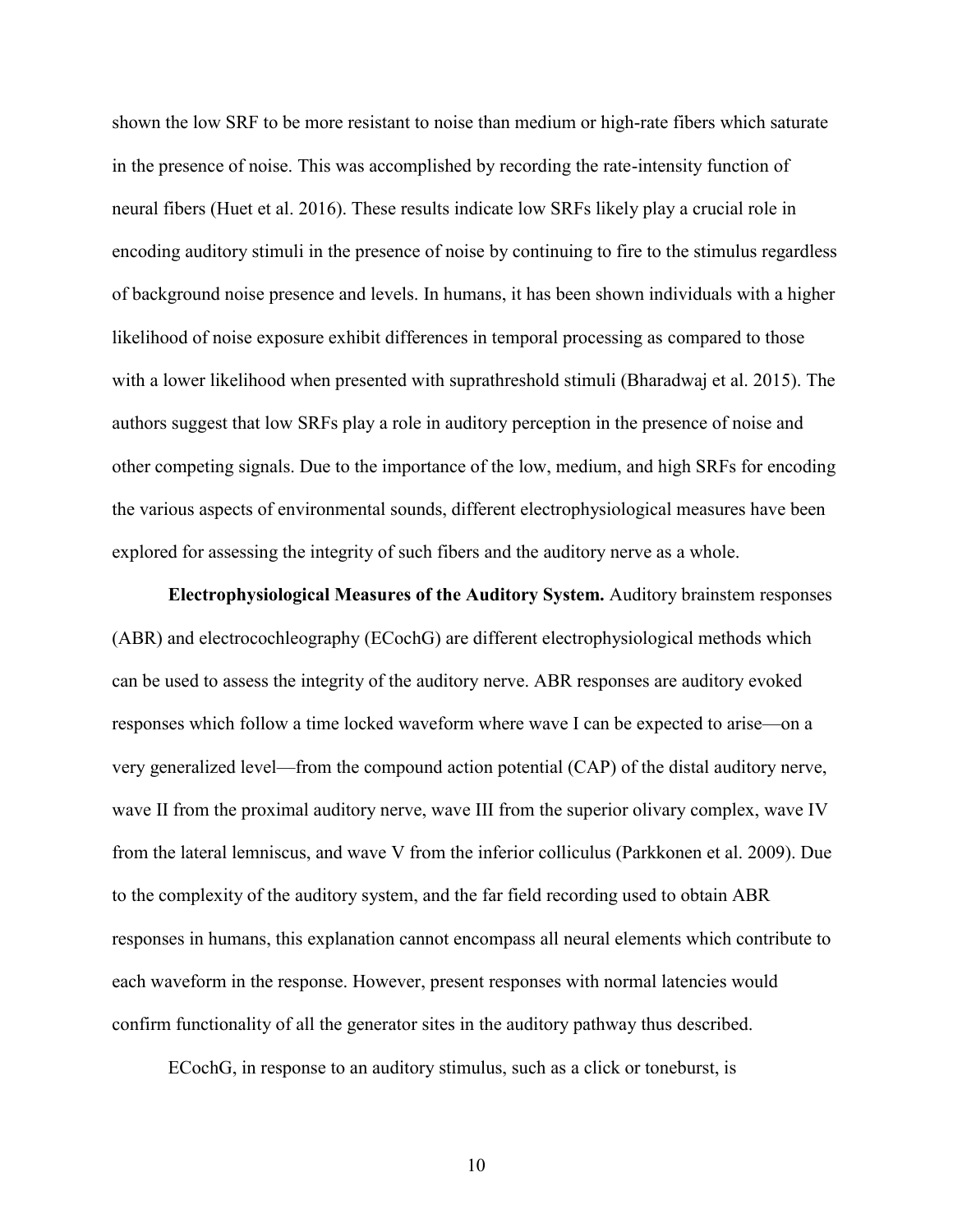characterized by the presence of three notable features on the response. The cochlear microphonic (CM) is a response generated mostly from the OHCs of the cochlea and is mainly representative of the base of the cochlea (Ferarro & Durrant 2006; Hall 2015). The CM response will follow the wave of the stimulus and is an alternating current response (Ferraro & Durrant 2006). The summating potential (SP) is said to be generated mainly by the IHCs of the cochlea and is a direct current response (Ferarro & Durrant 2006; Zheng et al. 1997). Lastly, the action potential (AP) is a neural response from the cochlear nerve and is therefore the same response as ABR wave I (Ferarro & Durrant 2006; Zheng et al. 1997). ECochG allows for more near field measures of the ABR wave I with the use electrodes such as the tiptrode electrode placed in the external auditory canal, the tympanic membrane electrode (TM electrode) placed on the tympanic membrane, or the trans-tympanic electrode placed on the promontory (Ferarro & Durrant 2006). ECochG responses have been shown to be less variable in humans than ABR responses due to the near field recording allowing for larger wave amplitudes (Ferraro & Ferguson 1989). With the near field electrodes which are used as recoding electrodes in ECochG, it is possible to track ABR wave I when this response is too small to be seen with the forehead and mastoid electrode placement typical of ABR testing (Ferraro & Ferguson 1989; Kaf et al. 2017). Since ECochG allows for the tracking of the neural responses which are too small to be seen on ABR recordings, this measure can be beneficial when a small CAP response would be expected.

#### **Noise Induced Hearing Loss**

Hearing loss due to noise exposure has been well documented and studied. Historically, it was believed that noise induces hearing loss is due almost solely to damage to the OHCs, which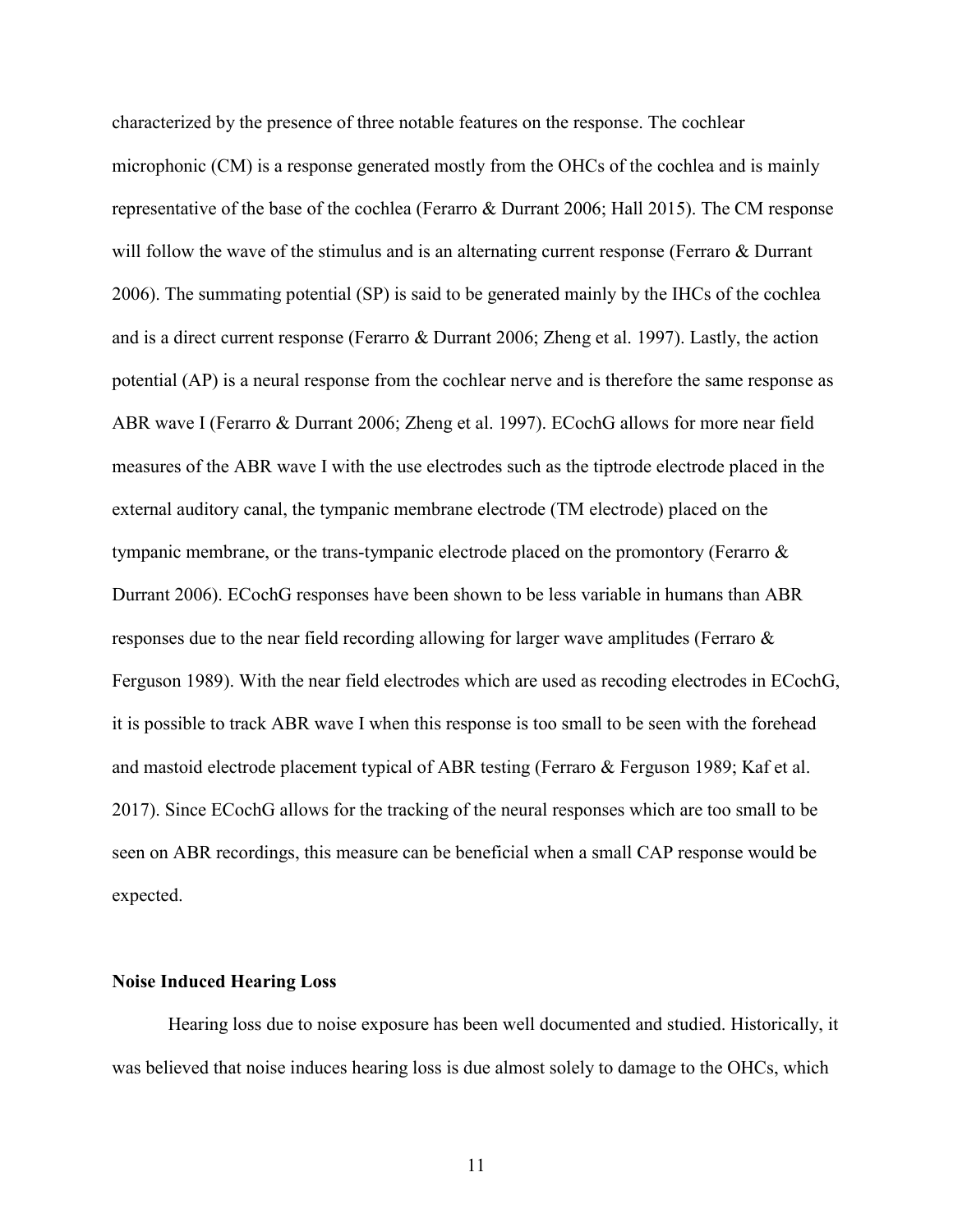has been seen in the form of a peripheral threshold shift after exposure to damaging noise (Le et al. 2017; Liberman et al. 1978). Damage happens to the higher frequencies first, specifically around 3-4 kHz (Liberman & Kiang 1978). This shift can be either temporary or permanent depending on the amount and duration of exposure (Nordmann et al. 2000). Generally, with a TTS, when the thresholds return to normal with time after the noise exposure, it was assumed there is no damage to the auditory system on a permanent level. This is due to the fact that damage is not detectable via audiometric testing after hearing thresholds have returned to normal (Nordmann et al. 2000). Recent research suggests this may not actually be the case. It is possible that damage to the auditory system that is not easily seen on a standard audiogram occurs with noise exposure. This form of damage is thus called hidden hearing loss (HHL), noise induced hidden hearing loss (NIHHL), or cochlear synaptopathy (CS) (Furman et al. 2013; Kujawa & Liberman 2009; Liberman et al. 2016; Lin et al. 2011; Liu et al. 2019). It is vital to further explore this idea, especially in humans, in the attempt to find ways to limit damage to the auditory system due to noise exposure and improve management plans for those with NIHHL.

### **Evidence for Noise Induced Hidden Hearing Loss in Animals**

Noise induced hidden hearing loss has been demonstrated more frequently in animals than humans due to the ability to control potential confounding variables in animal studies. For example, with an animal study assessing damage caused by noise exposure, the exact duration and intensity of the noise can be controlled as is not possible in human studies. Such studies in animals have helped to confirm the existence of NIHHL after noise exposure. A study by Mulders et al. (2018) helps to support this existence of NIHHL in guinea pigs by exposing one ear of each animal to damaging noise and then measuring the CAP thresholds for each animal at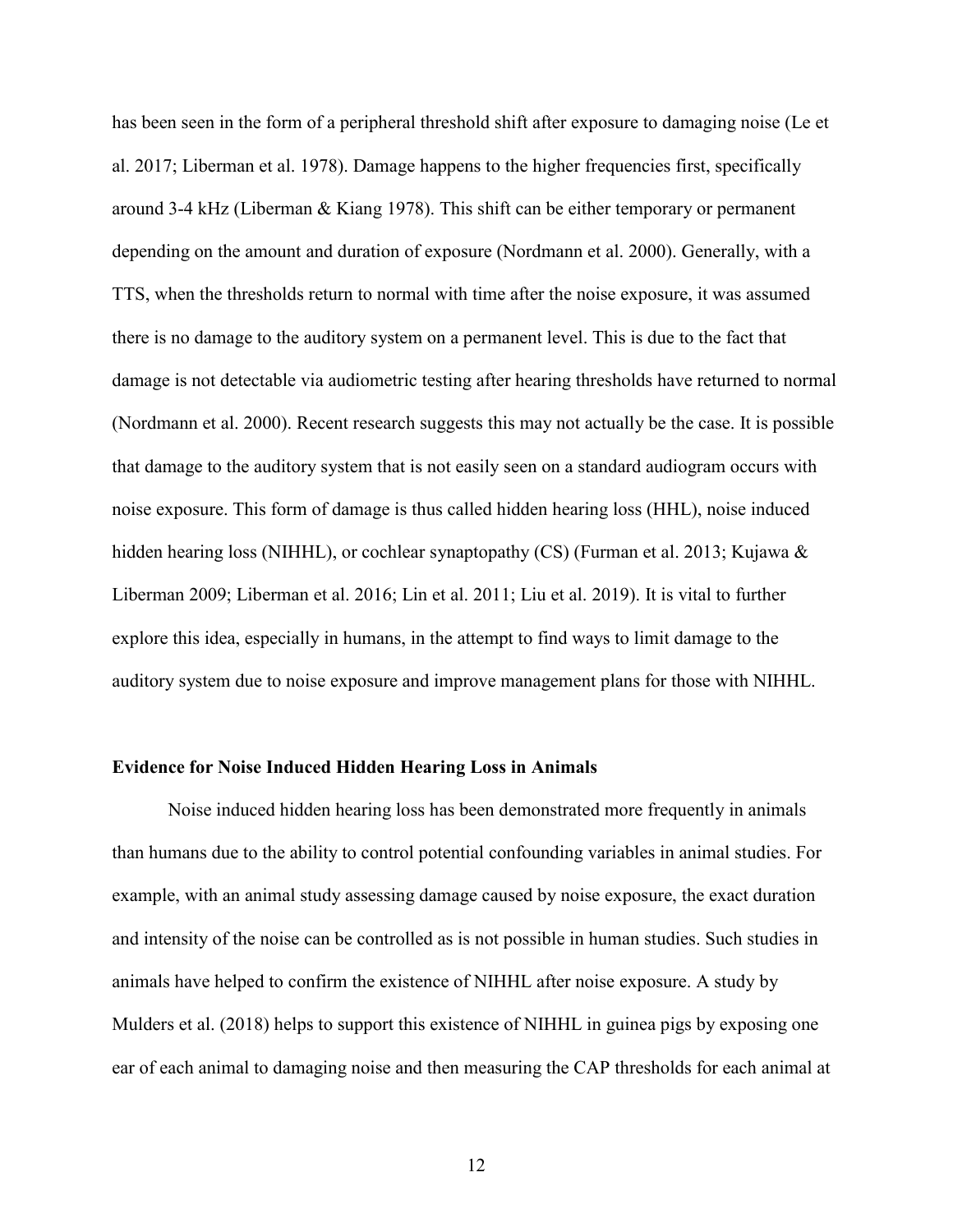different intervals post exposure, as well as both CAP and SP input/output functions. The reduced CAP and SP amplitudes, as seen in the input/output functions, despite the recovered CAP threshold indicate a neural dysfunction from noise exposure that would not be apparent on a test of hearing thresholds (Mulders et al. 2018). Myriad other studies support similar findings demonstrating normal hearing thresholds, or a recovery of normal hearing thresholds, after noise exposure despite a decrease in the neural output in response to acoustic stimuli at a suprathreshold level (Furman et al. 2013; Kujawa & Liberman 2009; Lin et al. 2011; Liu et al. 2019). These studies therefore indicates that tests of hearing thresholds may not tell the full story of damage to the auditory system from hearing loss.

**NIHHL Site of Lesion.** The site of lesion causing NIHHL in animals has been explored extensively. One particular study by Kujawa and Liberman (2009) demonstrated exposing mice to noise lead to a reduction of ABR and CAP amplitudes which failed to return to their original values after distortion product otoacoustic emission (DPOAE) amplitudes did. These results suggest the damage to the auditory system is beyond the outer hair cells, specifically in the neurons. Further exploration into the cochleae of the mice revealed while hair cells were not reduced in number post noise exposure, the numbers of IHC ribbon synapses were reduced. Additionally, the authors noted while the damage to the IHC synapses was immediate after noise exposure, the damage to the spiral ganglion cells was delayed; however after two years, the amount of damage seen with each structure—the IHC synapses and spiral ganglion cells— was similar. This damage to the spiral ganglion cells was shown to be permanent in adult mice. Overall, it is demonstrated the ribbon synapses of the IHCs to be the site of lesion for NIHHL.

Damage to the Ribbon Synapse. Other potential sites of lesion have been examined for NIHHL. A study by Liu et al. (2019) exposed mice to broadband noise, following which they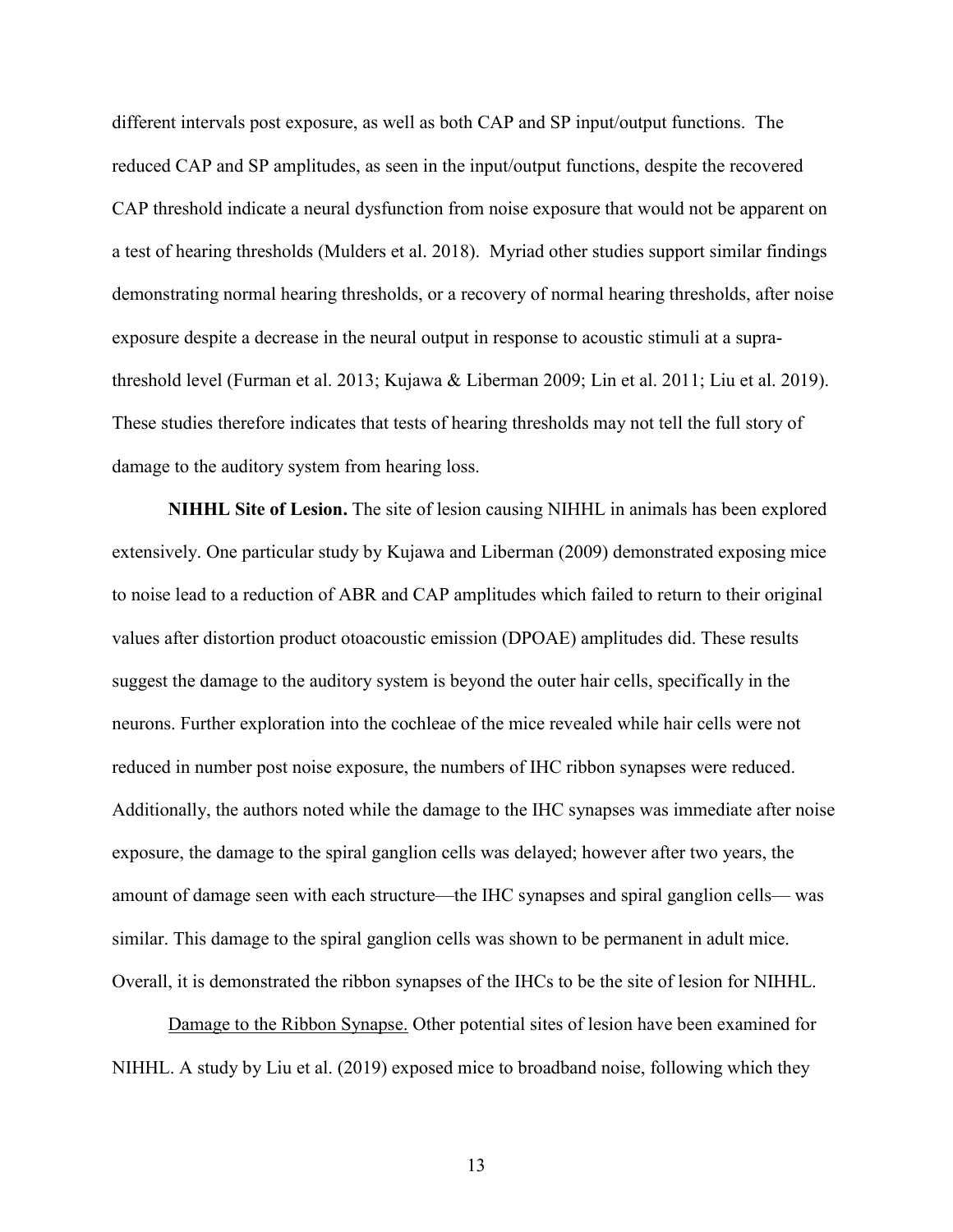assessed the ABR thresholds and amplitude as compared to the pre-exposure ABR responses and then assessed the status of the nuclei of the inner hair cells of the mice. Those authors showed the ABR thresholds were elevated post exposure then returned to pre-exposure thresholds within 14 days. However, for ABR wave I amplitude, exposure to noise lead to a decrease in amplitude which failed to recover to pre-exposure values. Failure of suprathreshold ABR wave I amplitude to return to normal despite DPOAE and ABR threshold recovery was also demonstrated in guinea pigs (Furman et al. 2013). Note that the generator site of wave I of the ABR is the afferent auditory nerve fibers (Parkonnen et al. 2009). Upon examination of the nuclei of the IHC in noise exposed animals, no evidence was found of IHC loss due to the noise exposure (Lin et al. 2011; Liu et al. 2019). Such results further enforce the IHC synapses as the site of lesion of NIHHL, thus causing a reduction in the wave I amplitude of the ABR.

Confounding results have been reported when investigating the potential for regeneration of the ribbon synapses after damage. Liu et al. (2019) reported mice exposed to moderate noise showed, after several days, a partial recovery of the number of ribbon synapses in the apical IHCs. A complete recovery of the number of ribbon synapses was seen after 14 days. These results were found in conjunction with a reduction of ABR wave I amplitude which failed to recover even at 14 days. Conversely, Kujawa and Liberman (2009) found after noise exposure, the ribbon synapses in mice in the 32 kHz region was decreased to around 40% of the original count and recovered to around 50% of the original count within a week. Notably, the loss of ribbons in the base of the cochlea was much greater than the loss in the apex of the cochlea, where the loss of ribbons was not found to be significant. Lin et al. (2011) demonstrated guinearly pigs exposed to noise had a reduction of around 55% of the number of ribbon synapses in the base of the cochlea. Overall, the potential for loss of synaptic ribbons in different areas of the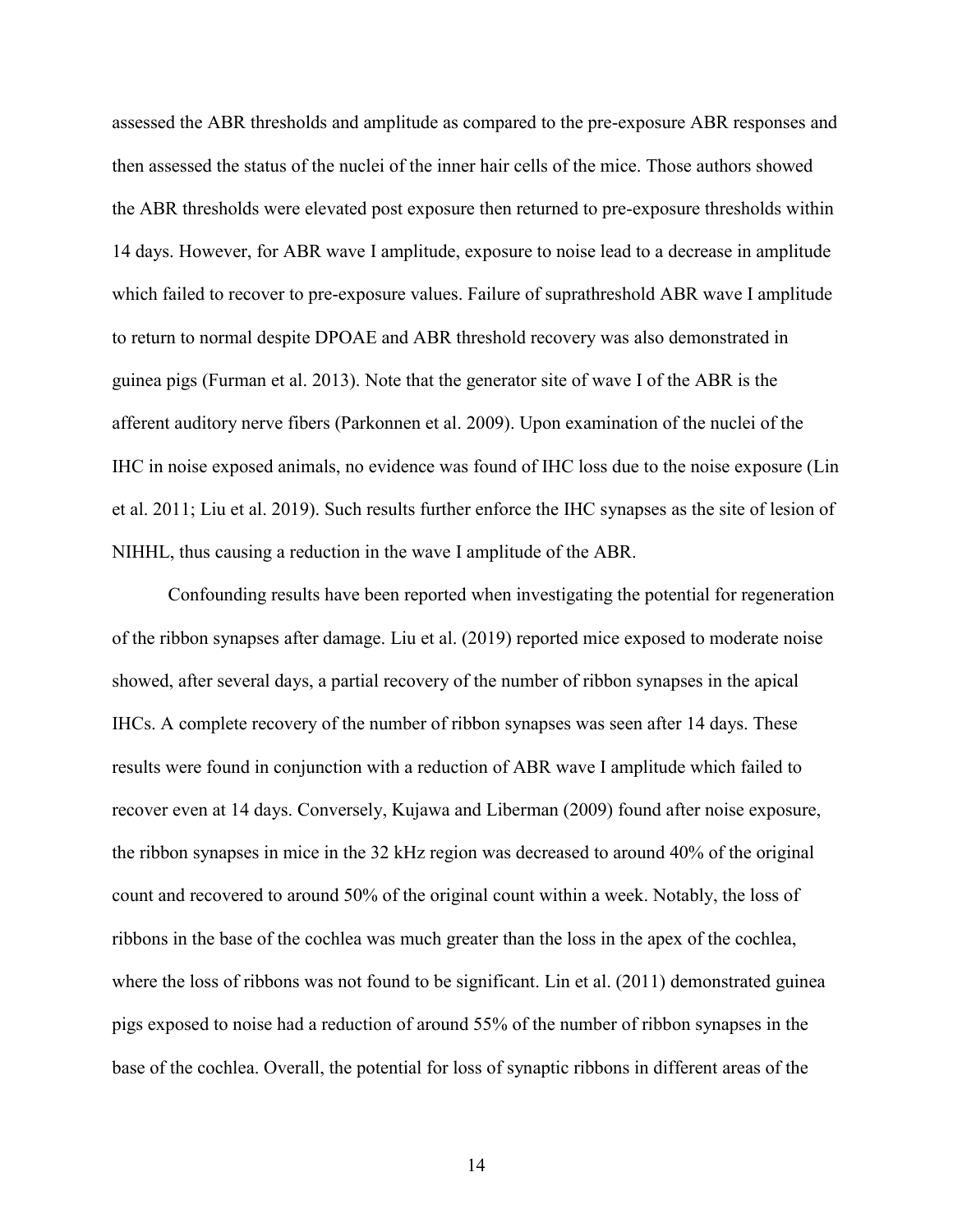cochlea, as well as the possibility of ribbons regenerating, has not been conclusively reported. Additionally, it could be possible the opportunities for both loss and regeneration of ribbon synapses differ among species of mammals.

It is possible noise exposure not only causes loss of ribbon synapses, but also leads to a change in existing synapses. Following noise exposure in mice, the ribbons which remained were reported to be larger than typical and moved toward the nucleus of the cell (Kujawa & Liberman 2009; Liberman & Liberman 2015; Lin et al. 2011). Ribbon size increase after noise exposure was also found in guinea pigs (Furman et al. 2013). Furthermore, the remaining ribbon synapses were enlarged for the IHCs with greater reduction in the high frequencies where the TTS after the noise exposure was found to be the greatest (Kujawa  $\&$  Liberman 2009). Similar enlargement of ribbons was seen in noise exposed mice by Liberman and Liberman (2015). Such results would indicate a change in the structure of the IHC ribbon synapses due to the exposure to noise. Notably, it has been shown this change in ribbon size is not reversible in mice (Liberman & Liberman 2015). Additionally, the number of ribbon synapses not associated with nerve terminals doubles in mice exposed to noise compared to unexposed mice; going from around 20% in unexposed ears to 40% in exposed ears (Lin et al. 2011). In guinea pigs, the number of ribbon synapses without associated nerve terminals after noise exposure was also double, however only around 2% of ribbons had no associated terminal in unexposed ears and 4% in exposed ears (Furman et al. 2013). It is possible the ribbons which have moved from their typical location are no longer in an optimal position to function as a synapse (Lin et al. 2011). Therefore, while noise exposure can lead to the loss of ribbon synapses, there is also a high likelihood of morphological changes to the remaining synapses affecting the transmission of auditory signals along the pathway. Given this, NIHHL could be due to a combined effect of the loss of synapses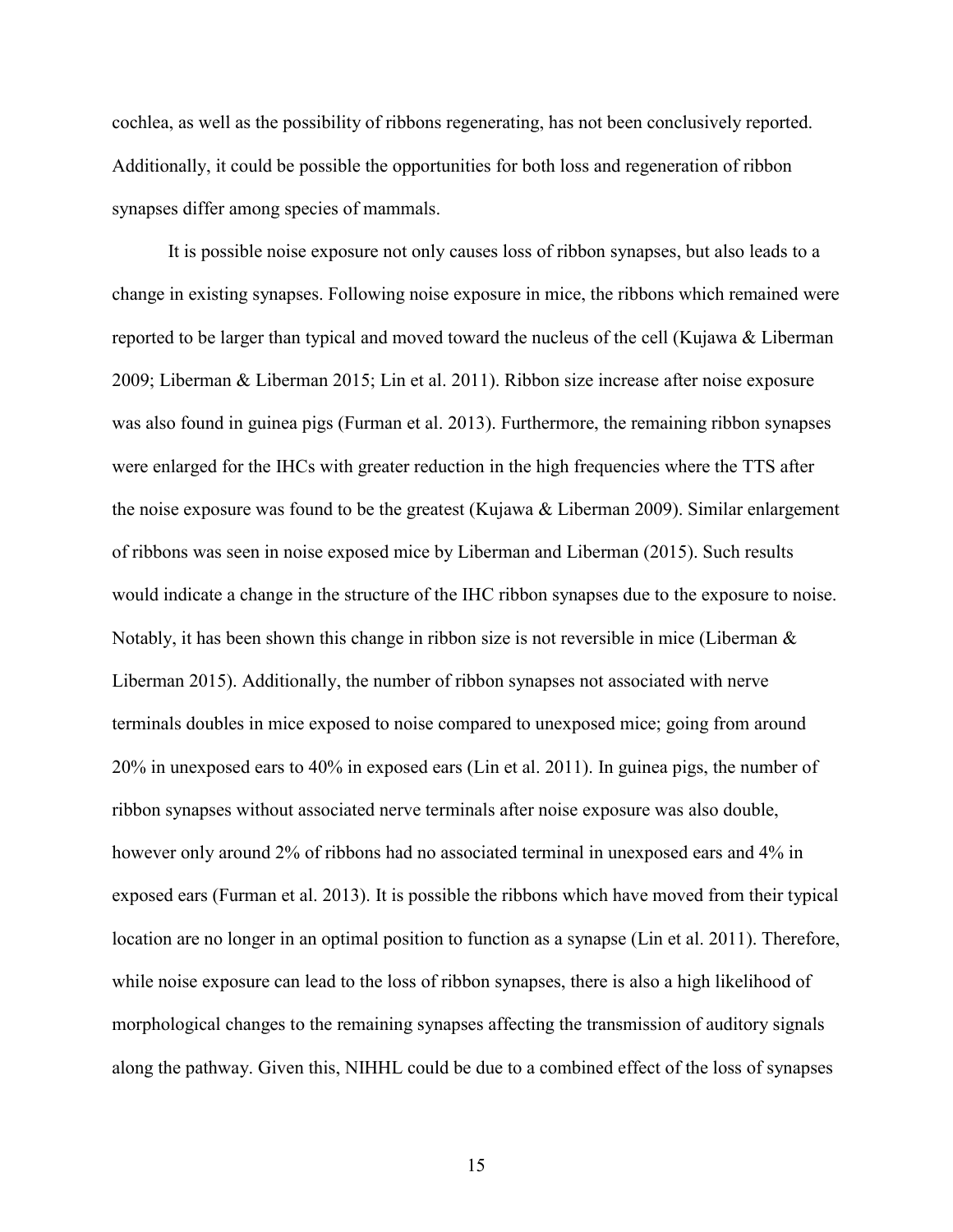as well as the change in the function of the ribbon synapses which remain, and simple counts of remaining ribbons after noise exposure may not illustrate the extent of the damage.

Damage to the Nerve Fibers. The damage from NIHHL extends beyond the ribbon synapse to neurons. Kujawa and Liberman (2009) found that after noise exposure in mice, there was a quick loss to the terminals of the neurons which communicated with the lost ribbon synapses, following which a slow death of the cell body occurred. Furthermore, when examining the numbers of spiral ganglion cells persisting two weeks after noise exposure, there was negligible loss, which was followed by a sizeable loss of the cells from the base of the cochleae at a year post-exposure. At two years post-exposure, only roughly 50% of the original spiral ganglion cells persisted in the 32 kHz region of the cochlea for exposed animals as compared to a loss of less than 10% in control animals. Kujawa and Liberman (2009) found the loss of spiral ganglion cells corresponded with the amount of ribbon synapse loss in the frequency region, as well as the reduction in suprathreshold click ABR amplitude which was greater than 50%. Given these results, it becomes apparent the loss of the ribbon synapses can lead to the loss of the terminals of the cochlear nerve which leads then to degeneration of the nerve itself. The authors suggest this damage cannot be reversed. The failure of the cochlear nerve cells to regenerate is supported by Lin et al. (2011) who found a delayed loss of the spiral ganglion nerve cells in noise exposed guinea pigs. These studies demonstrate a long-term effect of noise exposure, despite recovered thresholds (Kujawa & Liberman 2009; Lin et al. 2011). As this loss of spiral ganglion cells was shown in different mammal species, it is likely such degeneration also is present in humans, though could not be observed without temporal bone analysis.

To better understand how neural degeneration can occur in the spiral ganglion nerve cells while auditory thresholds can remain unaffected, it is necessary to delve deeper into the different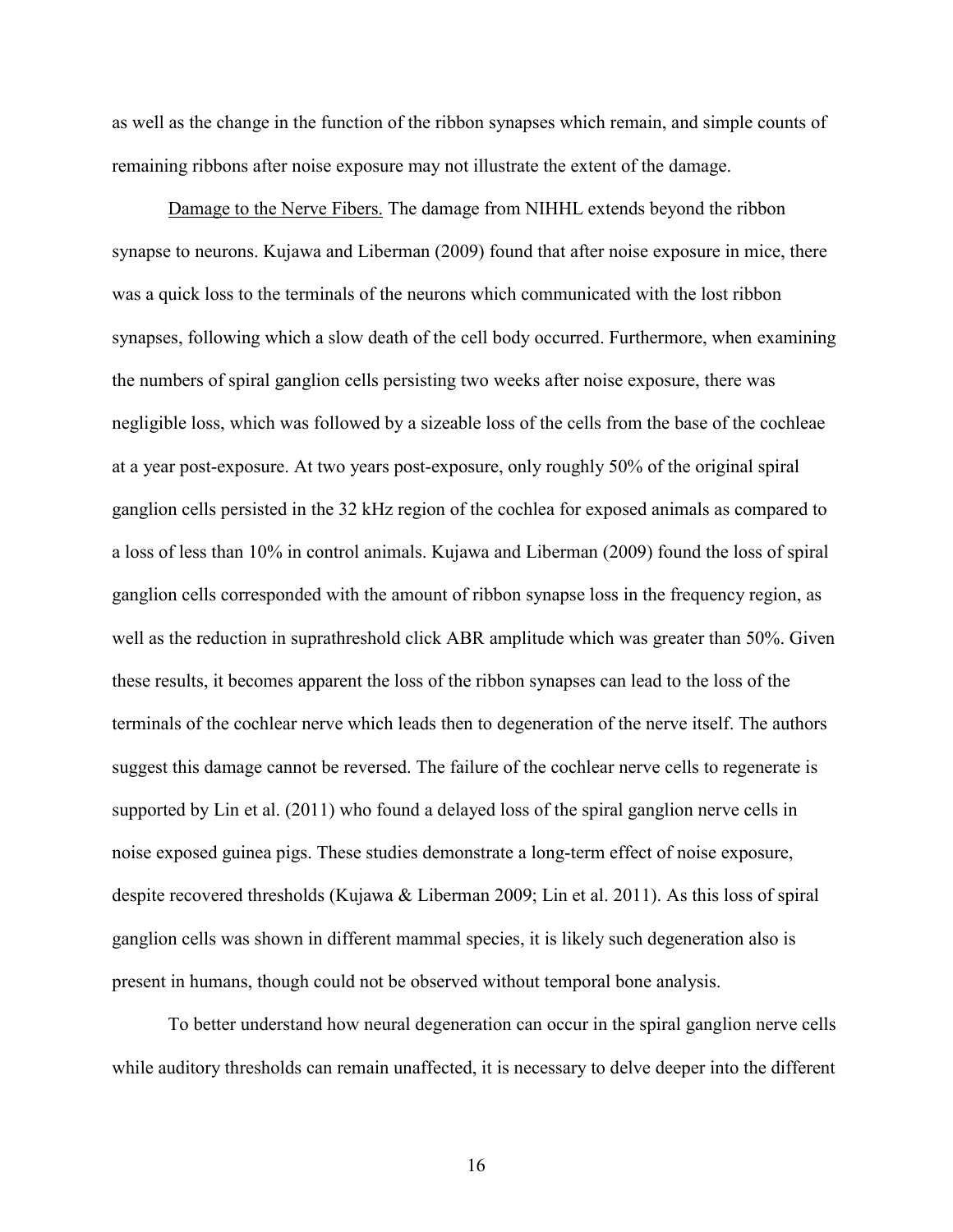types of auditory nerve fibers. Given that high and medium SRFs fire to low level stimuli, or those near threshold, and low SRFs fire to suprathreshold sounds, it can be inferred the damage seen in NIHHL is damage to the low SRFs (Heut et al 2016). Such selective damage to low SRFs following noise exposure was demonstrated via a significant loss of low SRFs fibers in guinea pigs after noise exposure which induced a TTS and resulted in a suprathreshold decrease in ABR wave I amplitude (Furman et al. 2013). Similarly, Liberman and Liberman (2015) found that in noise exposed mice, there was synaptic loss with the majority of loss on the modiolar side, which is where the low spontaneous rate neurons are housed. Damage which is focused on low rate neural fibers helps to better explain what has been seen in electrophysiological measures of animals exposed to noise in terms of neural threshold recovery despite evidence neural damage at a suprathreshold level.

To explain damage to the low spontaneous rate synapses and fibers without damage to the OHCs, it must be considered the synapses are damaged by noise levels which are not sufficient to cause permanent damage to the OHCs. Repeated demonstration of this concept has been seen in animals with a return of DPOAE thresholds despite changes in suprathreshold ABR responses (Furman et al. 2013; Kujawa & Liberman 2009; Liberman & Liberman 2015; Lin et al. 2011; Liu et al. 2019). Additionally, the noise has been shown to not be sufficient to damage the high SRFs as shown by a study in gerbils where after the animals were exposed to noise the ABR thresholds had returned to normal (Furman et al. 2013). In these animals the auditory nerve thresholds of the high SRFs were similar to that of unexposed ears, the auditory nerve thresholds of the medium SRFs were elevated slightly, and the auditory nerve threshold for the low SRFs were reported to be challenging to assess based off of the large loss of fibers (Furman et al. 2013). It is possible the amount of noise was therefor enough to cause damage to the low SRFs,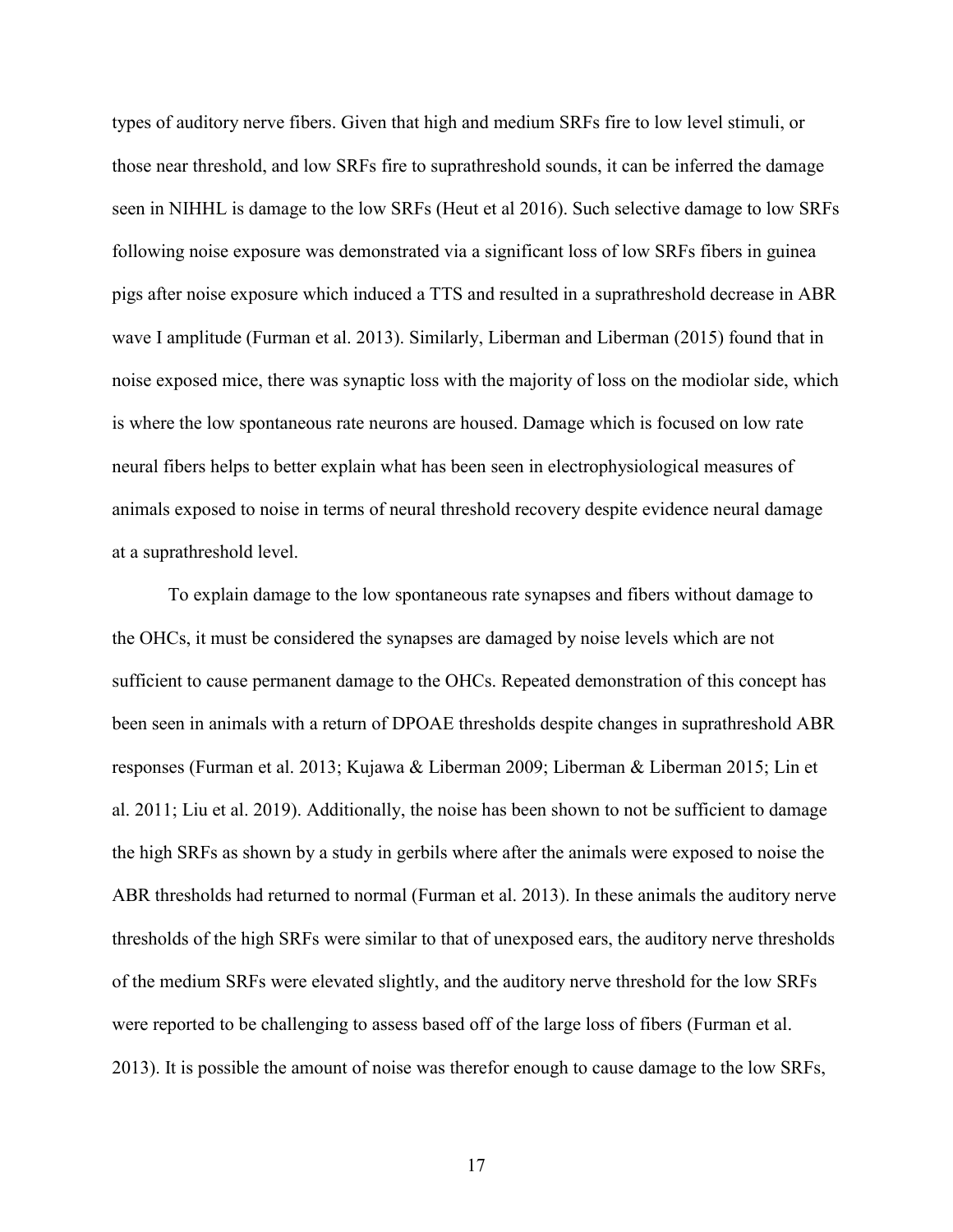only insignificantly affect the medium SRFs, and not affect the high SRFs. Additionally, these results can be used to enforce the fact the low spontaneous rate ribbon synapses and fibers do not contribute to auditory thresholds.

*Selective Damage of Low Spontaneous Rate Fibers.* While the ribbon synapses of low rate auditory nerve fibers have been shown to be the primary site of lesion for NIHHL, the mechanism behind the damage to the ribbons caused by noise exposure is less clear. Excitotoxicity has been suggested as a trigger for such damage (Huet et al. 2016; Nouvian et al. 2006). As the high SRFs contain more glutamate transporters, the low SRFs are more susceptible to an overabundance of glutamate during extended neural firing which would lead to excitotoxicity (Nouvian et al. 2006; Ruel et al. 2007). The excitotoxicity has been shown to affect the synapses while leaving the IHCs themselves to appear unaffected (Ruel et al. 2007). Such extended neural firing could occur in instances such as the presence of background noise. Additionally, it was found in gerbils that an ouabain injected into the cochlea did not affect high spontaneous rate—low threshold—fibers while destroying low spontaneous rate—high threshold—fibers (Huet et al. 2016). Susceptibility to the substance ouabain could be due to the low spontaneous rate fibers containing reduced number of mitochondria as opposed to high rate fibers, or to the axon diameter of the low SRFs being smaller (Huet et al. 2016).

To further support that low SRFs are more vulnerable to ototoxicity, Bourien et al. (2014) investigated the effects of applying ouabain to the round window of gerbils and guinea pigs. When  $10-33 \mu M$  of ouabain was used, there was no change in the CAP input/output function, however when 66  $\mu$ M of ouabain was used, there was a reduction seen in the amplitude of the CAP while the thresholds remained unaffected. Furthermore, as the ouabain was increased to 80- 100 µM, CAP amplitudes were decreased further, and threshold shifts were seen. The results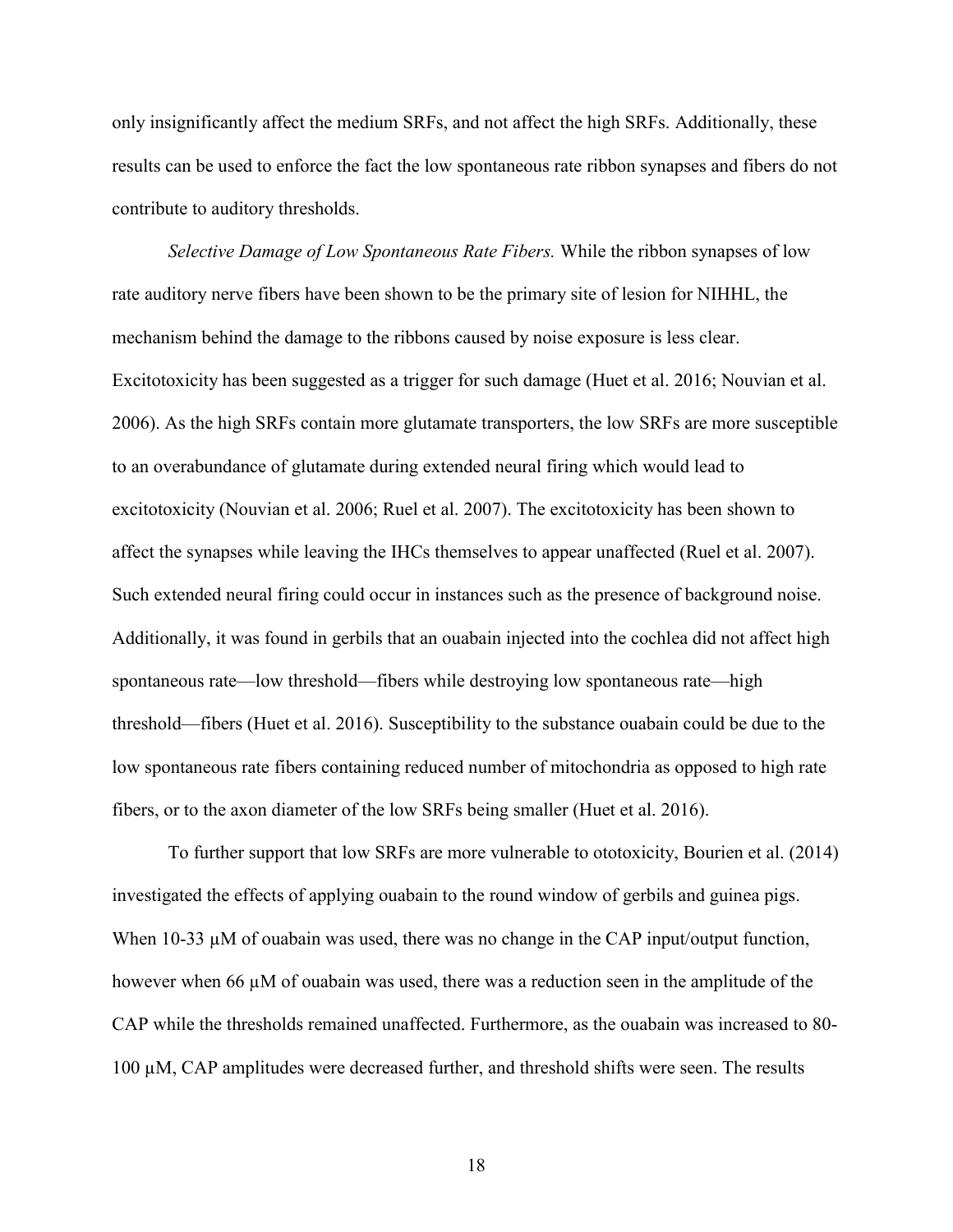show low to mild amounts of ototoxic drugs fail to damage the neurons responsible for thresholds while affecting the suprathreshold response. Notably, the shifts in threshold and reduction in CAP amplitude was seen more in the high frequency fibers as opposed to the low frequency fibers, however it was suggested this was due to the location to which the ouabain was applied. It remains possible the neural fibers in the basal end of the cochlea are more susceptible to damage than those in the apex. This study also included recordings from single nerve fibers. When comparing the cochleae of animals which received ouabain to control animals, it was found the area most damaged by ouabain was also the area in which the low SRFs were located. Additionally, this study then reports there is a larger number of low SRFs in the base as opposed to the apex of control gerbils. Overall, it can be suggested the low SRFs are more susceptible to ototoxicity, and as there are more low SRF found in the base of the cochlea, the effects of such neural loss could be seen more in high frequency responses.

Damage to the auditory system that is limited to the slow SRF ribbon synapses—and eventually the neural fibers to which they communicate—affects how the system is able to process incoming sound. Furman et al. (2013) suggest low SRFs must be utilized for optimal encoding of auditory signals in background noise. In relation to the selective loss of low SRF synapse loss, Kujawa and Liberman (2009) suggested the loss of the neural transmission from low SRF synapses would affect hearing when there is low signal to noise ratio because of lack of summation from the affected neurons in response to the stimulus. In other words, the remaining fibers after noise exposure may not be adequate to encode the signal with integrity in the presence of noise.

#### **Noise Induced Hidden Hearing Loss in Humans**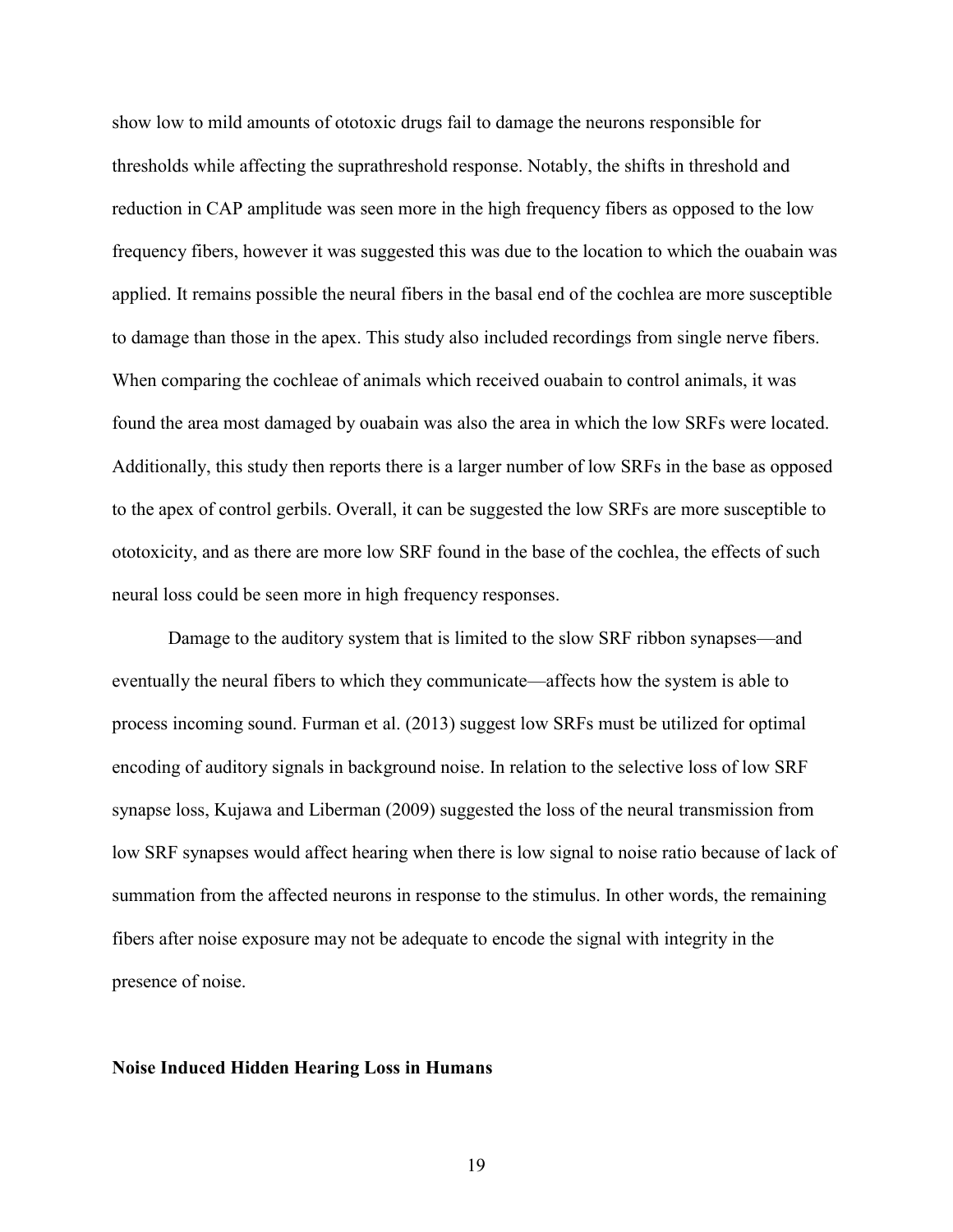Unlike animal studies, it is not possible to control the noise exposure in humans to make an exact measure of the damage to the auditory system based off of exposure level. Instead, for studies assessing the presence of NIHHL in humans, or any form of noise induced hearing loss for that matter, it is necessary to go off of participant report of history of noise exposure. This can be performed through many different methods such as interviews or questionnaires. Additionally, unlike in animal studies, histological assessment of changes in the auditory system from the hair cells to the neural fibers is not always possible in humans. Hence, the assessment of the presence of NIHHL and the mechanism behind it in humans in complicated. Many audiological and electrophysiological tests have been suggested to clinically assess NIHHL in humans.

**NIHHL and Speech Understanding.** The loss of slow SRF synapses and neurons which characterize NIHHL have an effect on the auditory system. Specifically, with the loss of neurons responsible for coding suprathreshold sounds, a difference in coding would be expected to be seen on a subjective level with both the electrophysical measures and measures of speech and temporal processing. Liberman et al. (2016) demonstrated such an effect in participants who were at high risk for noise exposure. When the NU-6 word lists were presented to a single ear at 35 dB HL, there was no significant difference between the low and high risk group's scores. When noise was presented simultaneously with the NU-6 word lists at both a 0 and 5 dB SNR, the high risk group scored significantly lower in word recognition than the low risk group. Furthermore, those researchers found a significant difference in word recognition scores, with the high risk group performing inferiorly, when the NU-6 word lists were compressed temporally by both 45% and 65% and reverberation was created with a 0.3 second time delay. Overall, the SP/AP amplitude ratio correlated with word recognition scores in noise and reverberation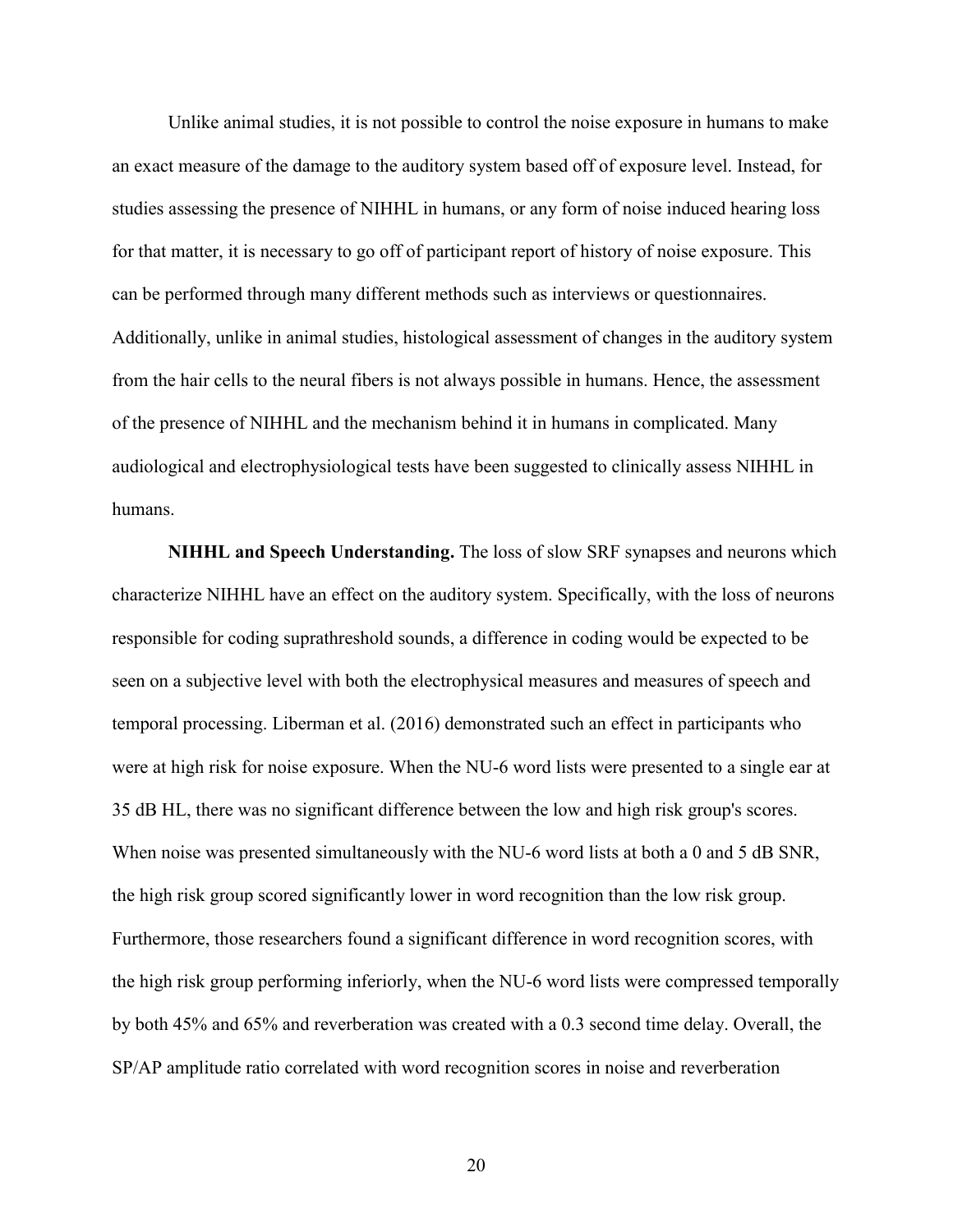conditions. Results show noise exposure, and subsequent changes to the neural response to auditory stimuli in humans with suspected NIHHL, lead to a change in the ability to perceive speech in noise. This is significant in the indication NIHHL can affect the auditory abilities of those exposed to noise, despite normal audiograms.

**ABR to Detect NIHHL in Humans.** ABR wave I amplitude may indicate NIHHL in humans as it has been used to do in animal studies. A study by Bramhall et al. (2016) demonstrated a difference in suprathreshold ABR wave I amplitudes for Veterans with selfreported high noise exposure as opposed to non-Veterans and Veterans with self-reported low noise exposure. It is necessary to note all participants in the Bramhall et al. (2016) study had hearing thresholds within normal limits. Originally, the participants were grouped by low and high noise exposure via a questionnaire, however an interview about past noise exposure revealed numerous participants in the non-Veteran group had firearm exposure which was not revealed in answering the questionnaire and lead to the creation of a non-Veteran high noise exposure group. Participants answering similar questions about noise exposure differently when the questions were presented in differing formats indicate a need to delve deeper into the noise exposure history when testing human participants. This could be done by ensuring participants fully comprehend questions presented in questionnaire format, or by utilizing various formats of taking noise history from participants. Overall, Bramhall et al. (2016) found the two high noise exposure groups had the smallest ABR wave I amplitudes in response to each a 1, 3, 4, and 6 kHz tone burst stimulus presented at 110 dB p-peSPL with the veteran high noise exposure group displaying the smallest wave I amplitudes overall. Additionally, when each the 1 kHz and 4 kHz tone burst ABR were presented at increasing intensity in 10 dB steps from 80-110 dB p-pe SPL, greater differences in amplitude for the high noise exposure groups compared to the low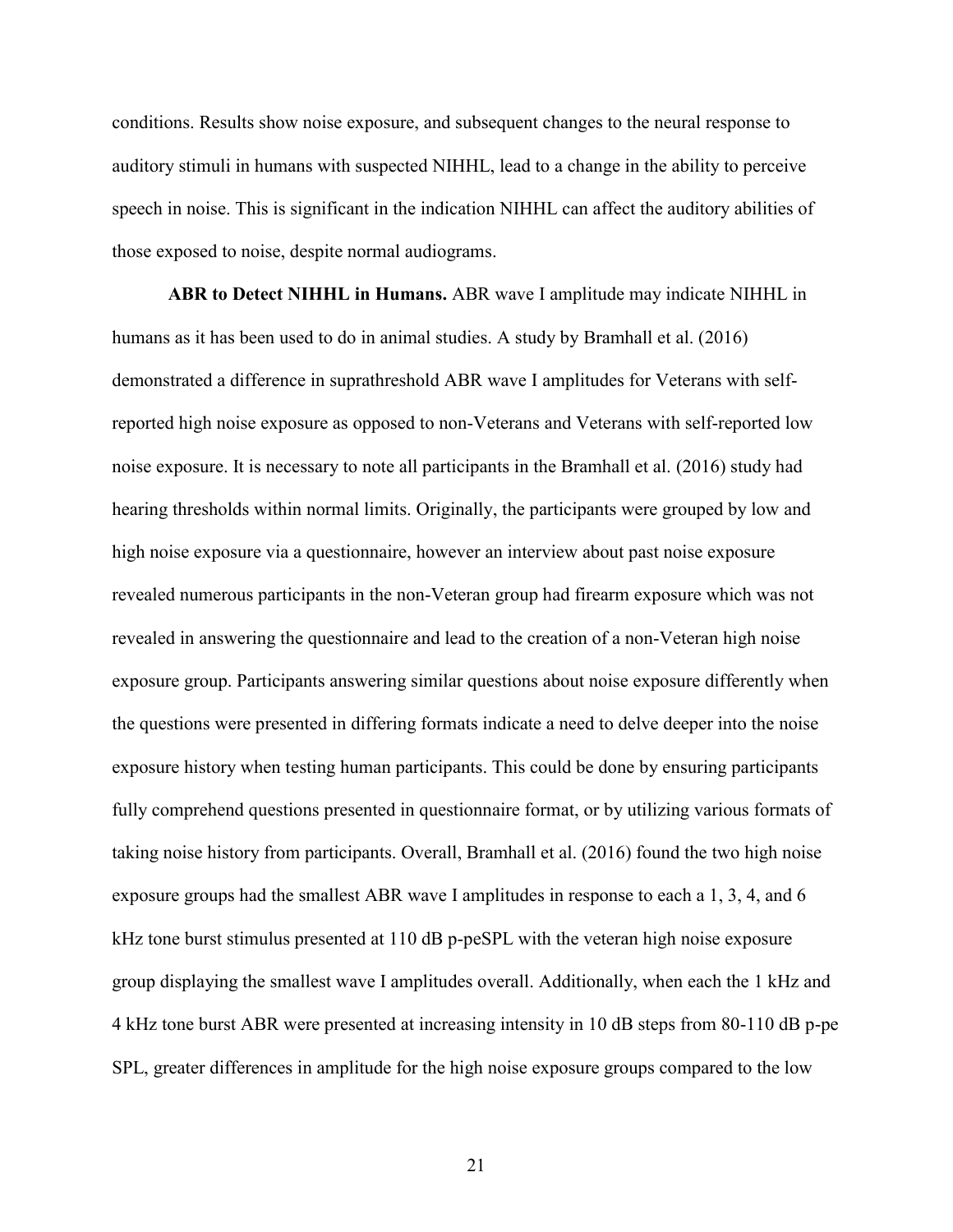noise exposure groups was found as the intensity was increased. Interestingly, the amplitude difference between the group of veterans who reported high noise exposure as compared to the non-Veteran group was only seen as a 29% decrease which is not as large of a reduction as what has been reported with animals. Animal studies have reported a difference in noise exposed and non-noise exposed group ABR amplitudes to be up to 40% (Kujawa & Liberman 2009). Despite difference in the ABR wave I amplitude reduction in participants who were suspected to be at risk for NIHHL as compared to the reduction seen in animals, these results suggest impact noise could be a cause for NIHHL in humans. It is possible the differences between animals and humans could be explained by the types of noise exposure experiences. While in animal studies noise is controlled in terms of exposure amount and frequency range, this does not hold true for humans, especially when the noise exposure in question is a blast such as from a gunshot.

ABR has also been used to explore a possible link between tinnitus and NIHHL in humans. Schaette and McAlpine (2011), in their study of female participants with normal hearing thresholds from 0.25-8 kHz, found the group who reported tinnitus had ABR wave I amplitudes which were notably reduced in comparison to the group who reported not experiencing tinnitus. The reduction seen in the amplitude of wave I— in response to click ABR at both 90 and 100 dB SPL—indicates a reduction in neural firing, and thus hints at NIHHL. The authors suggest a change in the number of functioning auditory nerve fibers in the human cochlea could lead to the perception of tinnitus. Contrarily, between groups there was not a significant difference in the amplitude of ABR wave V. Therefore, while neural firing is reduced at the level of the auditory nerve, there appears to be some form of compensation for this reduced neural activity in a higher center of the auditory system. The results of this study may need to be interpreted with a degree of caution, however, as the functioning of the OHCs was not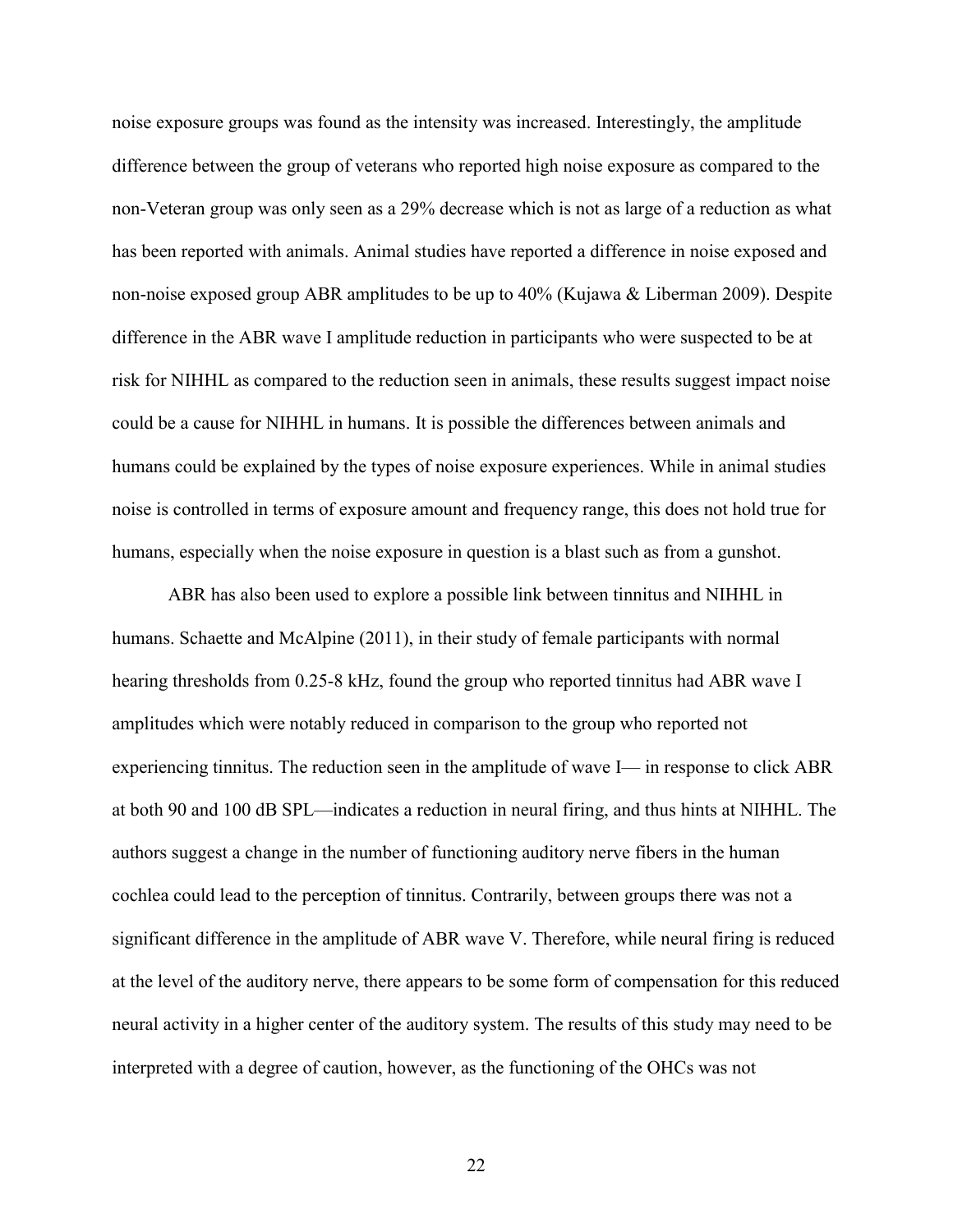confirmed. While it may not be likely, it remains possible the participant in the tinnitus group, despite hearing thresholds within normal limits, have damage to the OHCs leading to the perception of tinnitus and a reduction of the output of the auditory nerve.

Controversies about NIHHL and ABR in Humans. Many studies have utilized ABR responses to provide evidence NIHHL occurs in humans—and even possibly lends to the perception of tinnitus—some studies, however, fail to support the presence of NIHHL in humans. A study by Prendergast et al. (2016) looked at both ABR and frequency following responses (FFR) to probe for the loss of synapses which characterizes NIHHL in humans. This study divided 126 participants by both lifetime noise exposure and gender. All participants had hearing thresholds within normal limits from 0.25-8 kHz as well as at 16 kHz. While the authors reported technical difficulties limited the testing of transient evoked otoacoustic emissions (TEOAEs) to only 79 participants, a relationship was not seen between the participants' noise exposure history and the signal to noise ratio of the TEOAE response. The lack of relationship between TEOAE responses and reported noise exposure suggests the high noise exposure group does not have a disproportionate amount of OHC damage as compared to the low noise exposure group. As all participants were not able to be tested however, it is possible a relationship was missed. Furthermore, Prendergast et al. (2016) recorded ABR responses to click stimuli at 80 and 100 dB peSPL. There was no significant difference in wave I, III, and V amplitudes found between the male or female high noise exposure groups compared to the male and female low noise exposure groups. Additionally, the researchers found no significant difference in the FFR response signal to noise ratio between groups. Such results could demonstrate a lack of NIHHL in humans or could be the product of the assessments being examined, specifically ABR wave I amplitude and FFR response, not being sensitive to the presence of NIHHL.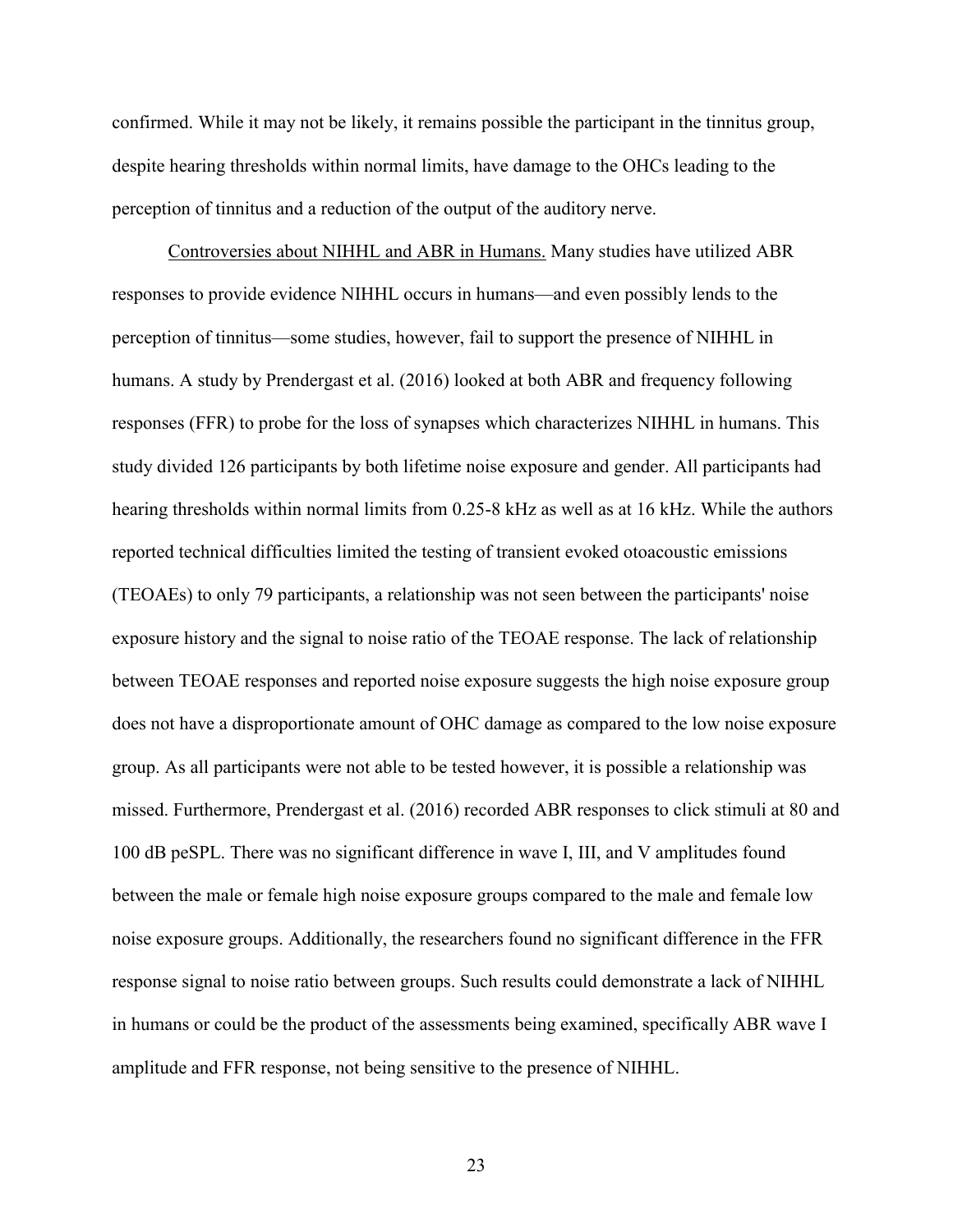Another study by Guest et al. (2017) investigated the high-pass click ABR and EFR responses of those with tinnitus matched to those without and also took into account each individual's reported lifetime noise exposure. While the group who reported tinnitus did have increased levels of reported noise exposure, neither ABR wave I amplitude nor wave I to V amplitude ratio was found to be significantly different between the groups when the stimulus was presented at 102 dB peSPL. Additionally, there was no significant difference found with EFR responses between groups. Similarly, no correlation was found between noise exposure and ABR or EFR responses. Such results indicate no relationship between ABR and EFR responses and NIHHL and no relationship between tinnitus and the same electrophysiological responses. This would show a lack of NIHHL in humans thus implying tinnitus in conjunction with normal hearing thresholds is not caused by damage to the cochlear synapses or nerve fibers. At the same time, it could be possible the measures used were simply unfit for the assessment of NIHHL in humans. Conflicting results regarding the potential for NIHHL in humans, as well as appropriate methods to measure the presence of NIHHL are evidence for a need for further research in the field.

**ECochG to Detect NIHHL in Humans.** On the other hand, ABR is not the only electrophysiological measure which has been explored for usefulness in supporting the presence of NIHHL in humans. The SP/AP amplitude ratio in ECochG was used by Liberman et al. (2016) to search for differences in participants who rated themselves as low risk for damage to the auditory system as compared to those who rated themselves as high risk for such damage. All participants had normal DPOAE responses and hearing within normal limits from 0.25-8 kHz, however, the high-risk group had thresholds which were elevated as compared to those in the low risk group from 9-16 kHz. Liberman et al. (2016) hypothesized an increase of SP/AP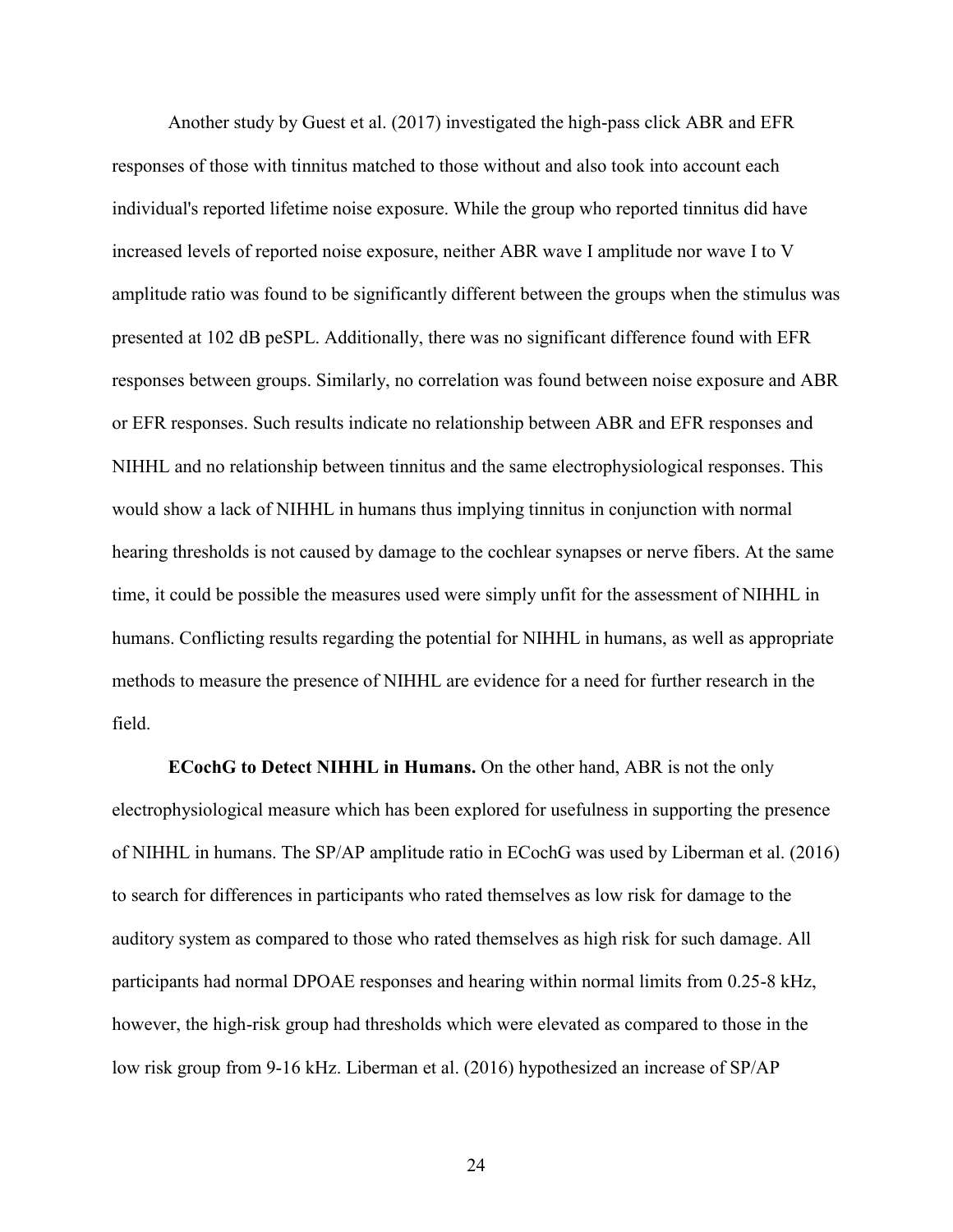amplitude would be seen in the high-risk group when comparing it to the low risk group as would be caused by the same damage to the low rate ribbon synapses which characterizes NIHHL. Those researchers recorded ECochG to a 94.5 dB nHL click stimulus using a tiptrode and reported the SP/AP amplitude ratio of the high-risk group to be about double the SP/AP ratio of the low-risk group. Interestingly, the change in ratio was attributed to an increase in the SP amplitude as the decrease to the amplitude of the AP for the high-risk group was not found to be significant. A significant decrease in AP amplitude would be expected to be seen with damage to the nerve synapses, and the SP, as a pre-neural response, would be expected to remain unaffected. While it is unclear why an increase in SP amplitude was recorded, the increase in the SP/AP amplitude ratio was seen in the high-risk group and was attributed to the presence of NIHHL. Liberman et al. (2016) recorded ECochG using two presentation rates (9.1 to 40.1 Hz) but did not specify any comparison or differences between groups.

Effect of ECochG Stimulus Rate.Typically, ECochG is recorded at a slow rate, such as a rate at or below 11.3 stimuli/second, to ensure the response is complete prior to the presentation of the next stimulus (Ferraro & Durrant 2006). Presenting at a significantly higher stimulus rate could lead to overlap of responses, however can be done clinically. With an increase in stimulus presentation rate, as shown by Kaf et al. (2017), an increase of SP/AP amplitude ratio would be expected to be seen in humans. As the SP is generated in the IHCs it would be expected to maintain amplitude due to the IHCs not becoming stressed when asked to fire repetitively (Kaf et al. 2017; Zheng et al. 1997). Since the AP is a neural response, the decrease in response amplitude would be expected due to adaptation of the neurons with increased stimulus presentation rate (Kaf et al. 2017; Zheng et al. 1997). Additionally, increased rate would be expected to cause an increase in AP latency—while the SP latency is unaffected— creating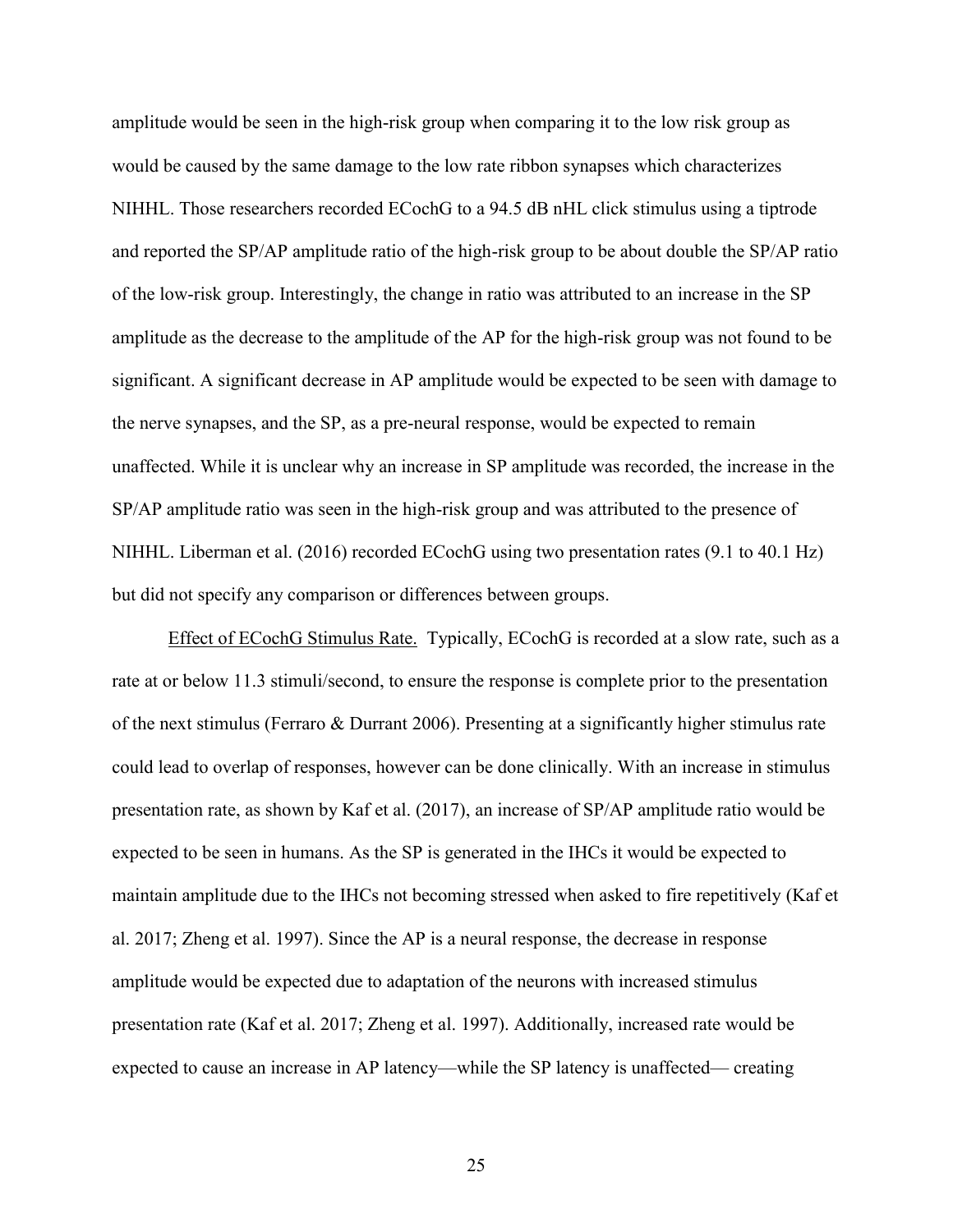greater separation between the SP and AP and making each easier to identify (Kaf et al. 2017). It could be hypothesized that in participants with a loss of neural fibers due to NIHHL, the AP amplitude adaptation would be affected as compared to controls while the SP amplitude would not be significantly different.

As a way to record electrophysiological measures at increased rates and overcome the overlapping of responses thus resulting in the formation of a complex wave, the continuous loop averaging deconvolution (CLAD) technique has been developed (Delgato & Ozdamar 2003; Kaf et al. 2017). This technique utilizes a CLAD algorithm which allows for multiple responses to be recorded at a fast rate so that they can be averaged to improve the SNR of the response tracing, while overcoming the complications of a complex waveform of overlapped responses via deconvolution (Delgato & Ozdamar 2003). The benefit of testing electrophysiological responses at a fast rate is the ability to assess the adaptation of the auditory pathway by stressing the ANFs (Delgato & Ozdamar 2003; Kaf et al. 2017). CLAD therefore is a means to assess changes in the amplitude and latency of the AP due to adaptation (Kaf et al. 2017).

Effect of ECochG Stimulus Intensity. Changes in the intensity of the stimulus used to elicit ECochG responses will also have an effect on the AP amplitude. As the stimulus intensity is increased, an increase in the amplitude of the AP can be expected in conjunction with a decrease in AP latency (Schoonhoven et al. 1995). Conversely, as the SP is not a neural response, it would be expected there would be no shift in latency seen with an increase in stimulus intensity, but an increase in response amplitude would be seen (Ferarro & Durrant 2006; Zheng et al. 1997). The increase in response amplitude seen with an increase in stimulus intensity is due to both an increase in the firing rate of the neurons, and recruitment of a larger number of nerves to fire in response to the stimulus (Huet et al. 2016). Measuring ECochG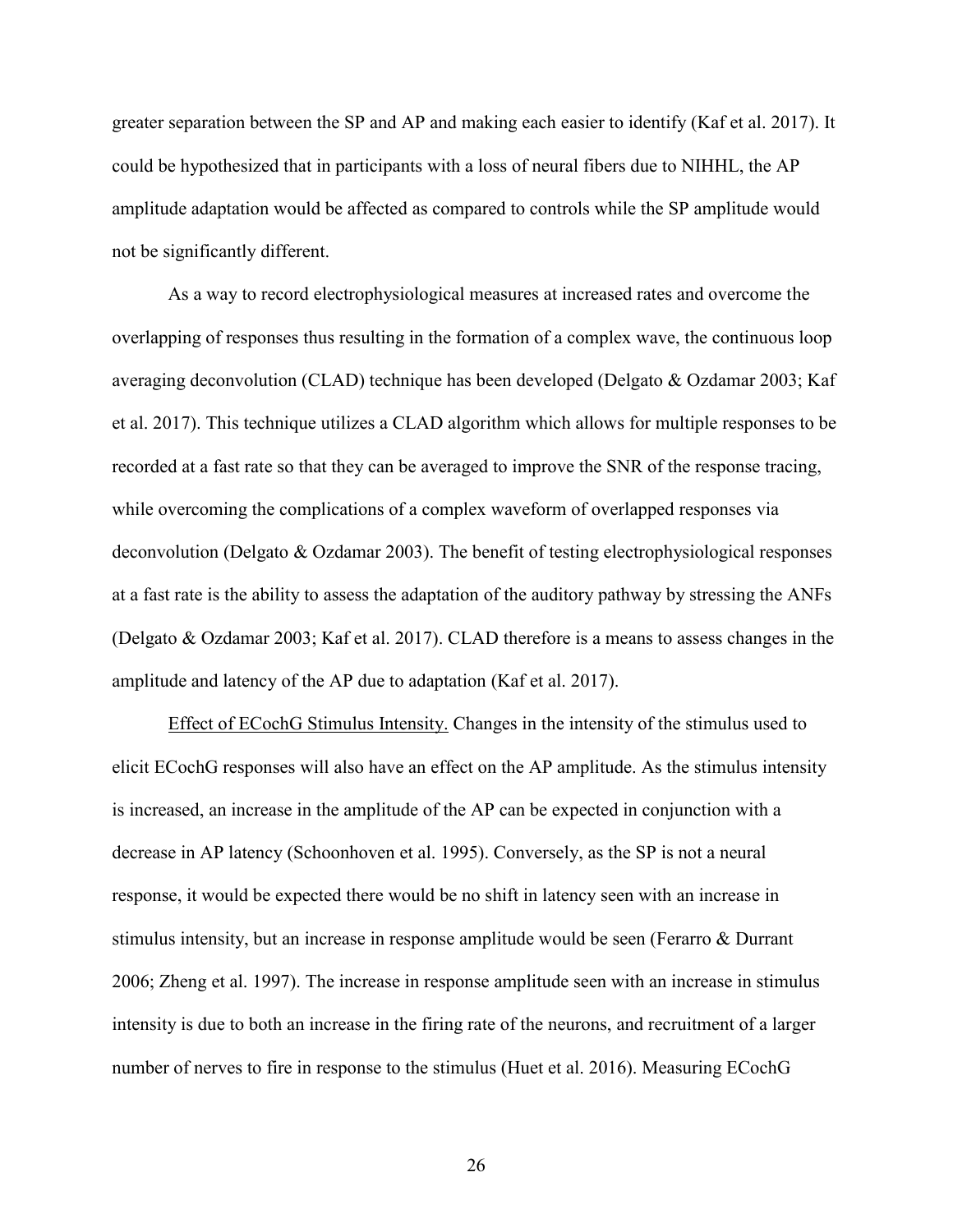responses as various intensity levels can give insight into the functioning of the cochlear nerve by looking at the AP amplitude changes. Specifically, it could be hypothesized damage to low SRFs may be seen as a growth of AP amplitude smaller than typical growth with an increase in intensity. This would be due to a loss of low SRFs which are expected to fire in response to high intensity and increase in firing rate as the intensity of the stimulus is increased.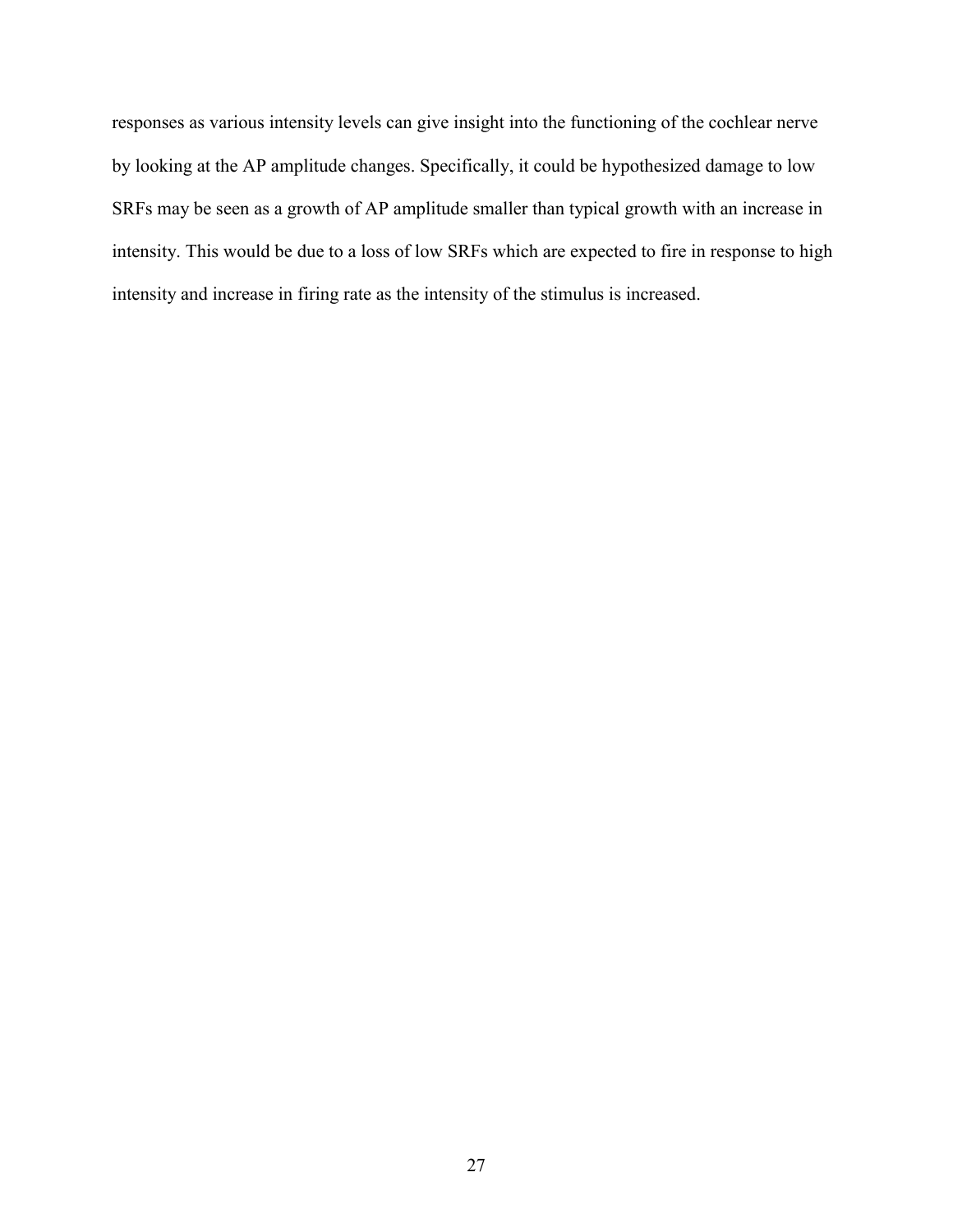### **OBJECTIVES**

Numerous animal studies have demonstrated evidence of decreased neural output to supra-threshold stimuli after noise exposure, despite CAP thresholds being normal (Furman et al. 2013; Kujawa & Liberman 2009; Lin et al. 2011; Liu et al. 2019; Mulders et al. 2018). This damage to the auditory system, NIHHL, has not been conclusively supported in human studies. However, many studies in humans support the presence of such neural damage to the auditory system, despite normal audiograms, in participants with noise exposure (Bramhall et al. 2020; Liberman et al. 2016; Schaette & McAlpine 2011).

Furthermore, the NIHHL supported in these studies has been shown to lead to tinnitus and difficulties with speech in noise (Bharadwaj et al. 2015; Schaette & McAlpine 2011). As young adults are likely to have a history of noise exposure through common activities such as listening to music through headphones, leisure activities like concerts, and certain work environments for young adults, NIHHL could be prevalent in this population. NIHHL is therefore a probable contributing factor to the complaints of young adults who report difficulty hearing in noise, as well as complaints of tinnitus. For these reasons, a diagnostic tool for NIHHL in humans would be of great value.

The results reported by Liberman et al. (2016) are promising in the use of the SP/AP amplitude ratio of ECochG for NIHHL in humans. Specifically, ECochG may be more successful for assessing the presence of NIHHL in humans; however more research is required. Currently, there are no available studies in the literature that investigate the effect of both rate and intensity of stimulus on ECochG responses of patients at risk for NIHHL. This could be a valid way to assess the presence of NIHHL in these patients. To do this, CLAD could be an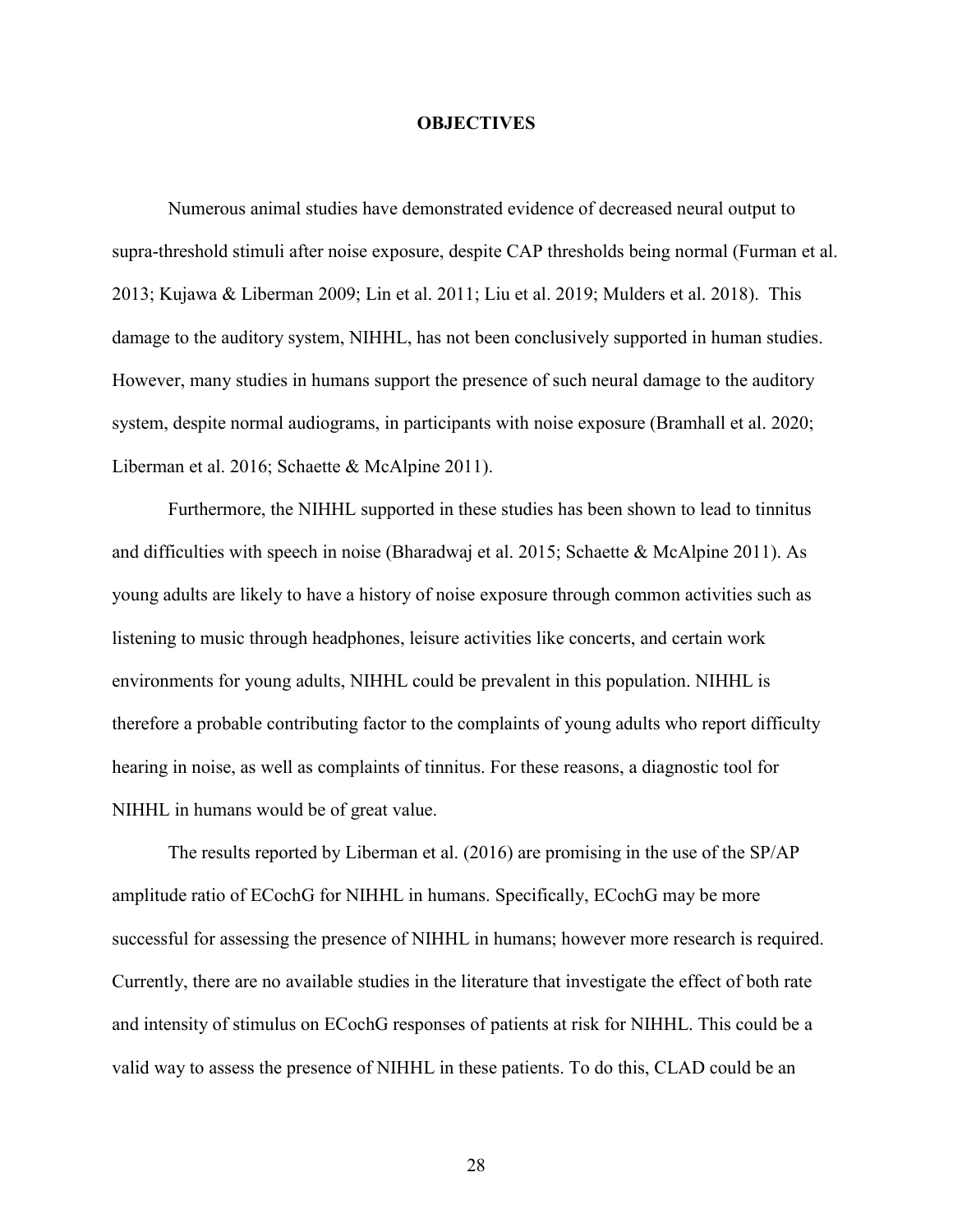invaluable tool, as it would allow for the assessment of neural adaptation to high right stimuli to be assessed.

The aim of this study is to investigate ECochG as a method to diagnose the presence of NIHHL in young adults who have hearing within normal limits. To accomplish this, a relationship between stimulus rate and intensity and the AP amplitude of the ECochG will be assessed, as well as the relationship between the changes in ECochG SP/AP amplitude ratio and reported noise exposure history of the patients. The null hypothesis is: 1) no significant difference exists between the SP/AP amplitude ratio of the low and high risk groups, 2) no significant difference exists between the AP amplitude of the low and high risk groups with an increase in stimulus rate 3) no significant difference exists between the AP amplitude of the low and high risk groups with a decrease in stimulus intensity. The alternative hypothesis is: 1) a significant difference exists between the SP/AP amplitude ratio of the low and high risk groups, 2) a significant difference exists between the AP amplitude of the low and high risk groups with an increase in stimulus rate, 3) a significant difference exists between the AP amplitude of the low and high risk groups with a decrease in stimulus intensity.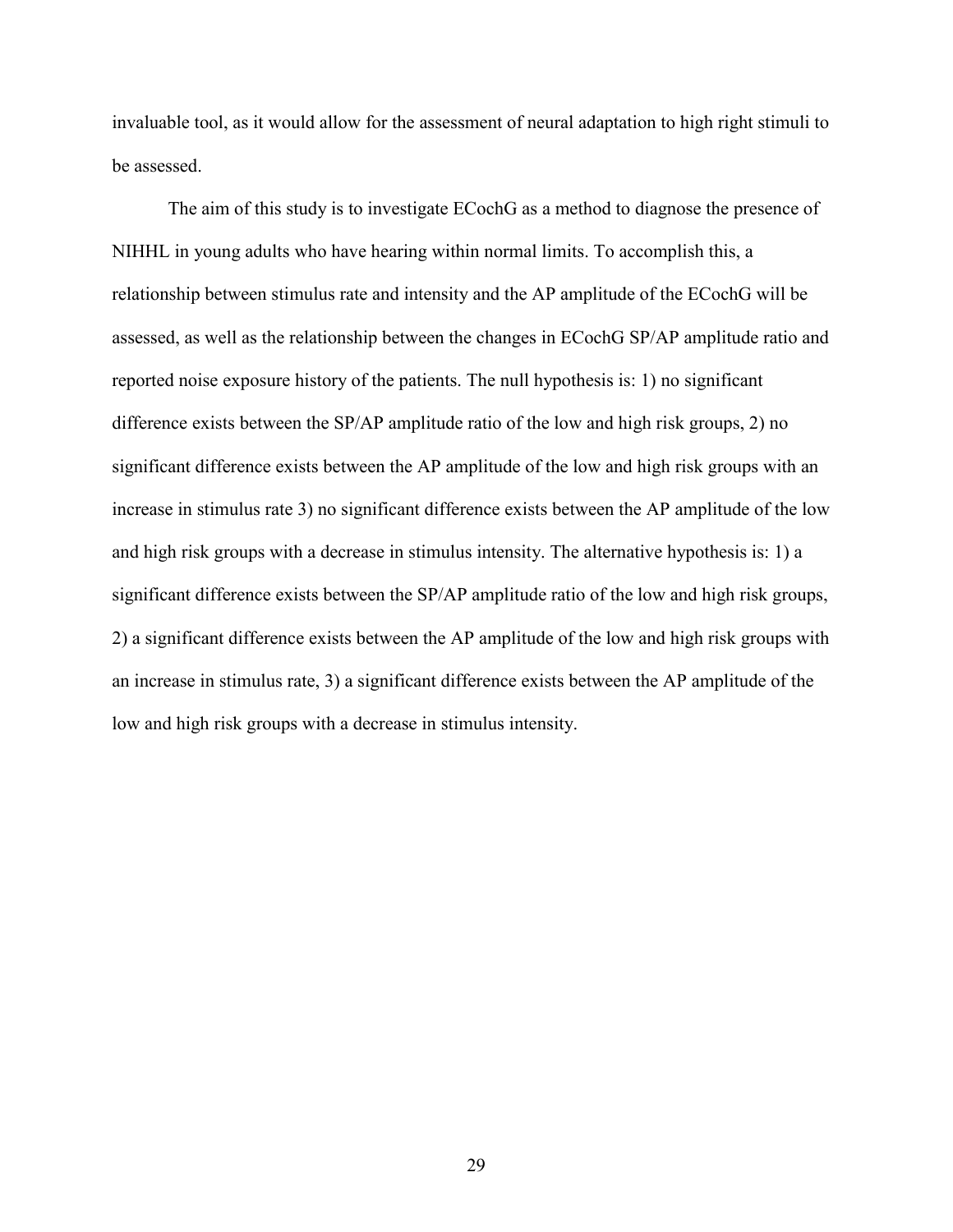### **METHODS**

# **Participants**

Young adults, ages 18-30 were recruited from the Missouri State University campus to participate in this study. Flyers were hung around campus and emails were used to recruit participants. Participants were healthy and reported no significant otologic history or hearing loss. The inclusion criteria included: 1) normal audiometric thresholds from 0.25-8 kHz 2) normal 226 Hz tympanometry 3) present and normal ipsilateral and contralateral acoustic reflexes 4) normal otoscopic exam 5) present and normal DPOAE responses from 1500-8000 Hz 6) present and recordable ECochG responses in the right ear. Participants were separated into groups of high and low risk of noise exposure based off of self-reported history of noise exposure via the Noise Exposure Questionnaire (NEQ) and informal interview. All participants gave voluntary consent prior to participating in this study. Testing was completed in the audiology research laboratory on the Missouri State University Campus. IRB approval for this study was received on 11/10/2020 (see appendix for IRB approval: IRB-FY2021-267).

**Participant Grouping**. Participants were separated by their reported noise exposure history into a low-risk and high-risk group. Participants were assigned to the low-risk group if they did not report history of TTS and had <100% dose on the NEQ which was completed by all participants. This questionnaire is focused only on noise exposure from the past 12 months (Johnson et al. 2017). Participants who had >100% dose on the NEQ were assigned to the highrisk group regardless of history of TTS. Additionally, participants who reported experiencing TTS on two or more occasions were assigned to the high-risk group regardless of noise dose as calculated from NEQ responses.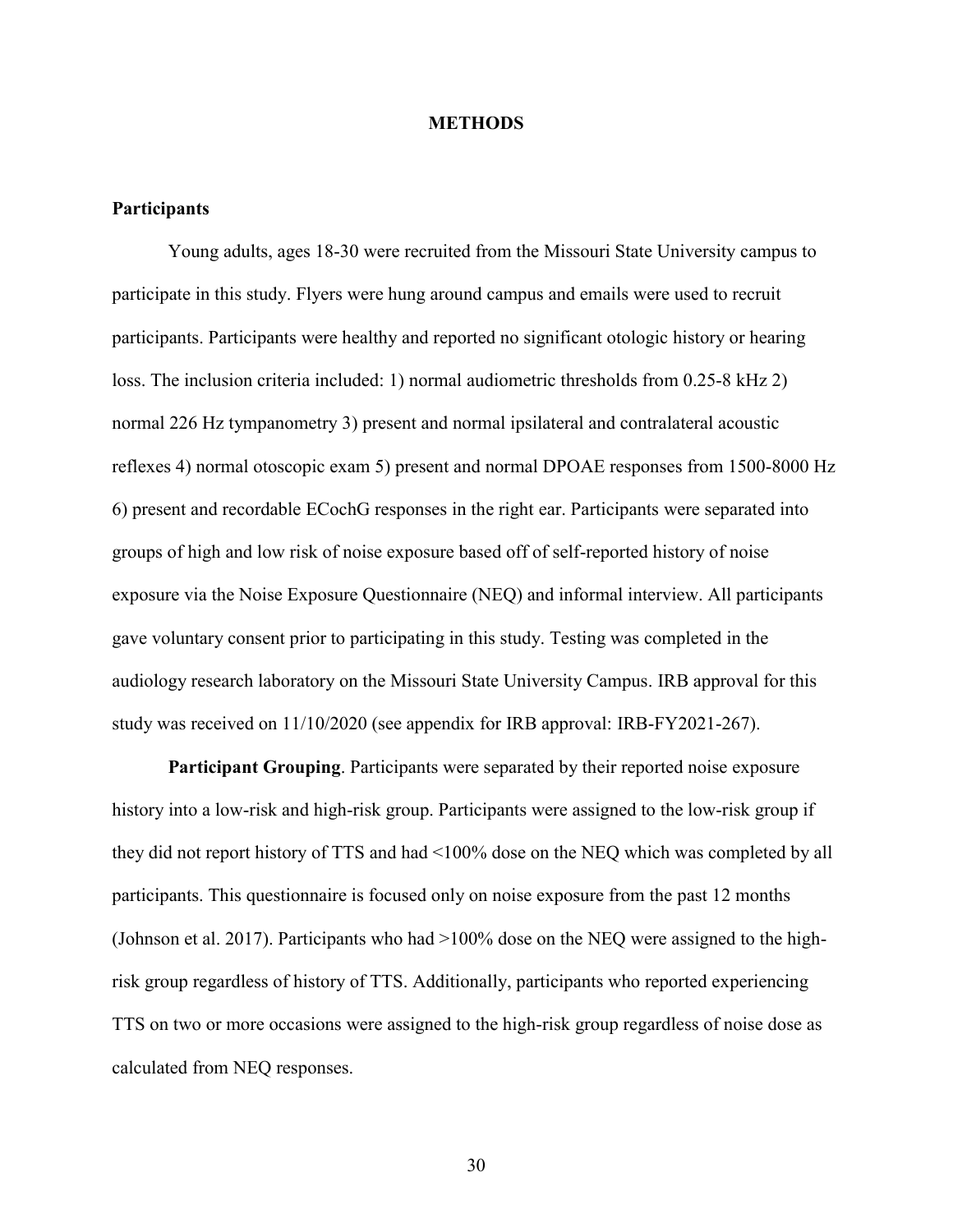## **Equipment**

Otoscopy was performed using a Welch Allyn otoscope to visually assess the status of the external ear canal and the tympanic membrane (TM). Tympanometry was performed with an InteracoutsicsTitan to assess the middle ear status. Acoustic reflexes were performed with an Interacoustics Titan to assess the acoustic reflex pathway. Hearing thresholds were assessed in a sound treated booth using pure tone stimuli from 250-8000 Hz presented via a GSI AudioStar Pro audiometer with ER-3A insert earphones, and at ultra-high frequencies using circumaural headphones. DPOAEs were measured using the Intelligent Hearing Systems Corporation SmartDPOAE system. ECochG measurements were made using an Intelligent Hearing Systems Smart–Evoked Potential, version 5.10, with ER-3A insert earphones. EcochG was recorded using a TM electrode, which was handmade in the lab following the method by Ferraro and Durrant (2006). Taflon-insulated silver wire (0.008" bare diameter and 0.011" insulated diameter) with cotton tied to one end was inserted into medical grade silicon tubing  $(0.058)$  inner diameter and 0.077" outer diameter) to create the TM electrode. The cotton wad was socked in conductive gel, and a copper microalligator clip was attached to the other end of the TM electrode.

#### **Audiometric Testing Procedures**

Prior to audiometric testing, otoscopy was performed to ensure a clear view of an intact tympanic membrane. Tympanometry was performed using a Titan tympanometer with a probe tone of 226 Hz to ensure normal middle ear function, bilaterally. Ipsilateral and contralateral acoustic reflex thresholds were measured with a Titan tympanomter and 0.5, 1, 2, and 4 kHz, bilaterally. Audiometric thresholds were obtained with a Grason-Stadler Inc. AudioStar Pro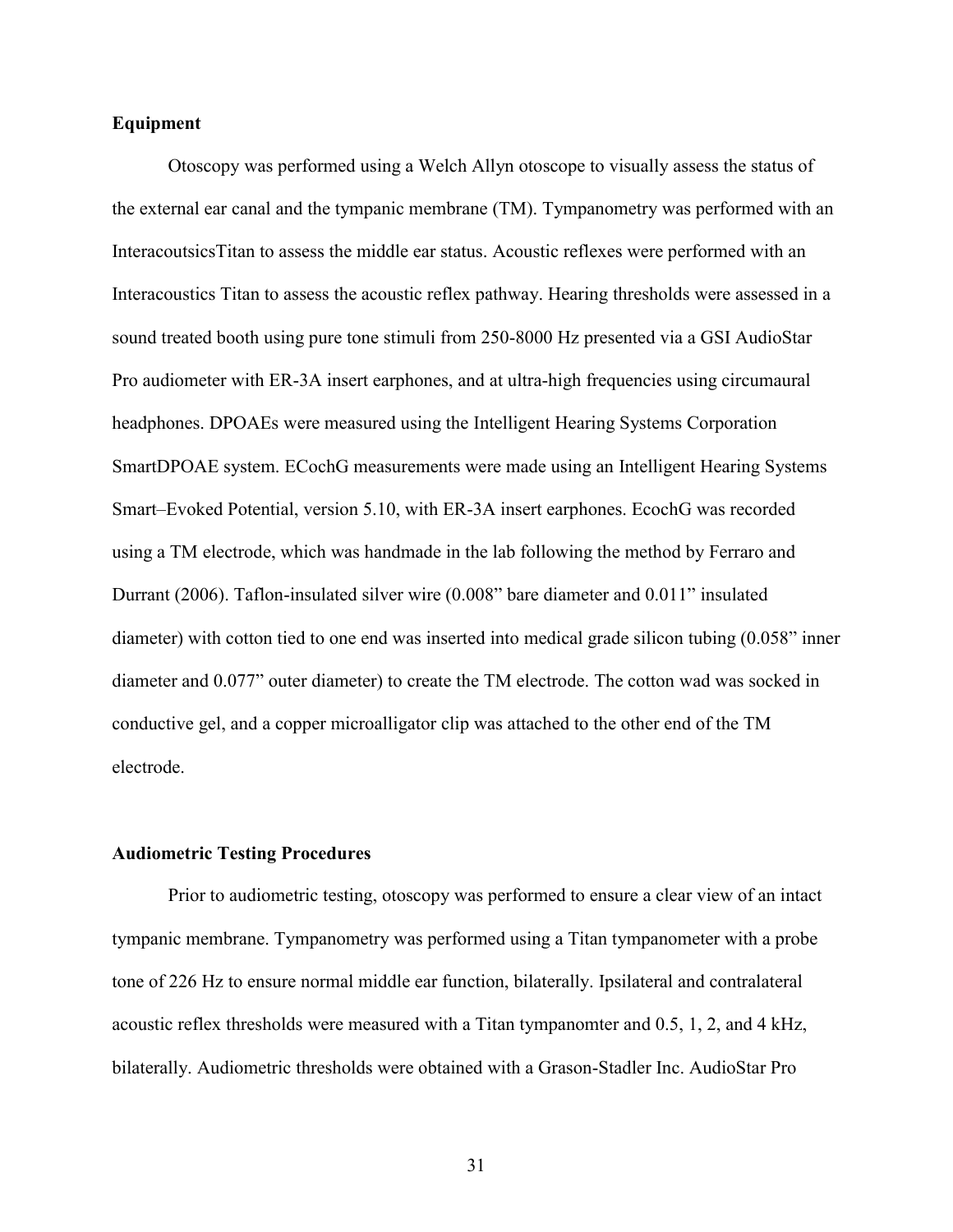audiometer in a sound treated booth. Pure tone air conduction thresholds were obtained using ER-3A insert earphones at 0.25, 0.5 1, 2, 3, 4, 6, and 8 kHz, bilaterally. Ultra-high frequency pure tone air conduction thresholds were found bilaterally with circumaural headphones at 10 and 12.5 kHz. Word recognition scores were assessed bilaterally using insert earphones and Northwestern University Auditory Test Number 6 (NU-6) word lists of 50 words under two conditions: speech in quiet, speech in noise with 0 dB SNR. Speech testing was performed in each condition at both 40 dB SL and 60 dB SL as calculated based off of the participant's pure tone average. Pure tone average was calculated as the average of the puretone air conduction thresholds at 0.5, 1, and 2 kHz. For the speech in noise testing, a speech noise was utilized.

### **Electrophysiological Testing Parameters and Procedures**

DPOAEs were assessed, bilaterally, in a sound treated booth. DPOAEs were elicited with an L<sub>1</sub> at 65 dB SPL and L<sub>2</sub> at 55 dB SLP and a frequency ratio ( $F_2/F_1$ ) of 1.22. The primary frequencies  $(F_2)$  ranged from 1.5-8 kHz and were swept from high frequencies to low frequencies with two repetitions. ECochG was recorded bilaterally using SmartEP, version 5.10, from Intelligent Hearing Systems Corporation. ECochG was recorded via a single channel using a horizontal electrode montage. The non-inverting electrode was placed on the mastoid of the non-test ear, the ground electrode on low forehead (Fpz), and the inverting electrode was placed on the tympanic membrane of the test ear. For the ground and non-inverting electrodes, disposable surface electrodes were used. The inverting electrode was a homemade TM electrode. Electrode impedance was  $\leq 7$  KΩ for all electrodes. The stimulus used was a 100 µsec click presented at a rate of 11.1 clicks/sec, 37.1 clicks/sec, 58.59 clicks/sec, 78.13 clicks/sec, and 97.66 clicks/sec. Each click rate was presented at four intensity levels: 50, 60, 70, and 80 dB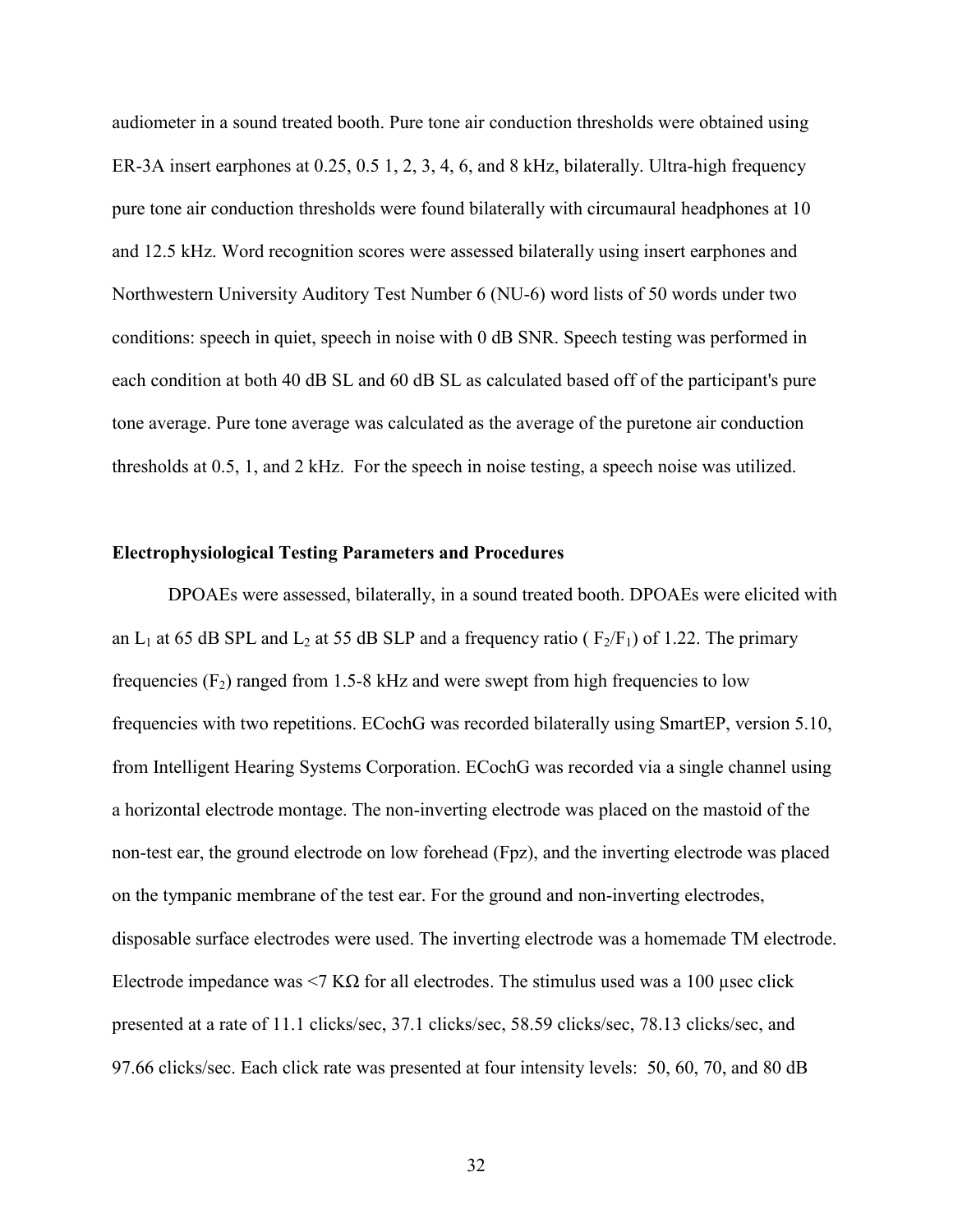nHL. The 11.1 clicks/sec and 37.1 clicks/sec recordings were run using a standard ECochG recording while the higher rates were recorded using the CLAD sequence from the SmartEP system (Delgato & Ozdamar 2004). A bandpass filter of 10-3000 Hz and a gain of 100,000x was used. Two traces of 1024 sweeps were obtained for each recording.

To prepare for ECochG, conducting gel was placed onto the TM electrodes. Participants were then seated in a reclining chair. Once the participant was comfortable in the chair, the participants' forehead and mastoid regions were scrubbed with an alcohol wipe followed by Nuprep. Disposable electrodes were then placed on low forehead and both mastoids, and the TM electrodes were slowly placed into each ear until touching the tympanic membrane which was confirmed by the participants' report of hearing the electrode contact the tympanic membrane. Insert earphones were then placed in each ear, and the ends of the TM electrodes were secured by taping them down. An alligator clip was then attached to the end of the TM electrode, and impedances were measured for all electrodes. A continuous click stimulus was then presented bilaterally at 80 dB nHL, and participants were asked to verbally report if the sound is equally loud between ears to confirm the TM electrode was not affecting the ability of the stimulus to travel through the outer ear. Participants were instructed to relax and nap if possible. Recordings consisting of two repeatable traces were then obtained, beginning with the right ear, for each rate (11.1, 37.1, 58.59, 78.13, and 97.66 clicks/sec) at each intensity (50, 60, 70, 80 dB nHL) in a randomized order. The CLAD sequence was used for the stimulus rates of 58.59, 78.13, and 97.66 clicks/second. CLAD recordings were not deconvolved in real time but instead were deconvolved upon conclusion of testing, after the participant has left.

#### **Data Analysis**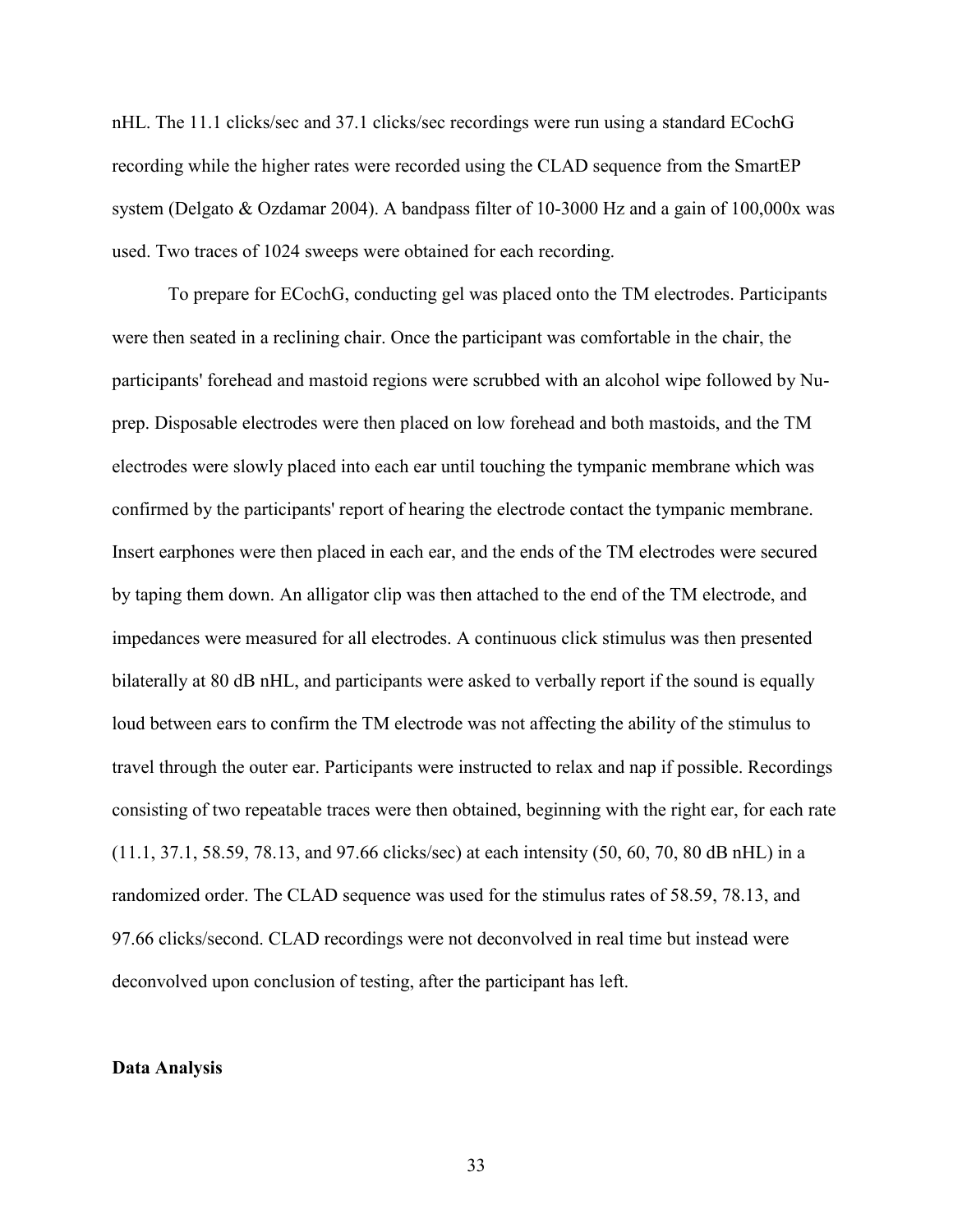All data analysis was performed offline by the researchers. For each recording, the two traces obtained were averaged to create an averaged response, the waveform of which was then labeled with the baseline, SP, and AP. The baseline to peak approach was utilized to label the waveforms to limit variability (Ferraro & Durant 2006; Kaf et al. 2017). This approach was completed by marking the baseline of the response at 0 msec, marking the SP at the highest deflection from baseline that falls with the first msec after the stimulus presentation, and marking the AP as the largest deflection from baseline between 1-2 msec from stimulus presentation. The amplitude of the SP was recorded as the distance between baseline and the SP peak, and the amplitude of the AP was recorded as the distance between baseline and the AP peak

Descriptive statistics were calculated and provided for each test under each condition. A two-way (5 x 4) repeated measures analysis of variance (ANOVA) with mixed effects was used to evaluate the effects of the stimulus rate and intensity on the AP amplitude for both groups. A one-way repeated measures ANOVA with mixed effects was used to evaluate the speech in noise performance between groups.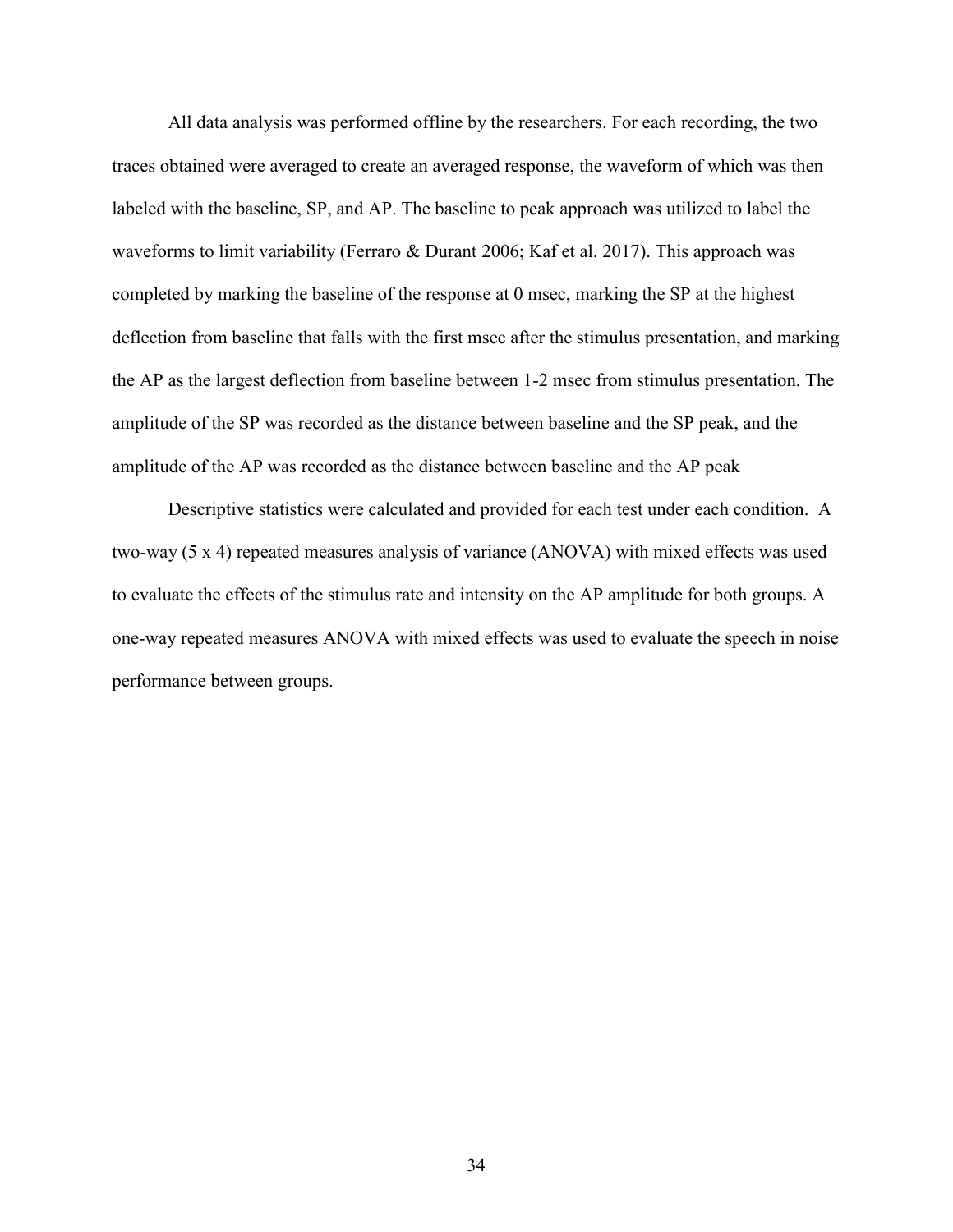### **RESULTS**

Behavioral audiometry thresholds, acoustic reflex thresholds, DPOAEs, word recognition in quiet, word recognition in noise, and ECochG recordings were obtained from the right ear of 25 participants (11 males, 14 females). The participants were divided into low-risk and high-risk for noise exposure groups based off of NEQ scores and self-reported case history questionnaire answers. The low-risk group was comprised of three males and eight females (n=11). The highrisk group was comprised of eight males and six females (n=14). Pure tone thresholds from 250- 8000 Hz for all participants were found to be 25 dB HL or better at all frequencies tested indicating all participants have hearing thresholds within normal limits. Additionally, pure tone thresholds to ultra-high frequencies (10000 and 12500 Hz) were measured at 25 dB HL or better in all participants. An independent samples *t*-test revealed no significant difference in pure tone thresholds between groups for all frequencies tested (see Figure 1).



Figure 1. Mean pure tone air hearing thresholds for both groups (low-risk group is solid line and high-risk group is dotted line) from 250-12500Hz. No statistically significant difference was found between the hearing thresholds of the two groups. [±SD].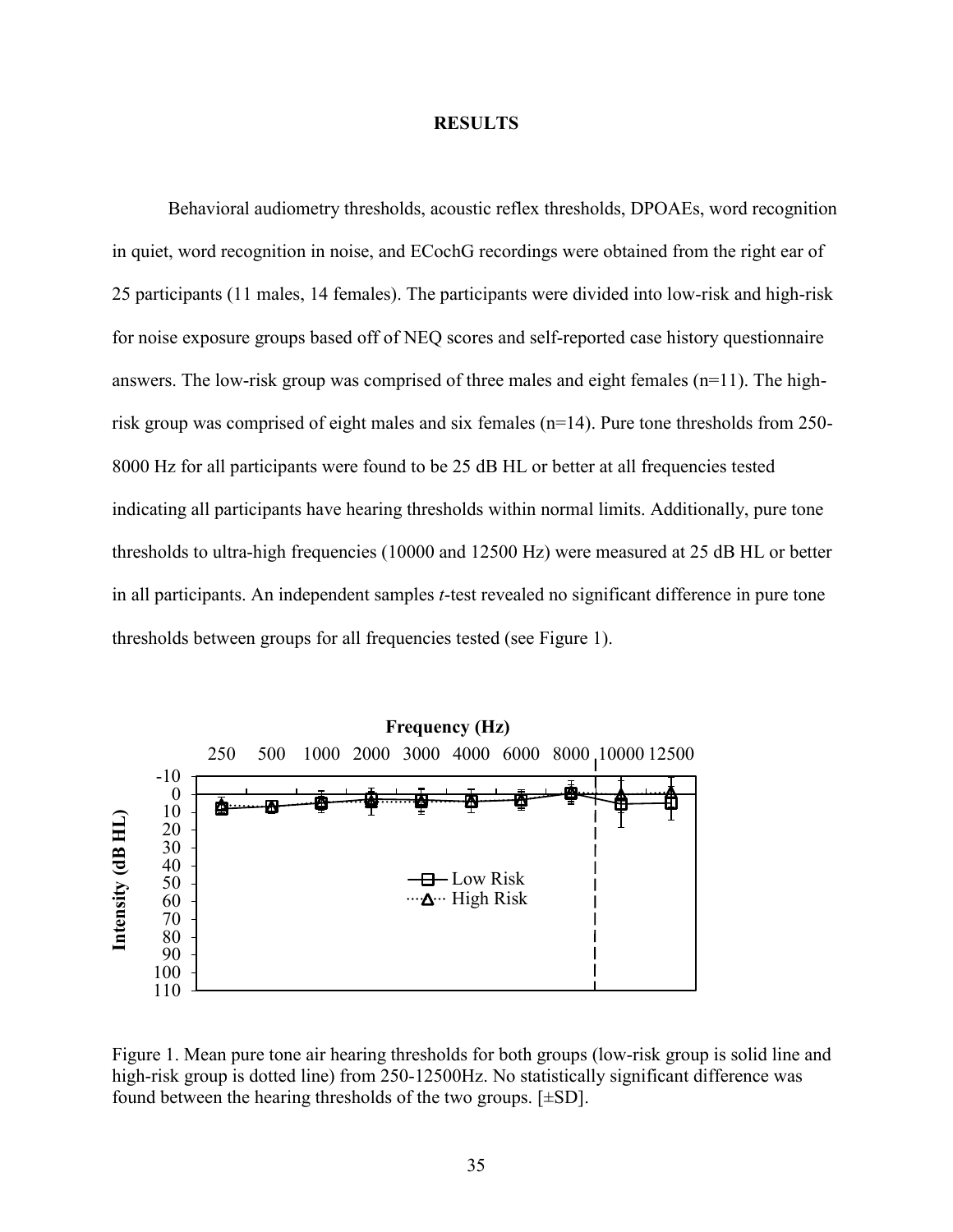DPOAEs were tested from 1500-8000 Hz and were present within normal limits for all participants at all frequencies tested. An independent samples *t-*test revealed no significant difference in DPOAE responses between groups for all frequencies tested (see Figure 2). Acoustic reflex thresholds were obtained for all participants ipsilaterally at 500, 1000, 2000, and 4000 Hz and contralaterally at 500, 1000, 2000, and 4000 Hz. An independent samples *t-*test revealed no significant difference between groups for all frequencies tested with the exception of 500 Hz presented contralaterally which showed a statistical difference between the low-risk group (M= 83.18, SD= 4.04) and the high-risk group (M= 88.93, SD= 6.84)  $\lceil t(23) = -2.46, p$ <0.05]. However, the acoustic reflex thresholds for all participants at all frequencies and conditions tested were within normal limits (see Figure 3).



Figure 2. Mean DPOAE amplitudes (solid lines) and noise floor (dashed lines) for all frequencies tested for both the low-and high-risk groups. No significant difference in DPOAEs was found between the low and high-risk groups.  $[\pm SD]$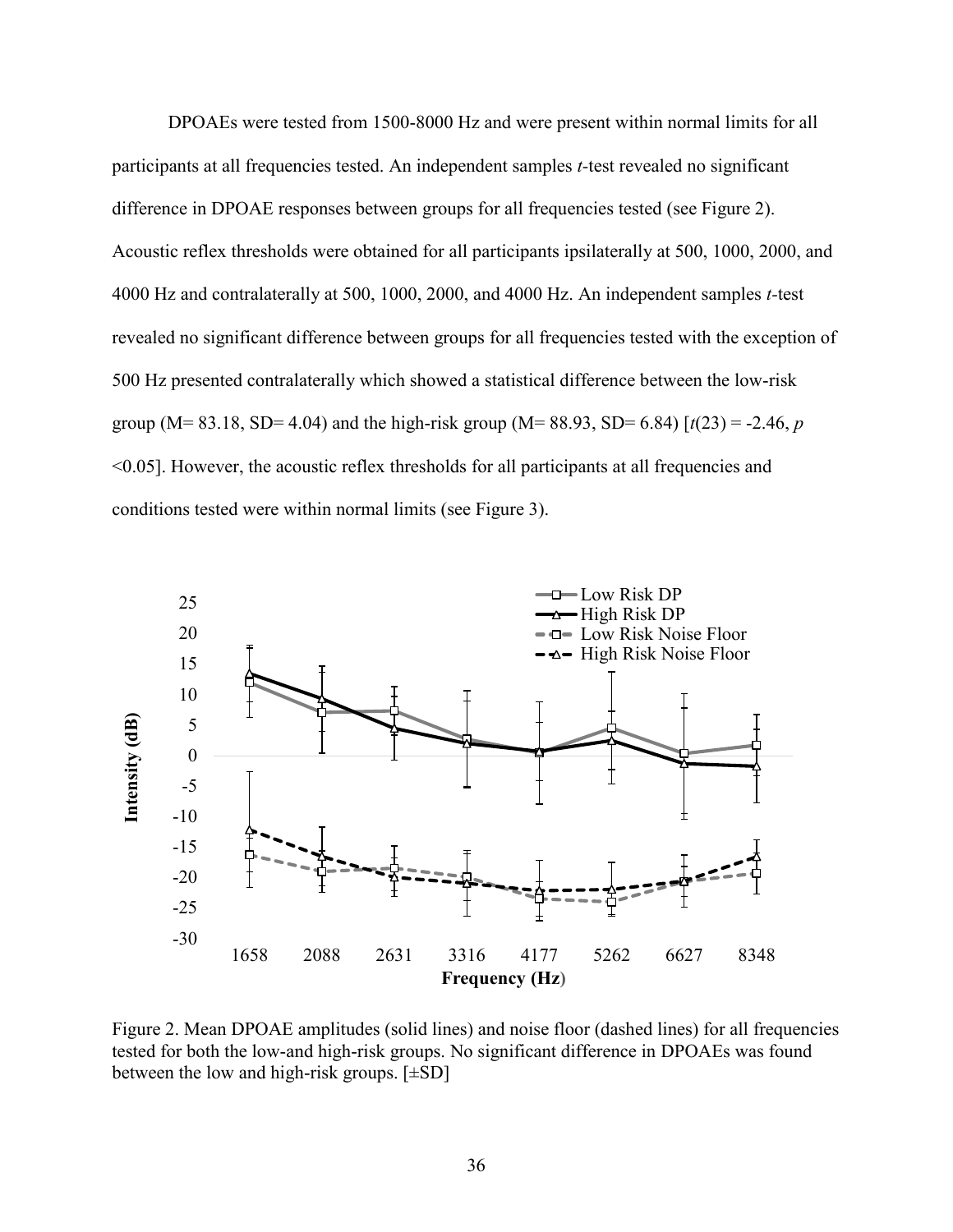

Figure 3. Mean acoustic reflex thresholds to ipsilateral and contralateral stimuli for both low-risk and high-risk groups. a) Mean ipsilateral acoustic reflex thresholds at 500, 1000, 2000, and 4000 Hz. The acoustic reflex thresholds of the low- and high-risks groups were similar at all stimulus frequencies. b) Mean contralateral acoustic reflex thresholds at 500, 1000, 2000, and 4000 kHz. The high-risk group had higher acoustic reflex threshold at 500 Hz compared to the low-risk group, while acoustic reflex thresholds are similar between both groups at 1000, 2000 and 4000 Hz.  $[*p<0.05; \pm SD]$ 

## **Word Recognition in Quiet and Noise**

Word recognition scores were obtained at two levels—at 40 and 60 dB SL—both in quiet and with 0 dB SNR for all participants. An independent samples *t*-test revealed a significant difference between the word recognition scores for the 40 dB SL speech in quiet condition for the low-risk (M= 99.81, SD= 0.60) and high-risk (M= 98.57, SD= 1.65) groups  $\lceil t(23)=2.37, p=$ 0.026], however the difference between scores between groups is not clinically significant. No significant difference was found between the word recognition scores for the 60 dB SL speech in quiet condition for the low-risk (M=99.09, SD= 1.38) and high-risk (M=  $98.43$ , SD= 1.79)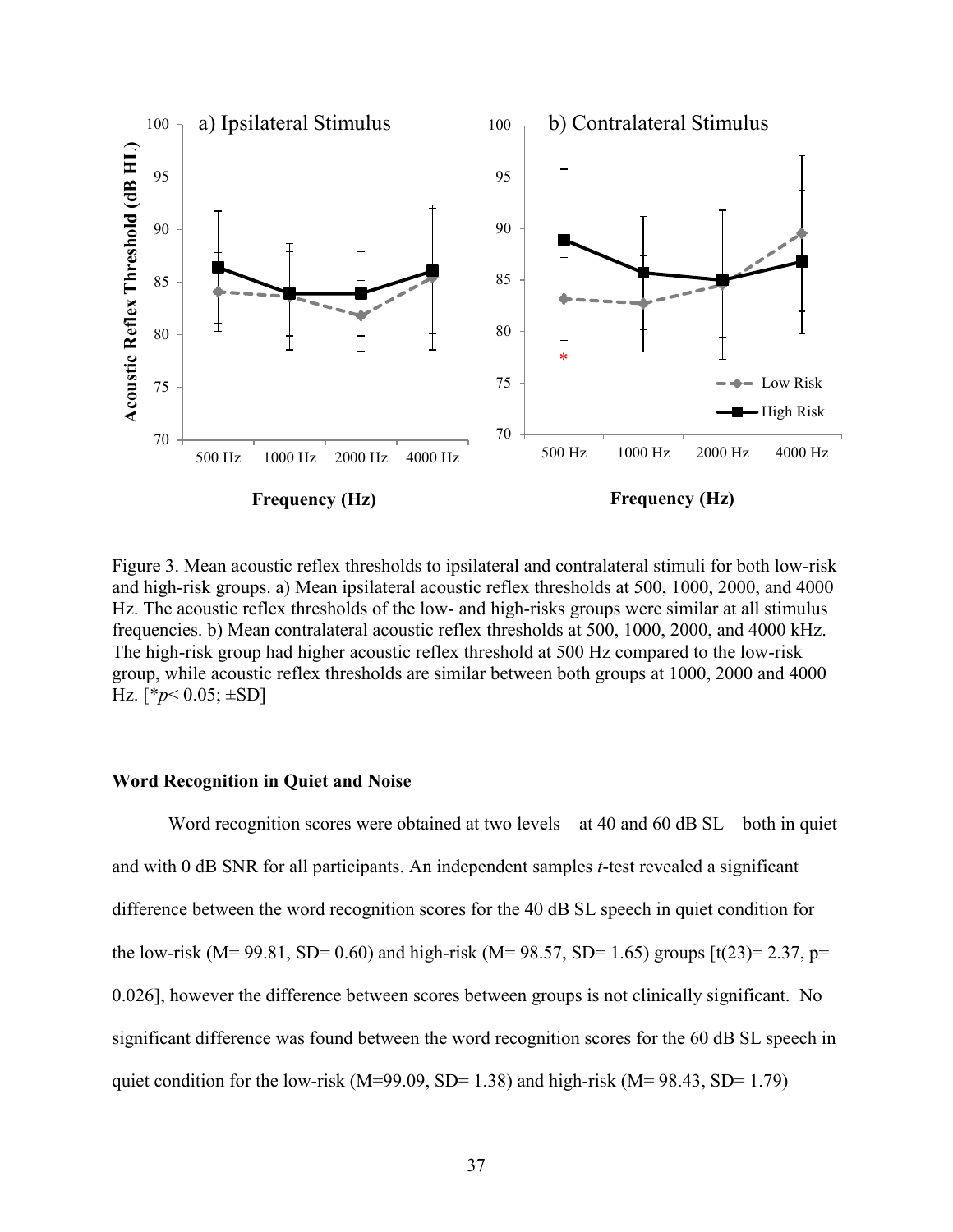groups  $[t(23) = 1.015, p = 0.32]$ . Additionally, no significant difference was found between the word recognition scores for the 40 dB SL speech in 0 dB SNR noise for the low-risk  $(M= 39.45,$ SD= 8.68) and high-risk (M= 41.14, SD= 6.74) groups [*t*(23)= -0.55, *p*= 0.59], and no significant difference was found between the word recognition scores for the 60 dB SL speech in 0 dB SNR noise condition for the low-risk (M=29.27, SD= 5.88) and high-risk (M= 28.57, SD= 5.29) groups [*t*(23)= 0.31, *p*= 0.76] (see Figure 4).



Figure 4. Average WRS for each condition tested for both the low and high-risk groups. Despite a statistically significant difference being found between the WRSs for the low and high-risk groups at 40 dB for speech in quiet, no clinically significant difference between groups was present at any condition. [±SD]

### **11.1/s Presentation Rate at 80 dB nHL**

ECochG recordings were obtained at 80 dB nHL at a rate of 11.1/s. AP amplitude, SP amplitude, and SP/AP amplitude ratios were measured for all participants in both the low and high-risk groups at this rate, which was the slowest rate assessed, and intensity, which was the highest intensity assessed. Independent samples *t*-tests were performed to assess each of the AP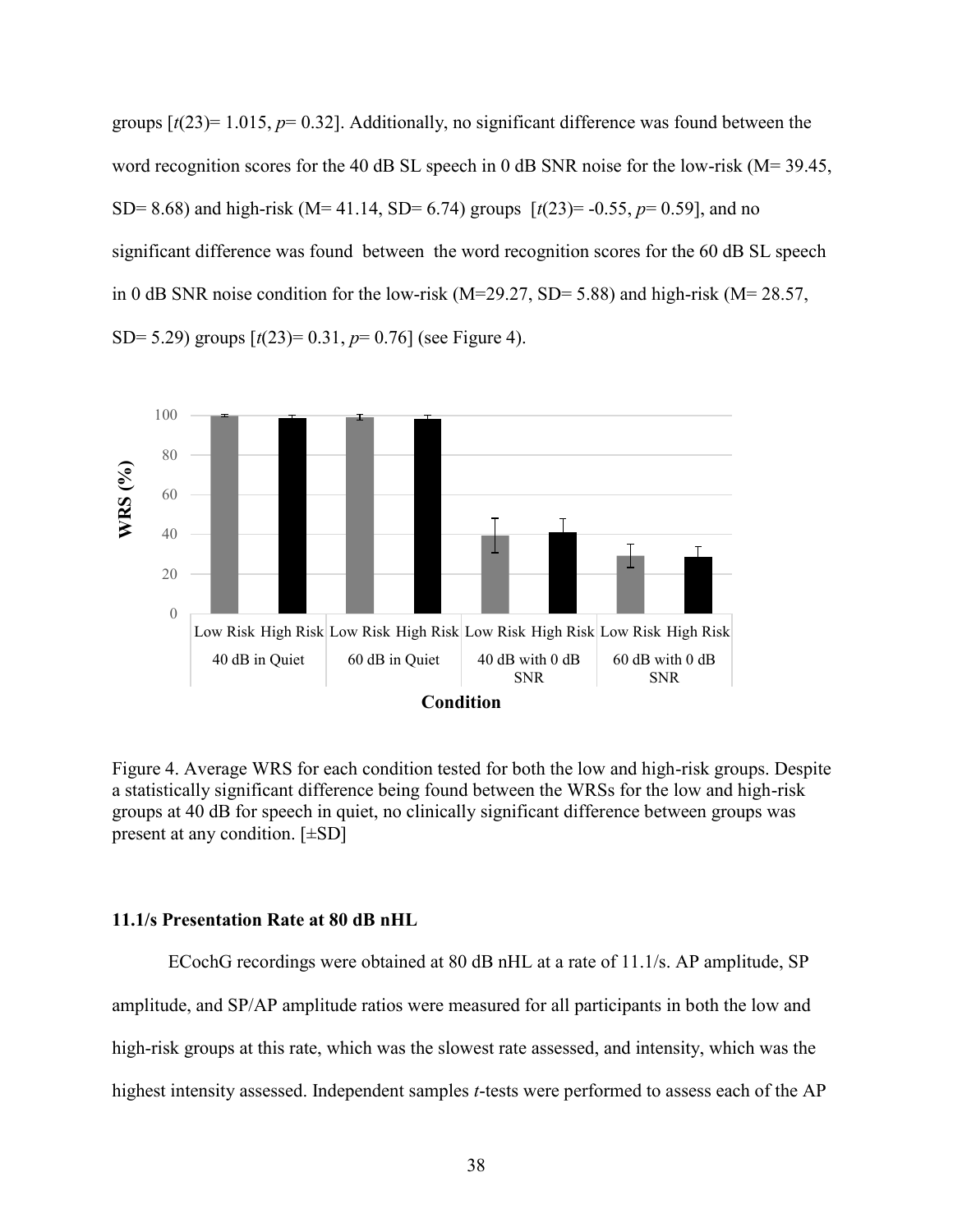amplitude differences between groups, the SP amplitude differences between each group, and the SP/AP amplitude ratio differences between each group. No significant difference was found in AP amplitude between the low-risk group ( $M= 1.02 \mu V$ , SD 0.44) and the high-risk group ( $M=$ 0.78  $\mu$ V, SD= 0.34) [ $t(23)$ = 1.54,  $p$ = 0.14]. No significant difference was found in SP amplitude between the low-risk group (M=  $0.26 \mu V$ , SD=  $0.04$ ) and the high-risk group (M=  $0.20 \mu V$ , SD= 0.05)  $\lceil t(23) = 0.85$ ,  $p = 0.41$ . And lastly, no significant difference was found in SP/AP amplitude ratio between the low-risk group ( $M= 0.26$ , SD= 0.04) and the high-risk group ( $M= 0.25$ , SD= 0.04)  $\lceil t(23) = 0.34$ ,  $p = 0.74$  (see Figure 5 for example of responses for each group).



Figure 5. ECochG recordings from a low-risk and high-risk participant at a rate of 11.1/s showing decreasing intensities from 80-50 dB nHL demonstrating the difference in AP amplitudes between low and high-risk participants.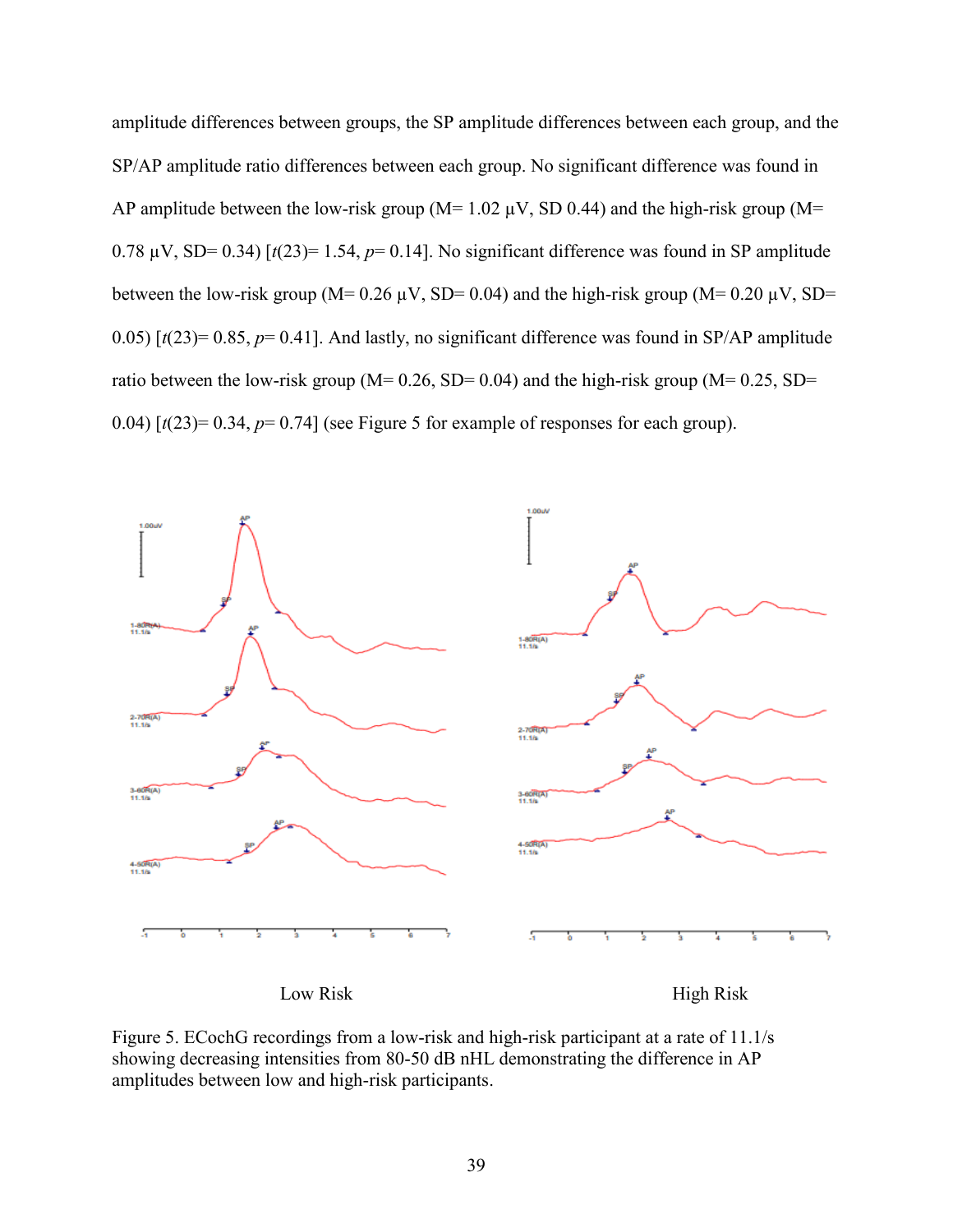### **Stimulus Presentation Rate and Intensity Level Effects on AP Amplitude**

ECochG recordings were made at five different rates (11.1, 37.1, 58.59, 78.13, and 97.66 clicks/sec) and at four different intensity levels (50, 60, 70, and 80 dB nHL) at each of the five rates. Mean AP amplitude values for each rate and intensity for the low-risk group and the highrisk group can be found in Table 1. A two-way (5 x 4) repeated measures analysis of variance (ANOVA) with mixed effects was performed to evaluate the effects of the stimulus rate and intensity on the AP amplitude for both the low and high-risk groups. The between-subject analysis showed a significant main effect of noise risk group  $[F(1, 23) = 5.88, p < 0.05, \eta_p^2$ 0.20] (see Figure 6). The two-way (5 x 4) ANOVA analysis revealed a significant main effect of stimulus rate on the AP amplitude  $[F(4, 92) = 28.19, p< 0.001, \eta_p^2 = 0.55]$ . The results showed the AP amplitude decreased with increasing the presentation rate (see Figure 7). Post-hoc analysis using the Least Significant Difference (LSD) revealed a significant difference in AP amplitude between the different rates, as shown in Table 2, with the exceptions of the mean AP amplitude obtained at a rate of 58.59 compared to 78.13 [*p*= 0.15], and those obtained at a rate of 78.13 compared to 97.66 [*p*= 0.23]

The two-way (5 x 4) repeated measures ANOVA with mixed effects also showed a significant main effect of stimulus intensity on the AP amplitude  $[F(3, 69) = 46.25, p < 0.001,$  $\eta_p^2$  = 0.67]. The results showed the AP amplitude decreased with decreasing the intensity (see Figure 6). Post-hoc analysis using the LSD revealed significant difference in AP amplitude between the different intensities, as shown in Table 3, with the exception of the difference in AP amplitude at 60 compared to 50 dB nHL.

Furthermore, multiple interactions were evaluated. The two-way repeated measures ANOVA with mixed effects revealed a significant two-way interaction between presentation rate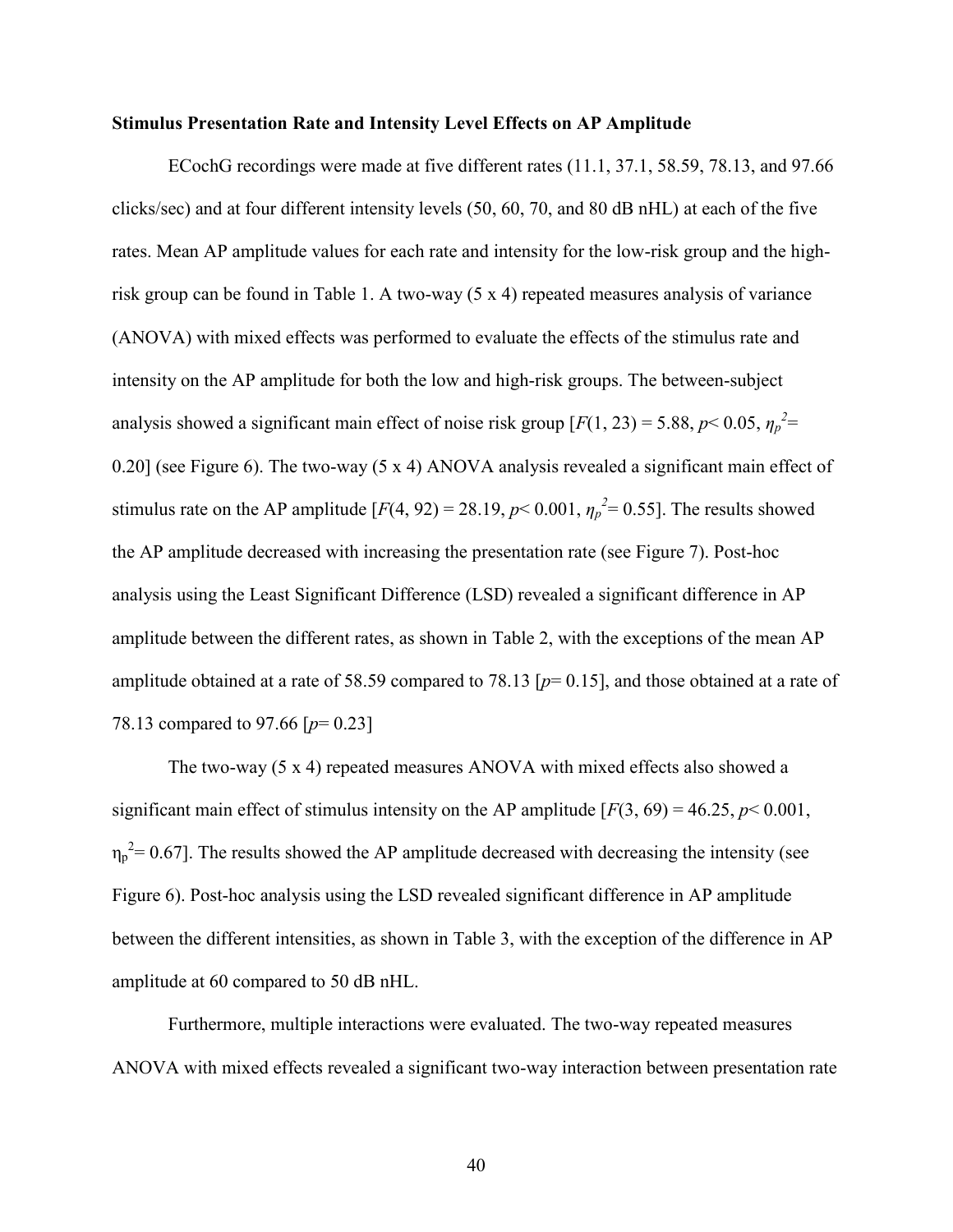and stimulus intensity  $[F(12, 276) = 9.04, p < 0.001, \eta_p^2 = 0.28]$ . Additionally, the analysis revealed a marginal, yet not significant two-way interaction between presentation rate and noise exposure risk group  $[F(4, 92) = 2.22, p=0.07]$ , and revealed a not significant two-way interaction between stimulus intensity and noise exposure risk group  $[F(3, 69) = 0.05, p=0.98]$ . Finally, the analysis revealed a not significant three-way interaction between presentation rate, stimulus intensity, and noise exposure risk group  $[F(12, 276) = 0.84, p = 0.61]$ .

|            |              | 80           |              | 70   | 60   |                                                                               | 50           |              |
|------------|--------------|--------------|--------------|------|------|-------------------------------------------------------------------------------|--------------|--------------|
| Rate       | <b>LR</b>    | HR           | LR           | HR   | LR   | HR                                                                            | <b>LR</b>    | HR           |
| (clicks/s) |              |              |              |      |      |                                                                               |              |              |
| 11.1       | 1.02         | 0.78         | 0.63         | 0.41 | 0.34 | 0.20                                                                          | 0.25         | 0.15         |
|            | $(\pm 0.44)$ | $(\pm 0.34)$ |              |      |      | $(\pm 0.33)$ $(\pm 0.27)$ $(0. \pm 24)$ $(\pm 0.18)$                          | $(\pm 0.23)$ | $(\pm 0.15)$ |
|            |              |              |              |      |      |                                                                               |              |              |
| 37.1       | 0.85         | 0.64         | 0.48         | 0.30 | 0.37 | 0.15                                                                          | 0.27         | 0.14         |
|            | $(\pm 0.40)$ | $(\pm 0.28)$ | $(\pm 0.24)$ |      |      | $(\pm 0.23)$ $(\pm 0.23)$ $(\pm 0.15)$                                        | $(\pm 0.21)$ | $(\pm 0.16)$ |
|            |              |              |              |      |      |                                                                               |              |              |
| 58.59      | 0.66         | 0.51         | 0.34         | 0.18 | 0.24 | 0.11                                                                          | 0.22         | 0.05         |
|            | $(\pm 0.34)$ |              |              |      |      | $(\pm 0.24)$ $(\pm 0.17)$ $(\pm 0.17)$ $(\pm 0.21)$ $(\pm 0.12)$ $(\pm 0.20)$ |              | $(\pm 0.08)$ |
|            |              |              |              |      |      |                                                                               |              |              |
| 78.13      | 0.52         | 0.51         | 0.28         | 0.18 | 0.17 | 0.12                                                                          | 0.21         | 0.12         |
|            | $(\pm 0.23)$ | $(\pm 0.27)$ |              |      |      | $(\pm 0.14)$ $(\pm 0.18)$ $(\pm 0.18)$ $(\pm 0.14)$                           | $(\pm 0.25)$ | $(\pm 0.11)$ |
|            |              |              |              |      |      |                                                                               |              |              |
| 97.66      | 0.48         | 0.42         | 0.26         | 0.18 | 0.18 | 0.13                                                                          | 0.20         | 0.08         |

Table 1. Mean  $(\pm SD)$  of the AP amplitude for each rate at each intensity (80, 70, 60, and 50 dB for the low-risk (LR) and high-risk groups (HR).

 $(\pm 0.17)$ 

 $(\pm 0.18)$ 

 $(\pm 0.10)$ 

 $(\pm 0.27)$ 

 $(\pm 0.08)$ 

 $(\pm 0.26)$ 

 $(\pm 0.26)$ 

 $(\pm 0.20)$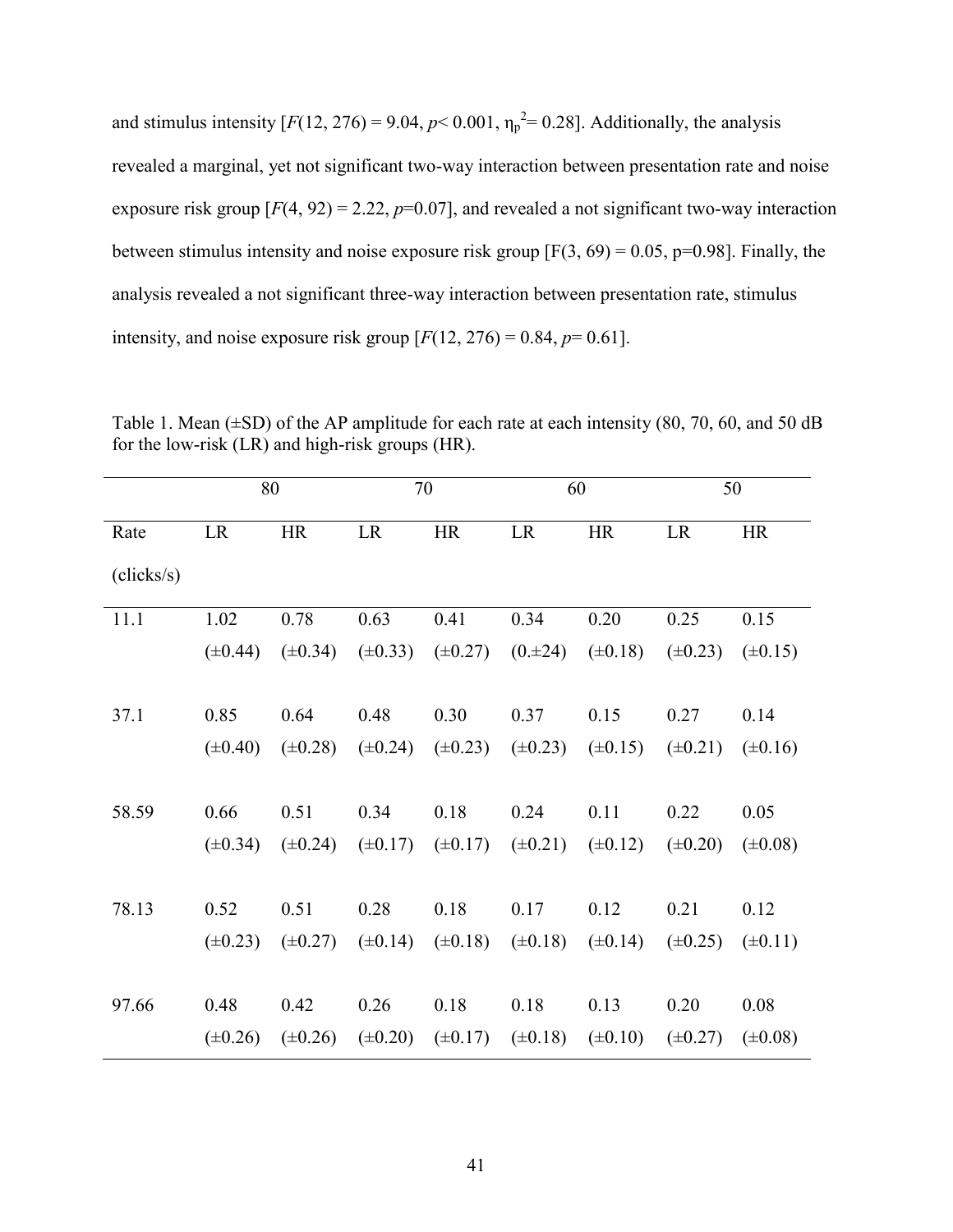

Figure 6. Mean AP amplitude for the low-risk (gray lines) and high-risk (black lines) groups at each intensity for each rate: A) 11.1/s, B) 37.1/s, C) 58.59/s, D) 78.13/s, and E) 97.66/s. The figure shows the low-risk group to have larger amplitude than the high-risk, which is more pronounced with the slower presentation rates  $[\pm SD]$ .

| Rate       | 11.1     | 37.1     | 58.8     | 8.9      | 97.7     |
|------------|----------|----------|----------|----------|----------|
| (clicks/s) |          |          |          |          |          |
| 11.1       | -        | $0.011*$ | $0.000*$ | $0.000*$ | $0.000*$ |
| 37.1       | $0.011*$ |          | $0.000*$ | $0.000*$ | $0.000*$ |
| 58.8       | $0.000*$ | $0.000*$ |          | 0.146    | $0.013*$ |
| 78.9       | $0.000*$ | $0.000*$ | 0.146    |          | 0.229    |
| 97.7       | $0.000*$ | $0.000*$ | $0.013*$ | 0.229    |          |

Table 2. Pairwise comparison of AP amplitude based off rate. *P*-values highlighting the significant relationships between the rates.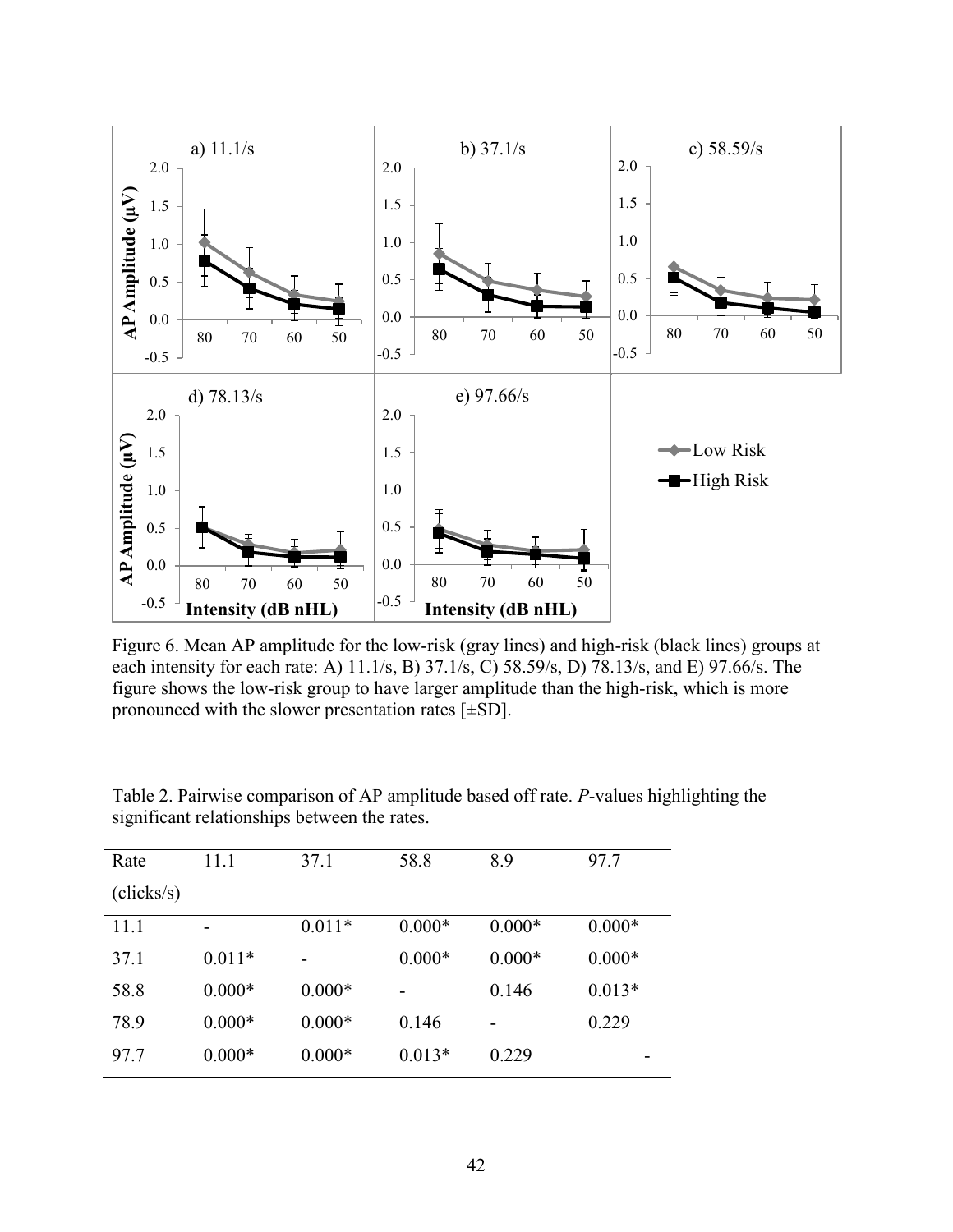

Figure 7. Mean AP amplitude for the low-risk (gray lines) and high-risk (black lines) groups at each rate for each intensity: A) 80 dB nHL, B) 70 dB nHL, C) 60 dB nHL, and D) 50 dB nHL. The figure shows the low-risk group to have larger amplitude than the high-risk, which is more pronounced with the higher intensities [±SD].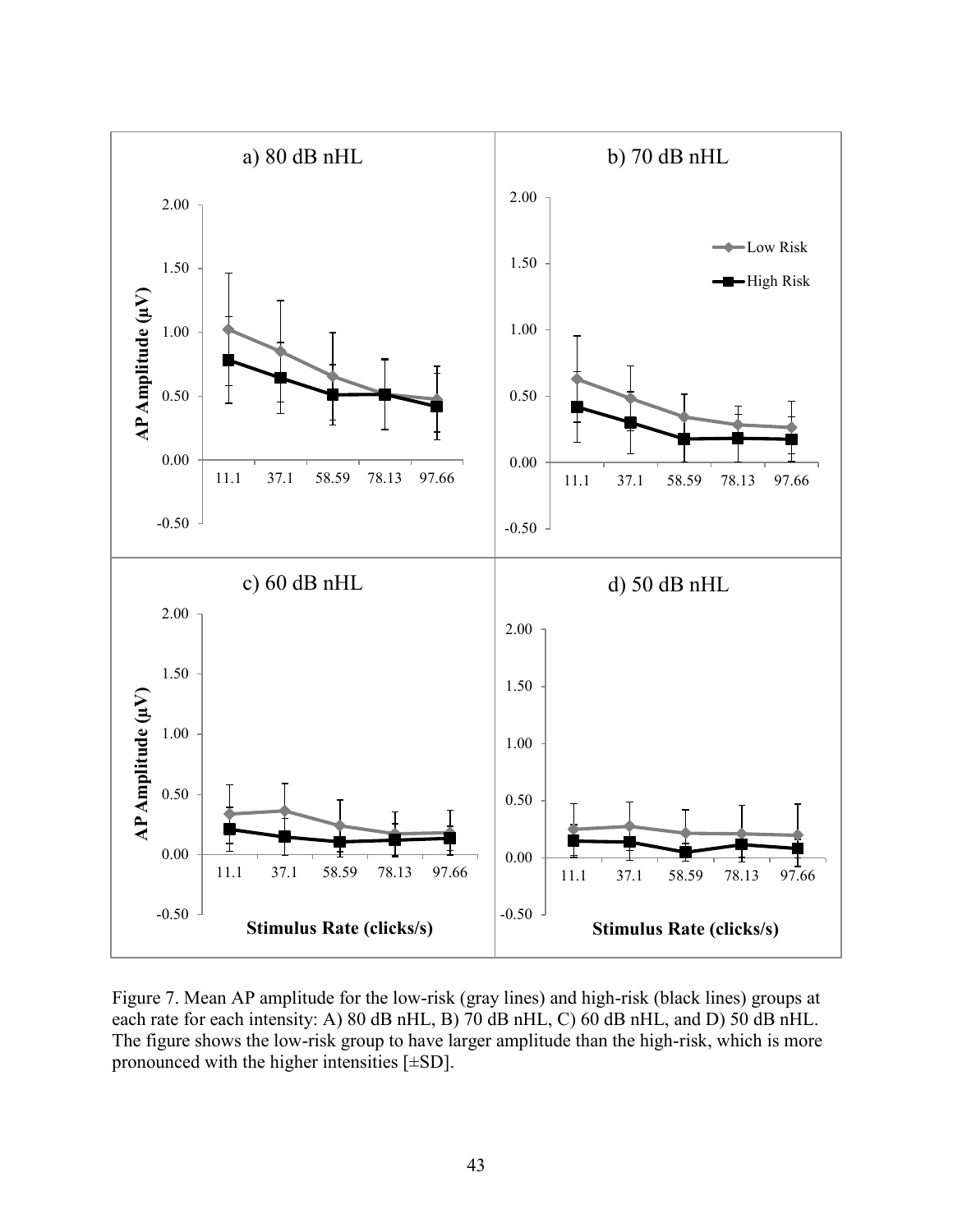| Intensity | 50       | 60       | 70       | 80       |
|-----------|----------|----------|----------|----------|
| (dB nHL)  |          |          |          |          |
| 50        |          | 0.056    | $0.001*$ | $0.000*$ |
| 60        | 0.056    |          | $0.002*$ | $0.000*$ |
| 70        | $0.001*$ | $0.002*$ |          | $0.000*$ |
| 80        | $0.000*$ | $0.000*$ | $0.000*$ |          |

Table 3. Pairwise comparison of AP amplitude based off intensity. *P*-values highlighting the significant relationships between the intensities.

### **Stimulus Presentation Rate and Intensity Level Effects on SP Amplitude**

ECochG recordings were made at five different rates (11.1 clicks/s, 37.1 clicks/s, 58.59 clicks/s, 78.13 clicks/s, and 97.66 clicks/s) and at four different intensity levels (80, 70, 60, and 50 dB nHL) at each of the five rates. SP amplitude was measured for each participant at the highest two intensities (80 and 70 dB nHL) at each rate. SP amplitude was not measured at the lower intensities due to the loss of the response for most participants at these intensities. A twoway (5 x 2) repeated measures analysis of variance (ANOVA) with mixed effects was performed to evaluate the effects of the presentation rate and stimulus intensity on the SP amplitude for both the low and high-risk groups. The between-subject analysis revealed effects was performed to evaluate the effects of the presentation rate and stimulus intensity on the SP amplitude for both the low and high-risk groups. The between-subject analysis revealed a not significant main effect of noise risk group  $[F(1, 23) = 0.00, p=0.99]$ . The two-way repeated measures ANOVA with mixed effects revealed not significant main effect of presentation rate on the SP amplitude [*F*(4,  $92$ ) = 0.55,  $p=0.70$ ] (see Figure 8). Additionally, the analysis revealed significant main effect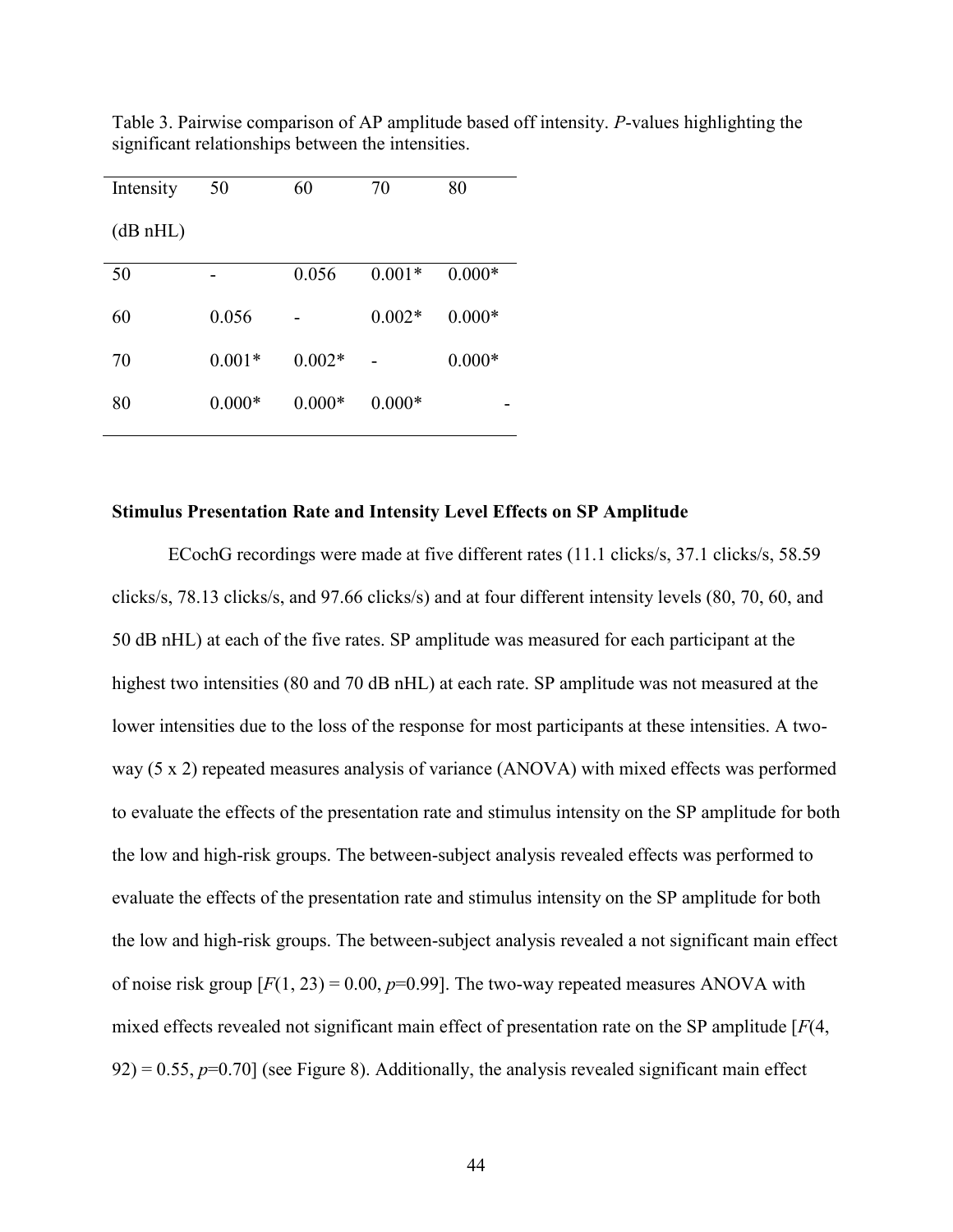stimulus intensity on the SP amplitude  $[F(1, 23) = 33.47, p < 0.001, \eta_p^2 = 0.59]$ . Finally, the analysis revealed no significant two-way interaction between presentation rate and stimulus intensity  $[F(4, 92) = 2.16, p= 0.09]$ , presentation rate and noise exposure risk group  $[F(4, 92) =$ 0.48, p=0.75], stimulus intensity and noise exposure risk group  $[F(1, 23) = 0.0001, p= 0.99]$ , and no significant three-way interaction between presentation rate, stimulus intensity, and noise exposure risk group  $[F(4, 92) = 0.67, p= 0.62]$  (see Figure 9).



Figure 8. A) Mean SP amplitude shown at each rate tested for both the low and high-risk groups at a stimulus intensity of 80 dB nHL. B) Mean SP amplitude shown at each rate tested for both the low and high-risk groups at a stimulus intensity of 70 dB nHL.



Figure 9. A) Mean SP amplitude for each rate shown at both intensities tested for the low-risk group. B) Mean SP amplitude for each rate shown at both intensities tested for the high-risk group.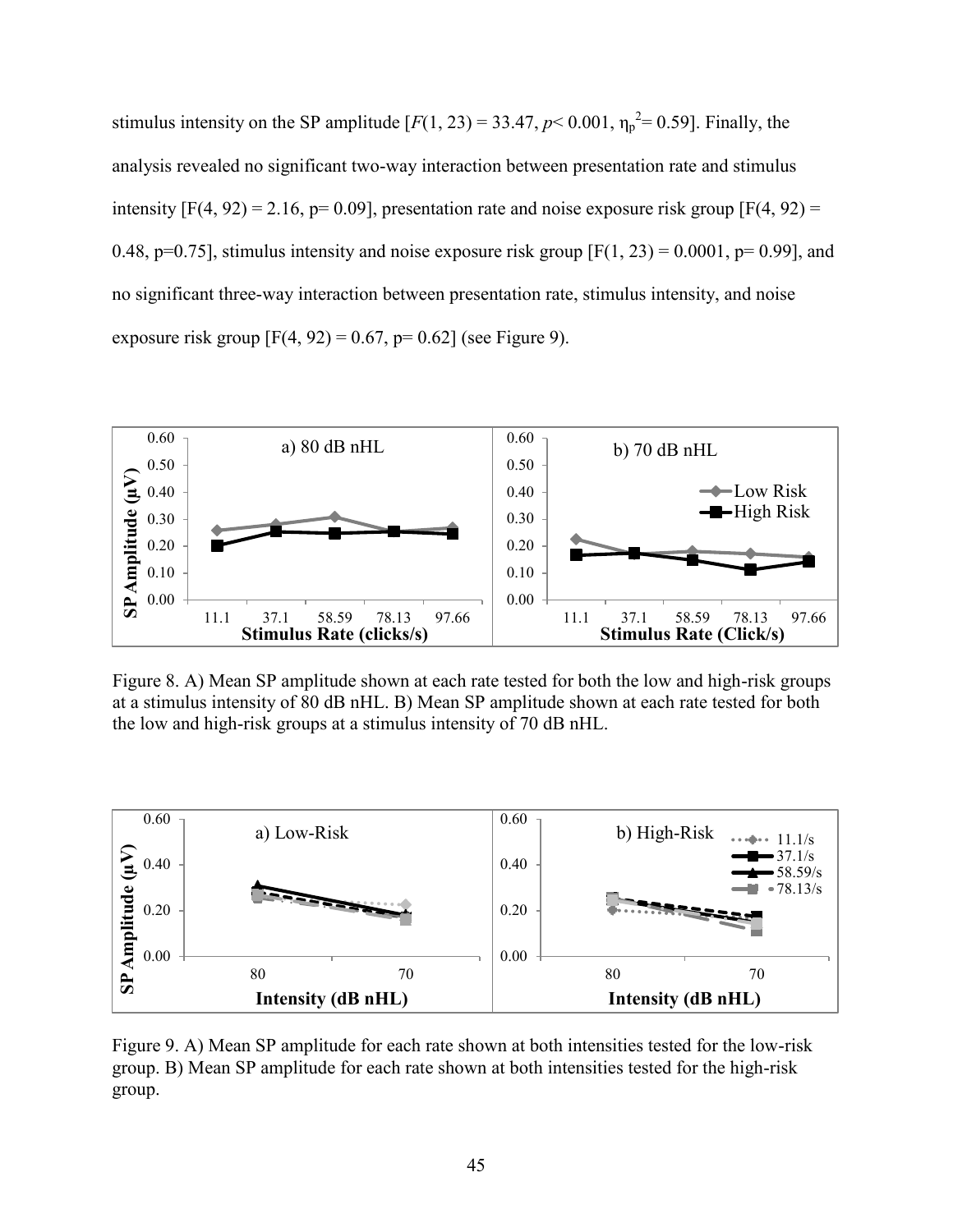### **DISCUSSION**

The mechanism behind NIHHL is thought to be a loss of the ribbon synapses to the neural fibers of the auditory nerve despite present and functioning IHCs (Bramhall et al. 2016; Furman et al. 2013; Liberman et al. 2016; Schaette & McAlpine 2011). This damage leads to hearing difficulties in humans despite hearing thresholds within normal limits (Bharadwaj et al. 2015; Liberman et al. 2013). Currently, there is not a diagnostic protocol for the clinical diagnosis of NIHHL. The goal of this study was to assess the relationship between the SP and AP amplitudes of ECochG responses of participants at low-risk for noise exposure compared to those at high-risk as a potential diagnostic tool for NIHHL.

### **Pure Tone Audiometry**

Testing of pure tone thresholds is designed to assess hearing sensitivity to a variety of frequencies. It has been accepted that pure tone threshold testing allows for the detection of damage to the OHCs of the cochlea such as loss of, or damage to, OHCs (Davis et al. 1989). While it has been accepted that permanent threshold shifts are correlated to damage to the OHCs, it was not previously thought that temporary threshold shifts lead to damage to the auditory system (Nordmann et al. 2000). However, it has been found that pure tone audiometry is not always sensitive to damage to the IHCs and/or the synaptic region between IHCs auditory nerve fibers (Bharadwaj et al. 2015; Lobarinas et al. 2017). It is possible to have damage to the IHCs and nerve fibers while hearing thresholds remain within normal limits or return to normal limits after noise exposure (Furman et al. 2013; Kujawa & Liberman 2009; Lin et al. 2011; Liu et al. 2019). The current study was comprised of participants with hearing thresholds 25 dB HL or less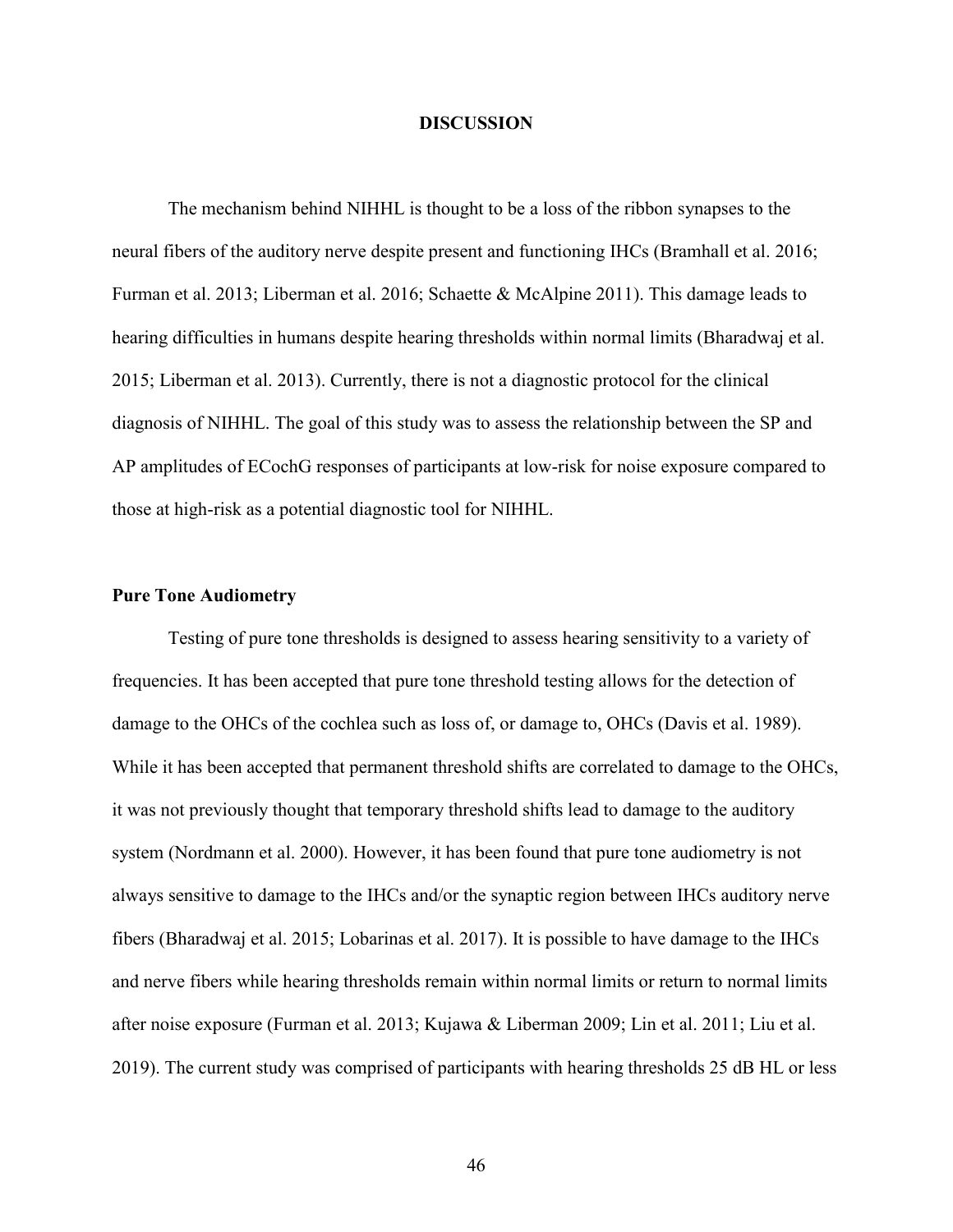from 250-12500 Hz. There was no significant difference between the thresholds of the high and low-risk for noise exposure groups at any frequency tested. Such findings are supported by evidence that damage to IHCs and IHC synapses in animals needs to be extensive to cause a shift in pure tone hearing thresholds outside of normal limits (Lobarinas et al. 2017). The presence of normal hearing thresholds in all participants, despite noise exposure group placement, is in support of earlier findings that NIHHL is not able to be diagnosed by pure tone air conduction testing.

## **Distortion Product Otoacoustic Emission Testing**

DPOAE testing was performed on all participants to confirm findings of audiometric testing by showing present and functioning OHCs in all participants. OAEs are generated from the OHCs and are sensitive to OHC damage; however, they are unaffected by damage to IHCs (Trautwein et al. 1996). Past studies of NIHHL in humans have shown IHC and neural damage despite present and normal DPOAEs (Bramhall et al. 2016, Kujawa & Liberman 2009). In the present study, DPOAEs were tested from 1500-8000 Hz and were found to be present and within normal limits for all participants at all frequencies tested with no significant difference in DPOAE responses between the low and high-risk groups. This finding supports the presence of functioning OHCs in all participants as well as supports past literature finding DPOAEs to be unaffected by the IHC damage which characterizes NIHHL.

#### **Acoustic Reflex Threshold Testing**

Acoustic reflex thresholds were obtained for all participants ipsilaterally and contralaterally at 500, 1000, 2000, and 4000 Hz in the present study. All participants, regardless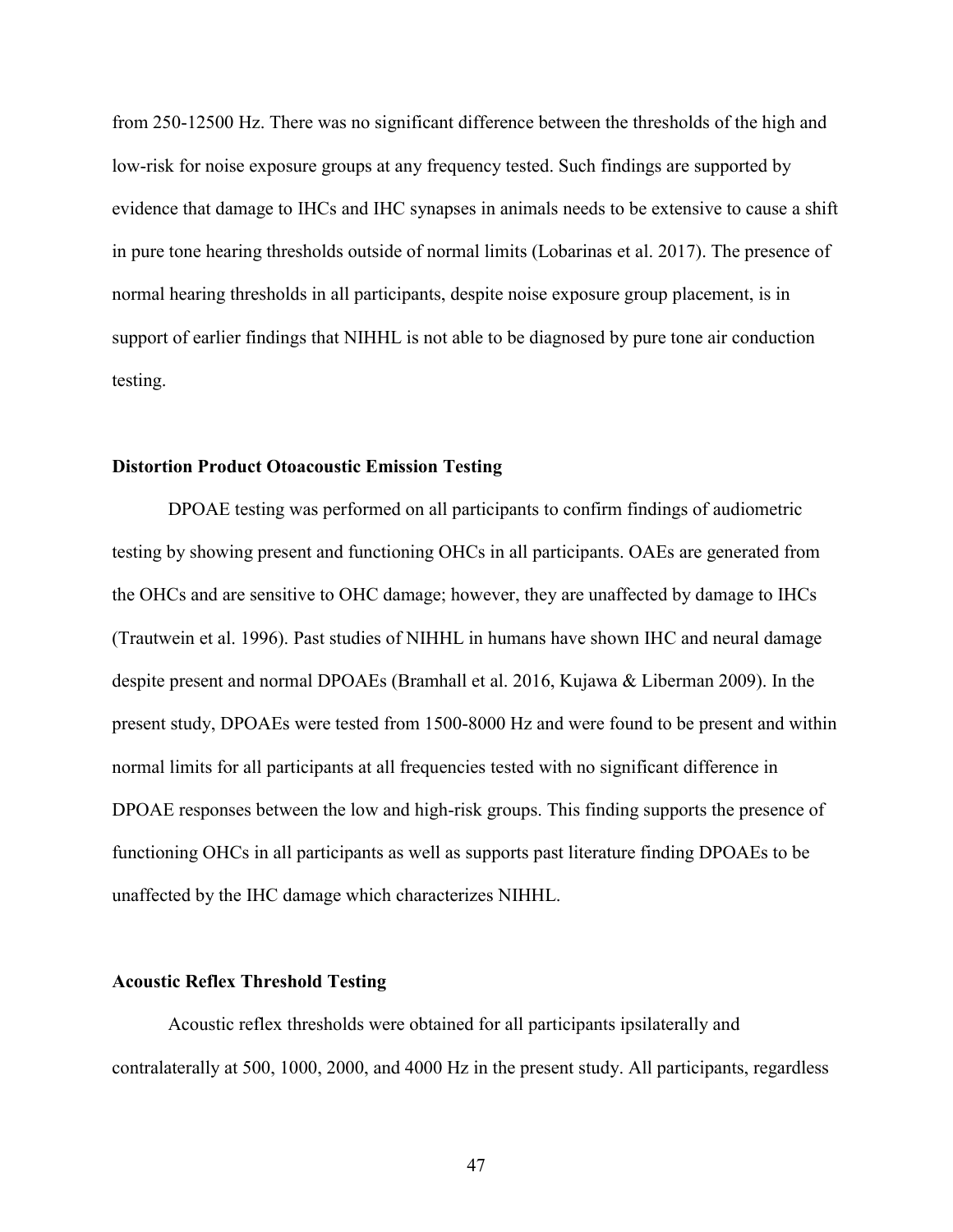of group placement, were found to have acoustic reflex thresholds within normal limits for all frequencies and conditions tested. However, a significant difference was found between the groups for 500 Hz presented contralaterally. With this stimulus, the acoustic reflex thresholds for the high-risk group were elevated compared to the thresholds of the low-risk group. It has been hypothesized that the low-SR fibers, the same fibers at risk for damage by NIHHL, are the same fibers that influence the acoustic reflex response, and this hypothesis has been supported by continued elevated acoustic reflex thresholds in noise exposed mice after hearing thresholds returned to normal (Valero et al. 2016).

Similar changes in acoustic reflexes have been found in humans. Bramhall et al. (2021b) performed wideband acoustic reflexes on veterans with high noise exposure, veterans with medium noise exposure, and non-veterans with reported minimal noise exposure. The results showed a reduction of the mean acoustic reflex magnitude of the high noise exposure group as compared to the mean acoustic reflex magnitude of the non-noise exposure group at stimuli over 70 dB SPL. This difference in means grew larger as the stimulus intensity level increased, and at the highest intensity tested, the difference in mean magnitude between groups was as large as 25% (Bramhall et al. 2021b). Similar to the current study, the results of the aforementioned study, while not statistically significant, indicate a reduction in acoustic reflex thresholds in humans with noise exposure. The elevation of 500 Hz acoustic reflexes when presented contralaterally in the high-risk group of the present study supports the findings in past literature, and the presence of acoustic reflex thresholds within normal limits for both groups is indicative of typically functioning auditory reflex pathways for all participants.

#### **Word Recognition Testing**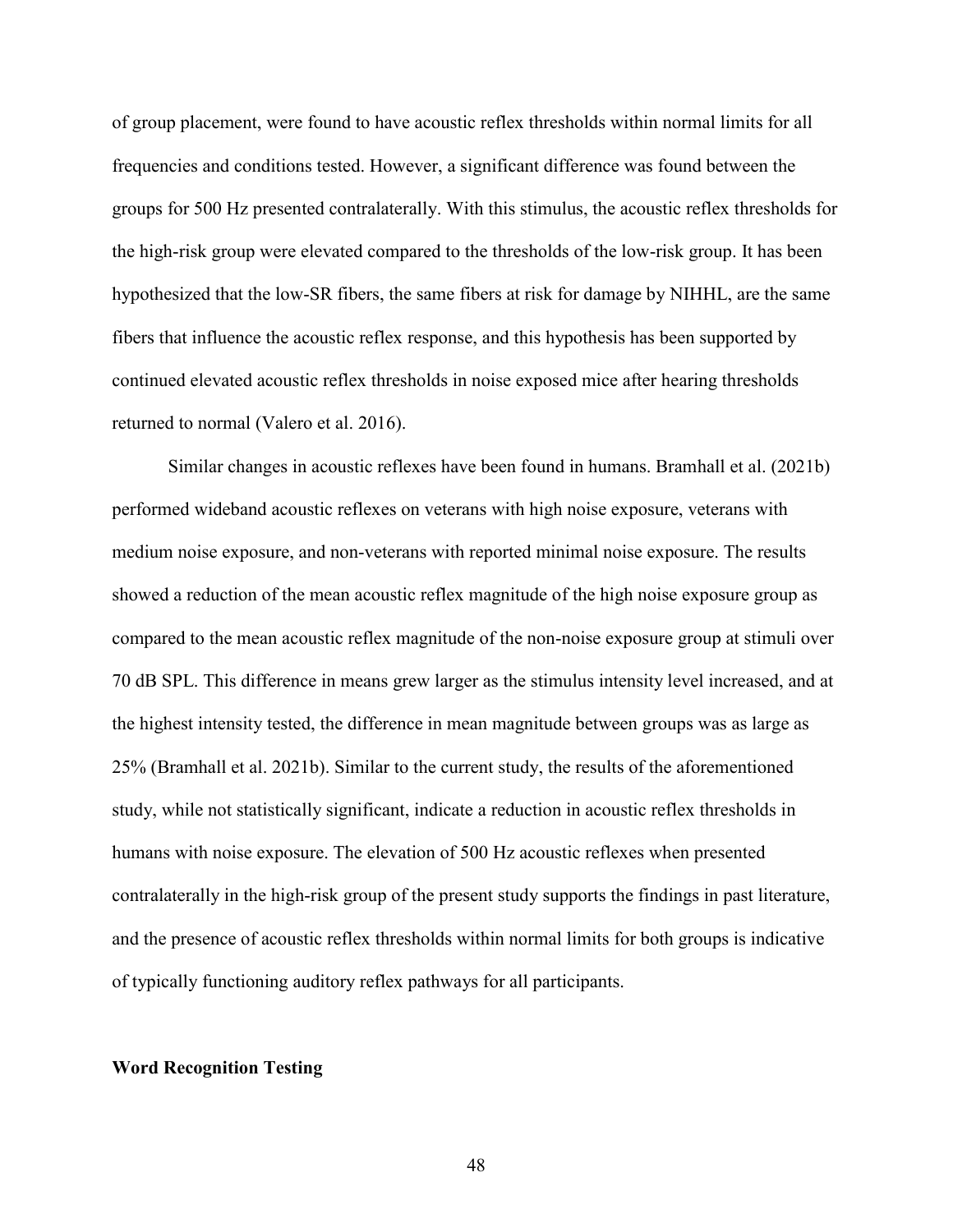Clinically, many patients present with complaints of difficulties understanding speech in noise despite having normal audiometric thresholds. It has been suggested these difficulties may stem from NIHHL due to damage to the neurons which encode suprathreshold sounds (Heut et al. 2016; Liberman et al. 2016). Previous studies have shown those with a high-risk of noise exposure to have difficulties with speech comprehension in noise, conditions with reverberation, and difficulties with speech comprehension of time compressed speech signals (Liberman et al. 2016). The results of this study were not in agreement with such findings, as the WRS between the low and high-risk groups were found to not be significantly different under any condition tested.

The discrepancy in results between the present study and past studies could be due to the noise exposure levels of participants in the two studies. The study by Liberman et al. (2016) recruited most of their high-risk participants from music performance programs at local colleges and low-risk participants from a communication sciences and disorders program. Similarly, in the present study, many low-risk participants came from a CSD program, however, the high-risk group in the present study mainly reported their noise exposure to be from heavy equipment, such as lawn mowers, as well as occasional concerts. This could indicate the type of noise exposure to be different in nature. Due to the subjective nature of grouping human participants by self-reported noise exposure levels and history of TTS, it is possible that some participants did not accurately represent their noise exposure.

Furthermore, it is possible the difference in results between the study by Liberman et al. (2016) and the present study is due to the differing presentation levels. The present study presented NU-6 word lists at both 40 and 60 dB SL in both quiet and with an SNR of 0 dB while Liberman et al. (2016) used 35 dB HL and at 5 and 0 dB SNR. While it was expected the higher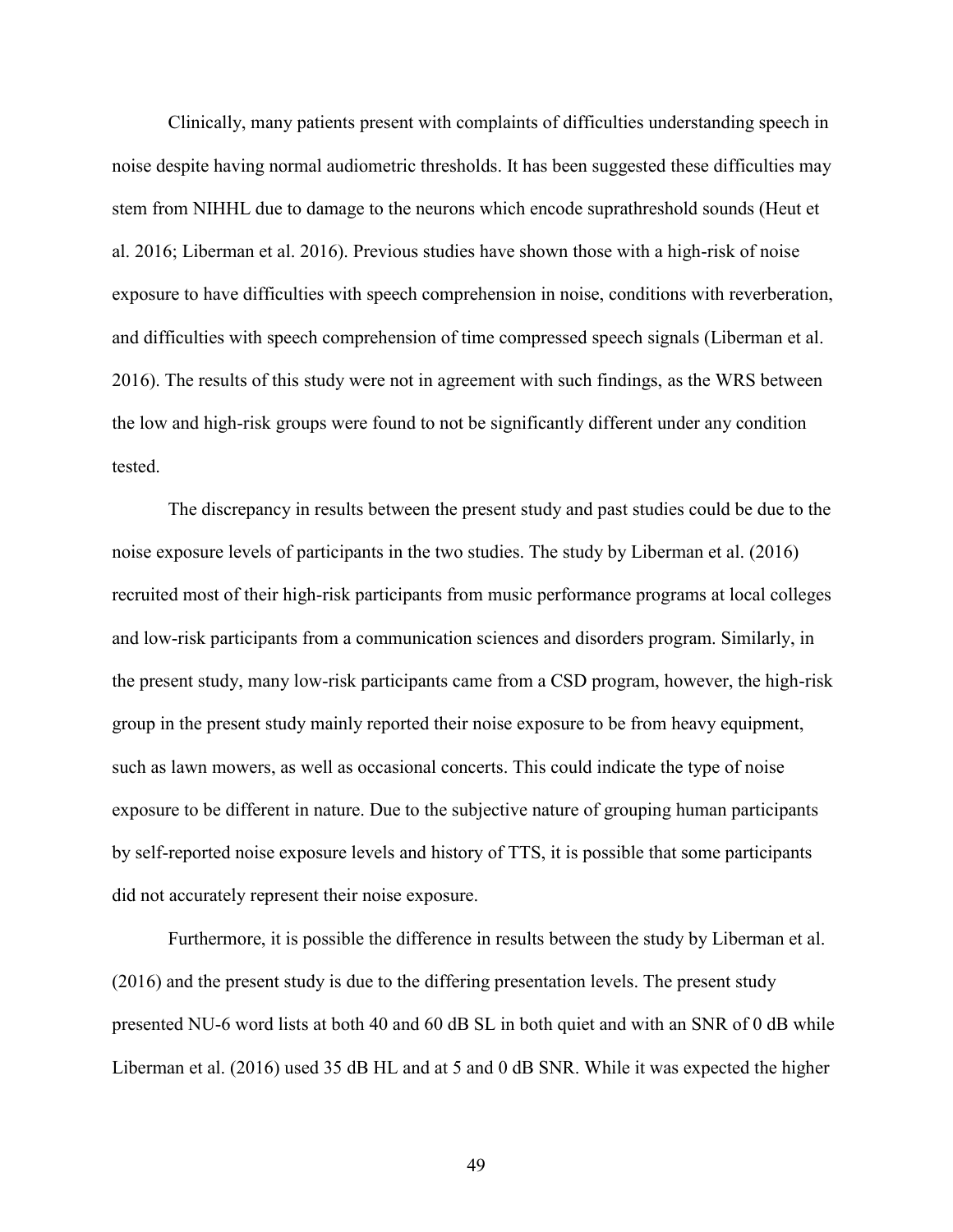presentation levels would show the greatest difference between groups in noise due to the damage to the ribbon synapses may affect the encoding of supra-threshold stimuli, it is possible that the lower levels of presentation used in previous research increased listening fatigue and this effect was seen specifically in the high-risk group. Overall, more research into the area of noise exposure and WRS scores in those at risk for NIHHL is indicated.

## **AP Amplitude**

**Stimulus Rate Effect**. Because of the neural nature of the AP response, its amplitude is affected by the stimulus used to evoke the response (Ferraro & Durrant 2006; Kaf et al. 2017; Schoonhoven et al. 1995; Zheng et al. 1997). Specifically, Kaf et al. (2017) demonstrated a significant decrease in AP amplitude as the rate of the stimulus increases; notably, the decrease in AP amplitude was most prevalent between the lower rates tested and became less prevalent with the faster rates. A study by Liberman et al. (2016) also demonstrated a decrease in AP amplitude with an increase in stimulus rate from 9.1/s to 40.1/s. The results of the present study agree with the literature because a significant main effect of stimulus rate was found on the AP amplitudes with amplitudes decreasing as stimulus rate increased. Additionally, while the AP amplitudes between the lower rates were significantly different, the AP amplitudes between the rate of 58.59 compared to 78.13 as well as the rate of 78.13 compared to 97.66 were not significantly different. These findings demonstrate neural adaptation and fatigue caused by increasingly fast stimulus rates.

**Stimulus Intensity Effect**. Similar to stimulus rate, stimulus intensity has an impact on the AP amplitude of ECochG responses. Past research on the effects of stimulus intensity on the amplitude of ABR wave I demonstrated a roughly proportional increase in wave I amplitude with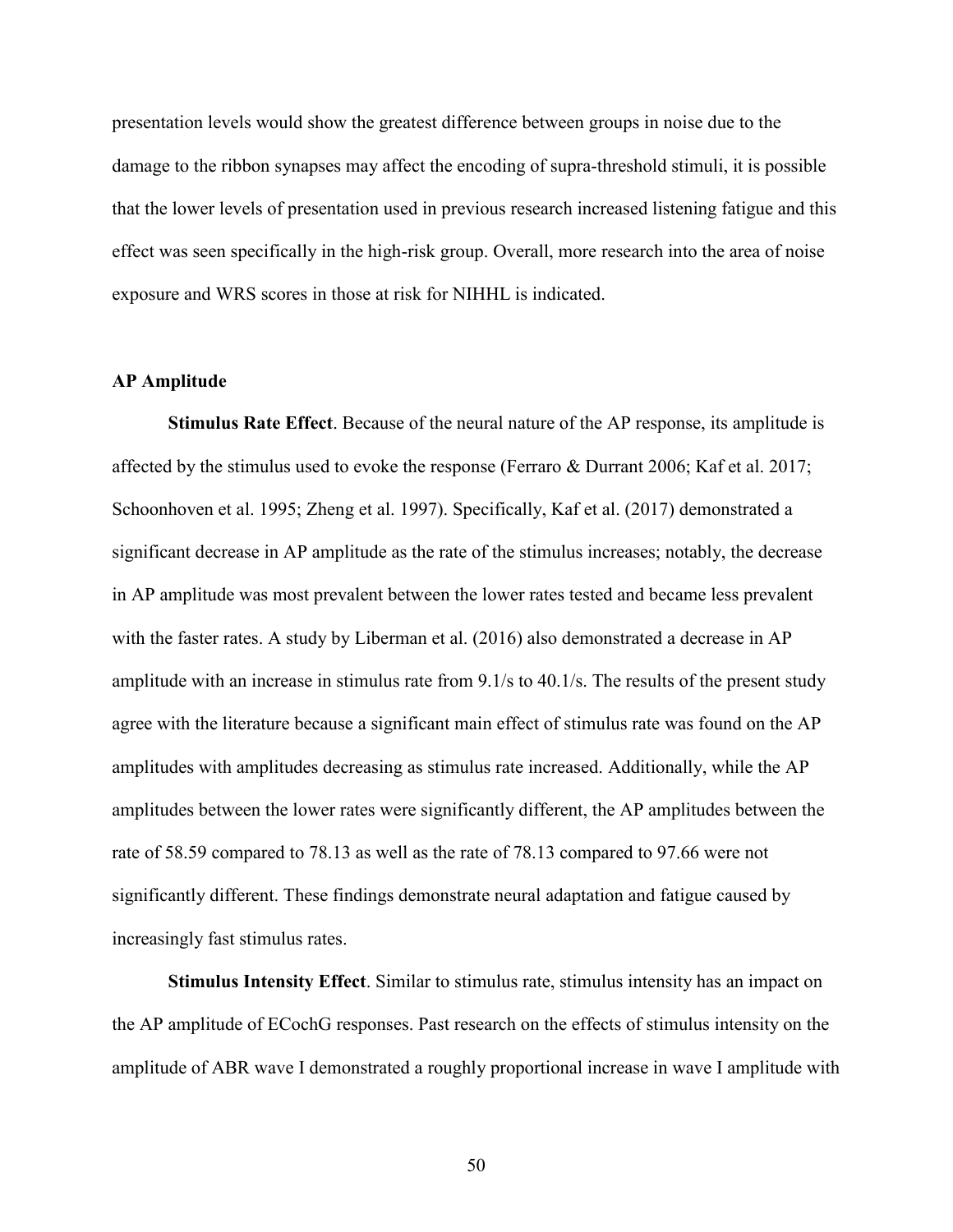increases in stimulus intensity (Pratt & Sohmer 1976). In agreement with past literature, the present study found a significant main effect of stimulus intensity on the AP amplitude. In the present study, the AP amplitude was found to decrease as the stimulus intensity decreased. The results indicate that the AP response is dependent on the parameters of the stimulus.

**Noise Group Effects on AP Amplitude**. The AP of ECochG responses is generated from the auditory nerve and the synapses of the IHCs with the auditory nerve, therefore, the AP response measured during ECochG testing is generated from the same areas as wave I of the ABR (Ferraro & Durrant 2006; Zheng et al. 1997). As ECochG testing is performed with electrodes placed closer to the response generators than with ABR testing, the AP response of ECochG testing is less variable than wave I of the ABR (Ferraro & Ferguson 1989). With damage to the auditory nerve and ribbon synapses, as would be seen in cases of NIHHL, it is expected to see a reduction in the amplitude of AP responses during ECochG testing as well as in the wave I response of ABR testing. The damage to the auditory nerve and ribbon synapses can be present without a change in hearing thresholds. This has been evidenced in animal studies in which the IHCs have been found to be intact despite noise exposure leading to a 20-60% reduction in AP amplitude after hearing thresholds have returned to baseline (Kujawa & Liberman 2009).

Many studies in both animals and humans have demonstrated a reduction in ABR responses in noise exposed populations (Bramhall et al. 2020; Furman et al. 2013; Kujawa & Liberman 2009; Lin et al. 2011; Liu et al. 2019). ECochG responses have been studied far less frequently than ABR responses in noise exposed populations. One study of ECochG responses and NIHHL in humans by Liberman et al. (2016) found a statistically insignificant reduction in AP amplitude in participants with noise exposure as compared to those without noise exposure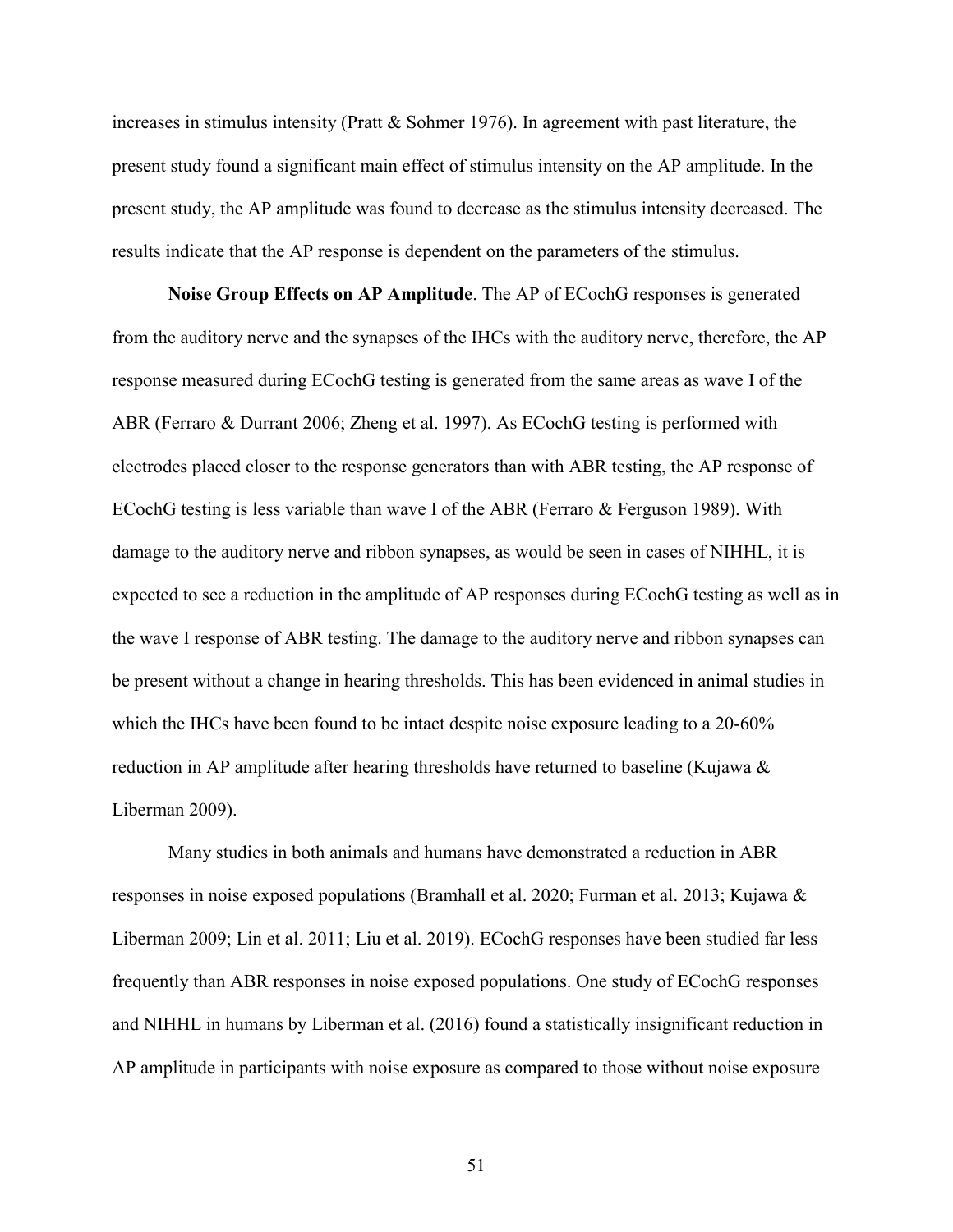when using a 9.1/s rate at 94.5 dB nHL, which is consistent with previous studies using ABR responses in both animals and humans (Bramhall et al. 2016; Furman et al. 2013; Kujawa & Liberman 2009; Lin et al. 2011; Liu et al. 2019; Schaette & McAlpine 2011). The present study found a significant main effect of noise risk group on the AP amplitude with the AP amplitude of the low-risk group being larger than that of the high-risk group. These results are expected as the predicted damage to the nerve synapses with NIHHL would be expected to cause a significant reduction in the AP amplitude in the high-risk group.

11.1/s Presentation Rate at 80 dB nHL. It is noted that despite this significant main effect, a present though not significant effect was found at 11.1/s presentation rate at 80 dB nHL. These findings are in agreement with prior literature in humans where a present, but not significant decrease in AP amplitude was found between high and low noise exposure risk groups (Liberman et al. 2016). It is possible the lack of significant effects at slow presentation rates and high intensity levels in the present study and other studies of ECochG in humans, despite significant differences being found in animal studies, are due to inconsistent grouping stemming from the subjective nature of self-reports. In animal studies, noise exposure can be controlled and quantified, however, in studies of human participants subjective measures must be used to group participants which by nature introduces variability into the grouping. This variability could be the cause of the lack of significant difference between the AP amplitudes of the high and lowrisk group in the current study as well as in previous studies using human participants when using high intensity, slow rate stimuli.

Noise Group and Rate. As stated previously, with an increase in stimulus rate, a decrease in the AP amplitude would be expected to be seen due to neural fatigue (Kaf et al. 2017). Such results were seen in the present study. Additionally, the results show a greater separation in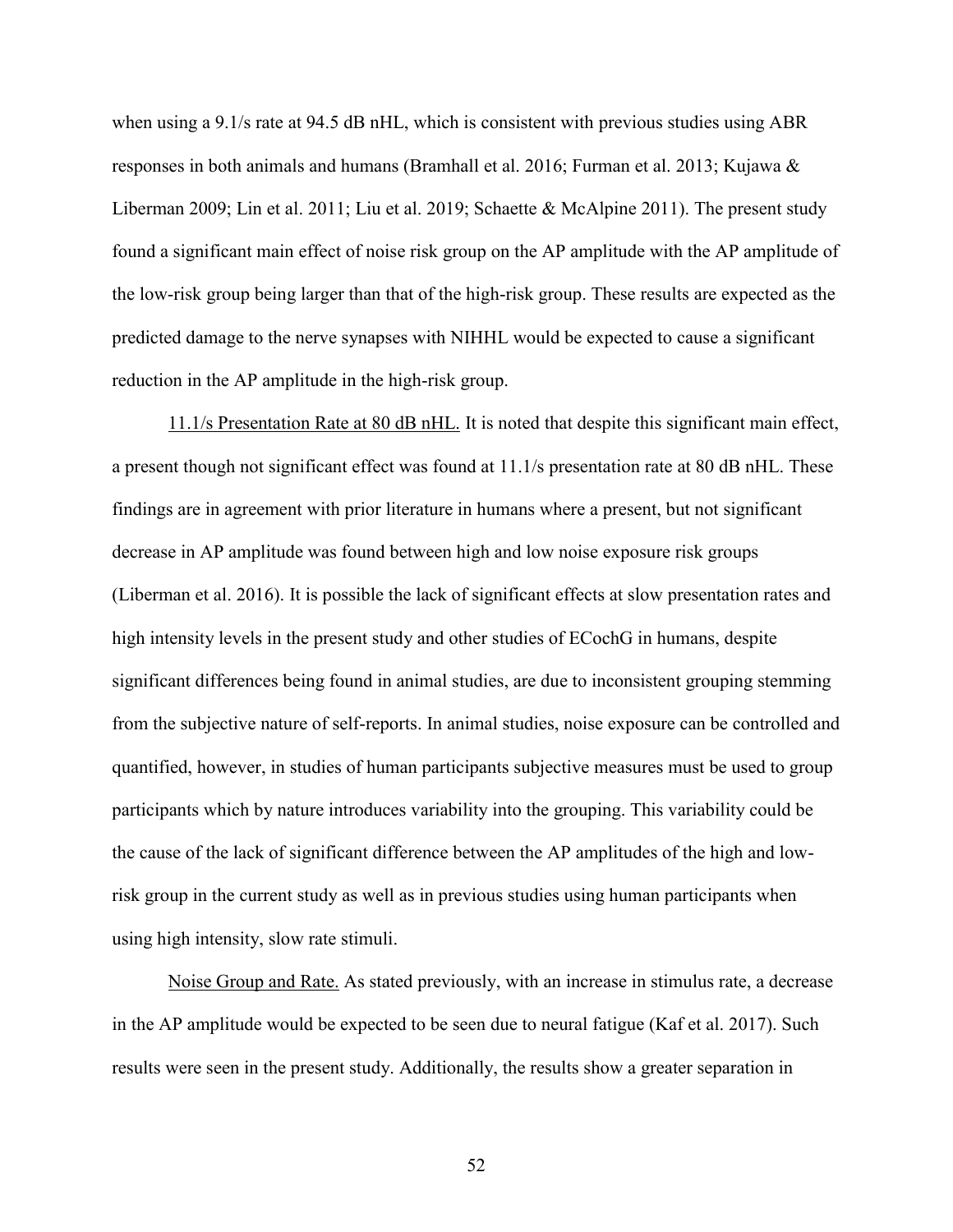response amplitude between the high and low-risk groups at the slow rates—where there is less neural fatigue being seen—and a smaller separation between groups at the higher rates. ANOVA analysis revealed this two-way interaction between stimulus rate and noise exposure risk group to be marginal, yet not significant. Despite this, the interaction between stimulus rate and noise exposure risk group demonstrates the combined effects of neural fatigue and decreased neural output due to synaptic damage in the high-risk group.

Noise Group and Intensity. Studies in animals have shown that damage to ribbon synapses, as would be expected with NIHHL, would be expected to create a significant difference in the change of AP amplitude with decreasing stimulus intensity between the low and high-risk groups (Huet et al. 2016). Despite this, the expected difference in change in AP amplitude with decreasing stimulus intensity was not seen between the groups. These results suggest that there was no additional fatigue of the ribbon synapses of the high-risk group as the stimulus intensity was manipulated as this fatigue would result in an increase in the separation of the AP amplitude between the groups. It is possible that the lack of significant findings in this area of the present study are due to grouping of participants due to the subjective nature of the questionnaire filled out by participants to assign them to groups. Conversely, the previous literature was conducted with animals, and therefore it was possible to objectively measure the noise exposure of each group.

### **SP Amplitude**

**Stimulus Rate Effect.** Due to the pre-neural nature of the SP response, the rate of the external stimulus is not expected to impact the response amplitude or latency (Dallos 1992; Ferraro & Durrant 2006; Kaf et al. 2017). Kaf et al. (2017) demonstrated only a slight decrease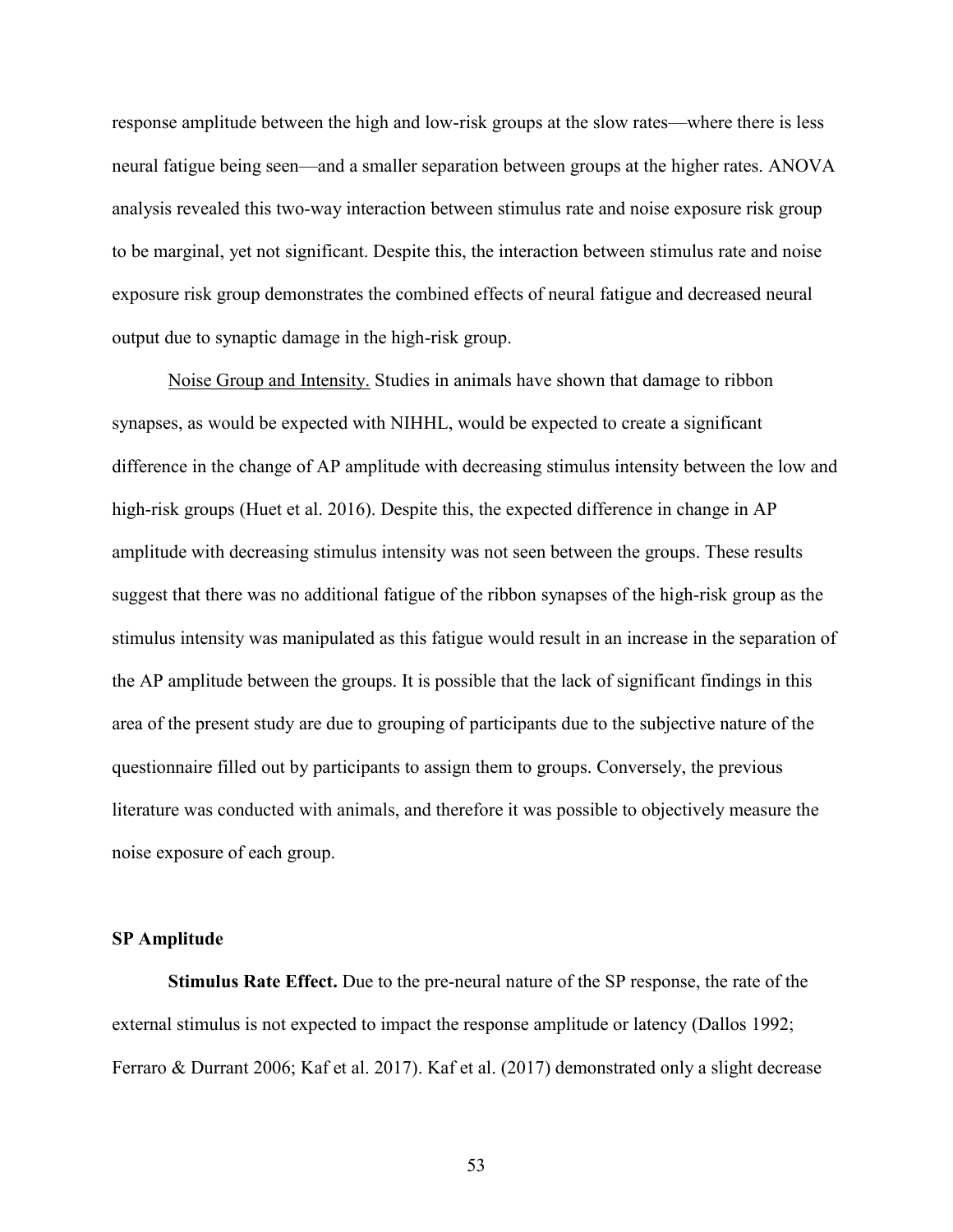in SP amplitude with increasing ECochG stimulus rate. The current study found no significant relationship between stimulus rate and SP amplitude which is in support of past literature. These findings support the idea of the pre-neural nature of the SP and reinforce that lack of stimulus rate effect on this response.

**Stimulus Intensity Effect.** Prior literature has shown a decrease in SP amplitude with decreasing stimulus intensity (Ferraro 2010). In agreement with the literature, the present study found a statistically significant decrease in SP amplitude as the click stimulus intensity was decreased. Due to the decrease in SP amplitude with decreasing stimulus intensity, in the majority of participants the SP amplitude was only measurable at the two highest intensities tested (80 and 70 dB nHL) and therefore was only assessed at these two intensities.

**Noise Group Effect on SP Amplitude with 11.1/sec and 80 dB nHL**. Unlike the AP, the SP response is believed to stem from the IHCs of the cochlea and thus is a pre-neural response (Ferraro & Durrant 2006). Because of the pre-neural nature of this response, damage to the auditory nerve and ribbon synapse would not be expected to impact the SP amplitude (Kujawa & Liberman 2009). A study with human participants by Liberman et al. (2016) showed a significantly larger SP amplitude in the high-risk group compared to the low-risk groups. Despite normative data for ECochG focusing on those with typical auditory systems and not those at risk for NIHHL, these results are not what would be expected due to the pre-neural nature of the SP response and the presence of DPOAE responses within normal limits for all participants in the study (Ferraro & Durrant 2006; Liberman et al. 2016). It is not clear why this increase in SP occurred. Studies in animals exposed to noise has shown an increase in SP amplitude with damage to the apical OHCs (Wang et al. 2016). However, there is no evidence this is the cause of the increase in SP as the participants had hearing thresholds within normal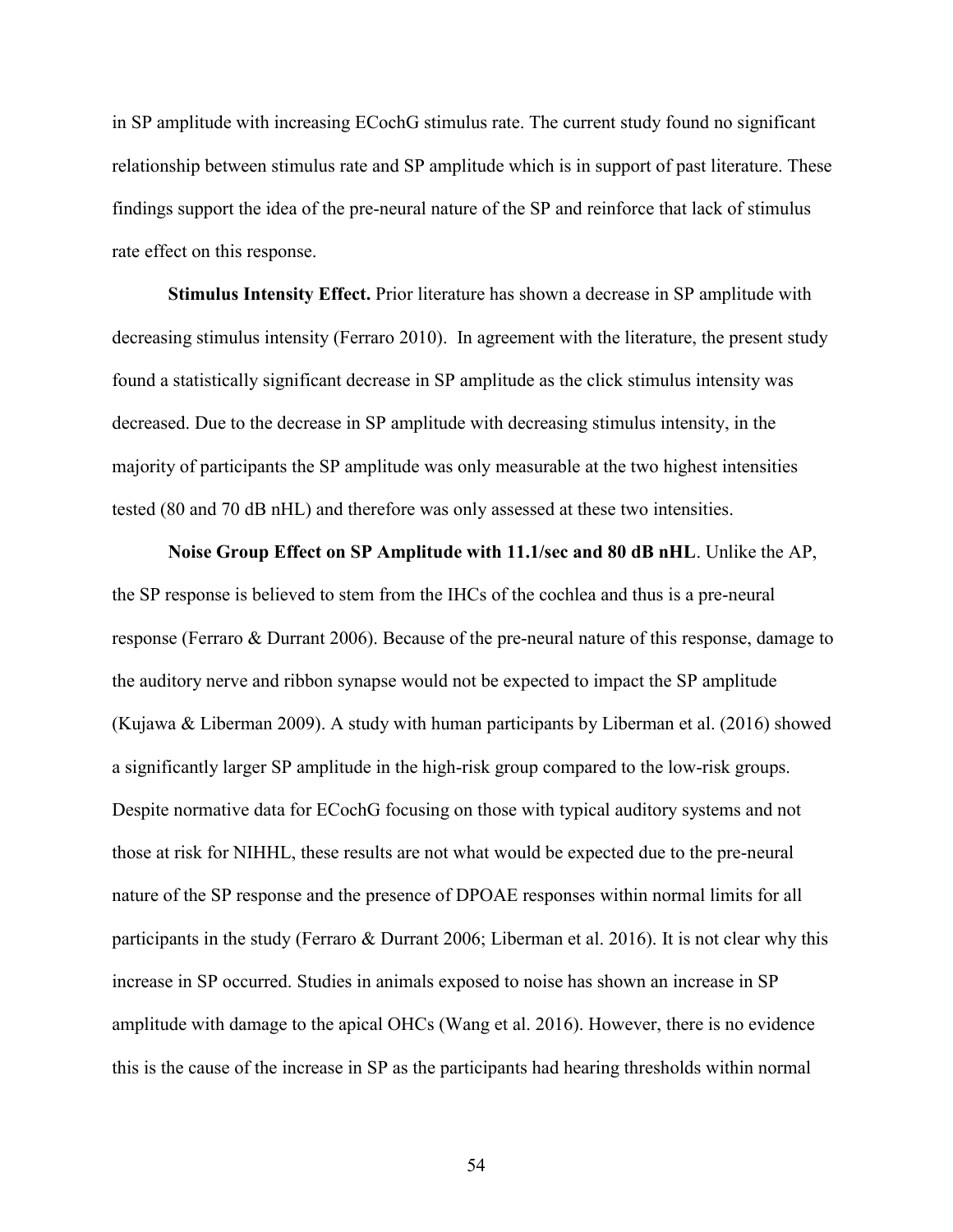limits as well as present DPOAEs which indicates no damage to the OHCs of the cochlea (Liberman et al. 2016). Furthermore, damage from noise exposure in humans would be expected to first impact the basal hair cells as opposed to the apical OHCs (Liberman et al. 2016; Liberman & Kiang 1978). The results of the present study indicated no significant difference in SP amplitude between the low-risk and high risk-groups. These results are not in agreement with the previous study with human participants as no significant difference was found in the SP amplitude between the low and high-risk groups, however the results agree with previous animal studies which indicate intact IHCs despite a reduction in neural responses after noise exposure.

## **SP/AP Amplitude Ratio with 11.1/sec and 80 dB nHL**

For the slow rate stimuli, SP/AP amplitude ratio was calculated to control for overall variability in response amplitude between individuals. The SP/AP amplitude would be expected to be higher in high-risk participants compared to low-risk participants due to the anticipated decrease in AP amplitude with increased noise exposure while the SP amplitude remains similar between groups (Wilson et al. 2002). Prior research by Liberman et al. (2016) showed the SP/AP amplitude ratio of participants at high-risk for noise exposure to be about double the SP/AP ratio those at low-risk for noise exposure when responses with recorded to a 94.5 dB nHL click stimulus utilizing a tiptrode. The findings of the present study are not in agreement with past literature as the present study found with a slow rate click of 11.1/sec and suprathreshold intensity of 80 dB nHL, there was no significant difference in SP/AP amplitude ratio between the high and low-risk groups.

In the study by Liberman et al. (2016), it is important to note it was an increase in SP amplitude for the high-risk group that caused the doubling in SP/AP ratio due to the fact the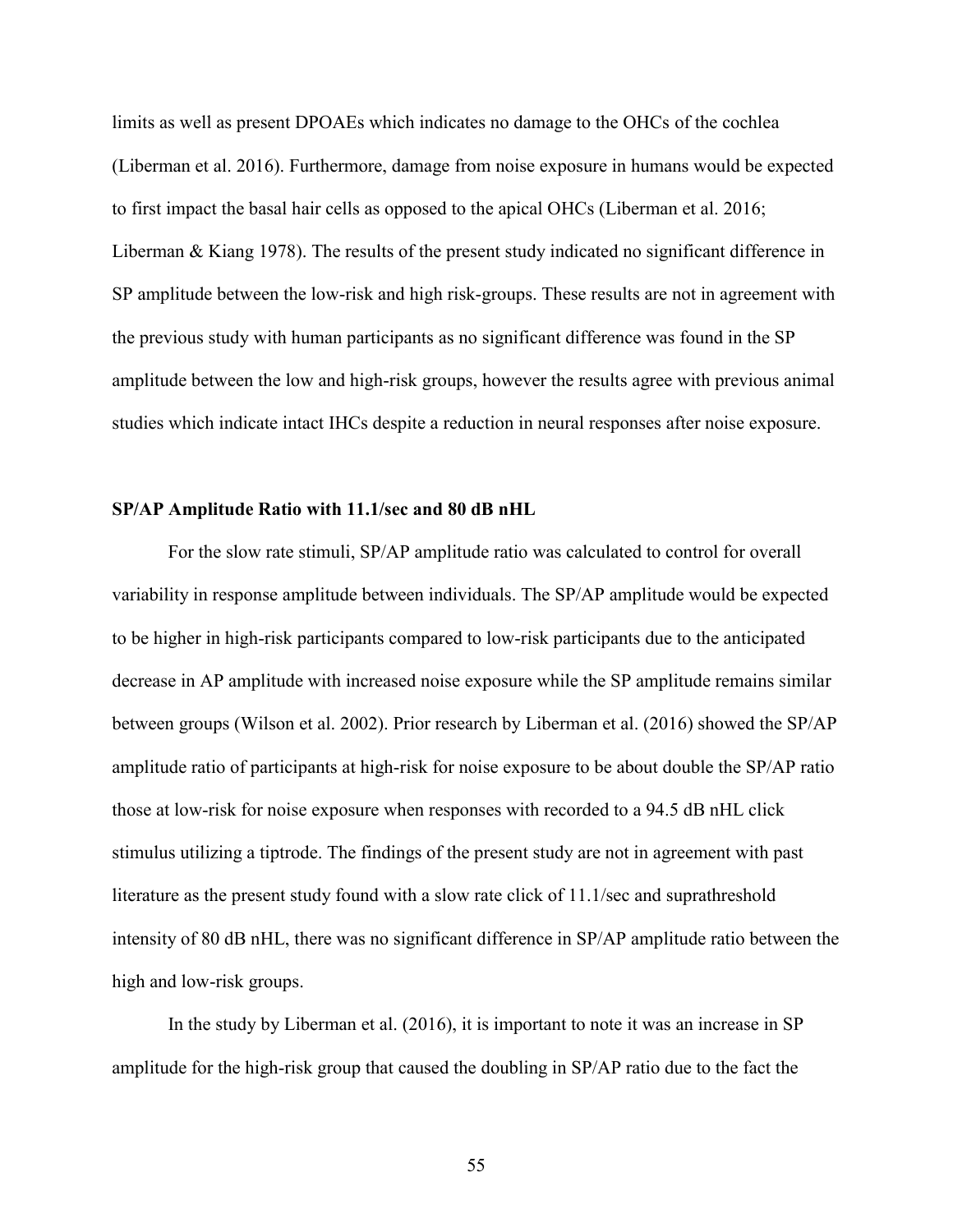decrease in the AP amplitude seen in the high-risk group was not significant. These results were not expected as the predicted damage to the nerve synapses would be expected to be seen in the AP response with no change in the SP response as it is pre-neural (Ferraro & Durrant 2006; Kaf et al. 2017). Despite this, the increase in SP/AP ratio was suggested to indicate the presence of NIHHL.

The differing findings between the current study and past literature could be due to the fact the present study utilized a different slightly lower intensity for the click stimulus. However, in both studies the stimuli were suprathreshold and would be expected to be loud enough to activate the low SRFs, thus showing possible damage to the SRFs in the high-risk group.

### **Limitations**

The present study is limited due to the strategy utilized to group participants into low and high-risk groups. As there is currently no way to quantify noise exposure in humans objectively, the subjective measure of a noise exposure questionnaire was used in addition to informal interview questions about the participant's history of TTS. The specific questionnaire inquired only into the noise exposure history of participants over the last year. It is possible participants were reluctant to share their true noise exposure history, inaccurately estimated their time spent around noise, or were exposed to noise from sources not mentioned in the questionnaire. Due to the events the year prior to this study, it is also possible that participants were not exposed to the degree of noise they would typically be exposed to in a year.

Another limitation of the present study is the sample size and the homogeneity of the sample. The sample size of 26 with only 14 females and 11 males is quite small and introduces uncertainty in the possibility of generalizing the results to the general population. Additionally,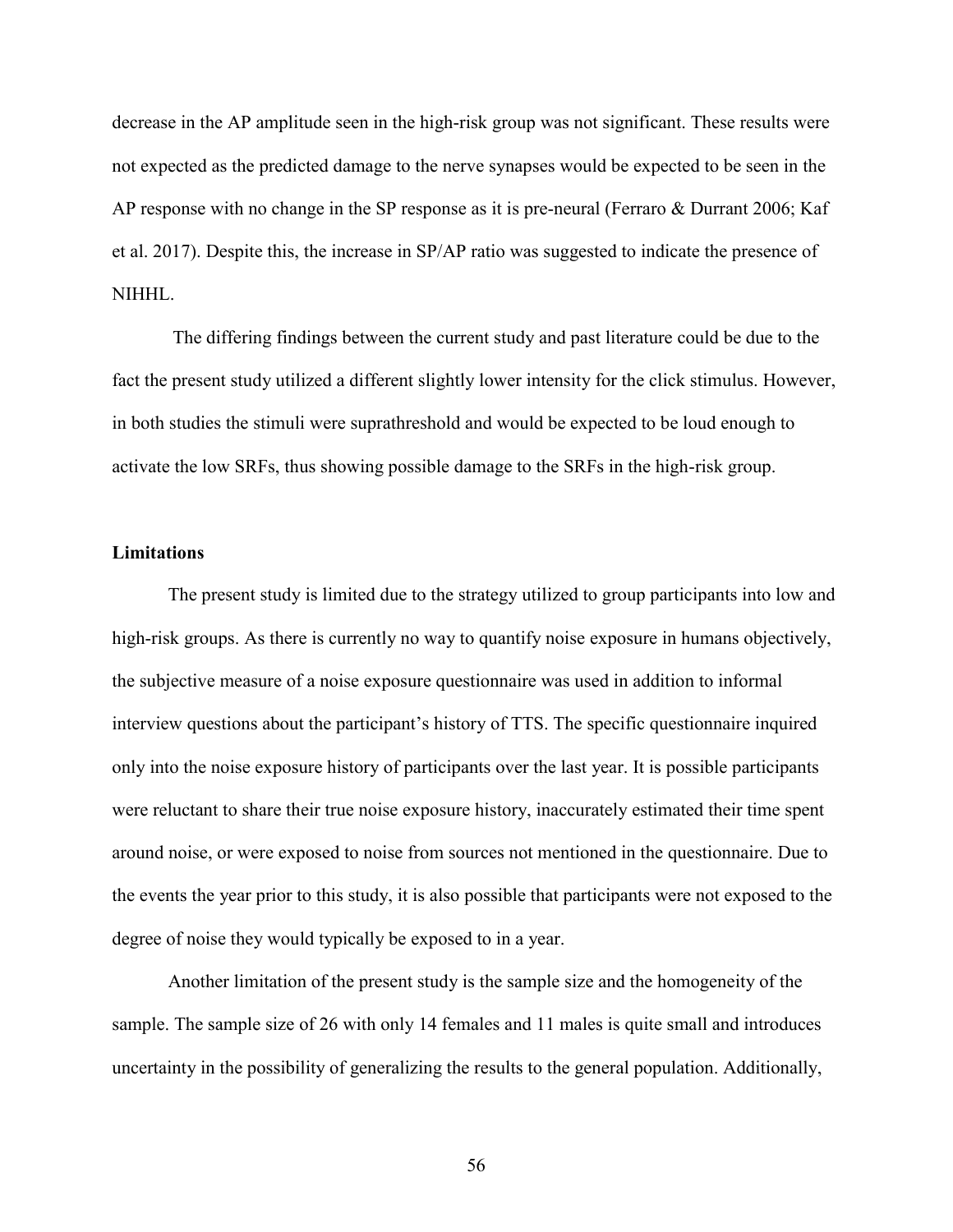as all participants were recruited from a college campus, they are not as diverse in the type and amount of noise exposure they have as the general population which again generates the need for caution in generalizing the results.

## **Future Studies**

This study assessed the effects of stimulus rate and intensity on the SP and AP of ECochG responses in individuals at low and high-risk for noise exposure. This study utilized a relatively homogeneous sample, and therefore, it is not appropriate to generalize the results to a broader population. The current study had a small sample size of 26 participants within a limited age range of 18-30; all of whom were recruited from a college campus. The research conducted by Liberman et al. (2016) used only a slightly broader age range of 18-41, and most of the 22 high-risk participants were recruited from music programs at area colleges while most of the 12 low-risk participants were recruited from communication sciences and disorders programs at area colleges. In the current study, many participants indicated their noise exposure was from the same kinds of sources regardless of noise exposure group. Future studies should aim to not only increase the sample size, but also to select participants from broader age groups and noise backgrounds.

Due to the difficulty of quantifying noise exposure in participants, many other studies of the effects of noise exposure have focused on veteran populations (Bramhall et al. 2021a). Future studies could utilize veteran populations of those working regularly with artillery or machinery as high-risk and those with office jobs as low-risk. Another possible method would be to use veterans as a high-risk for noise exposure groups and non-veterans as low-risk. This would allow for more confidence in the separation of participants into groups over the participant's subjective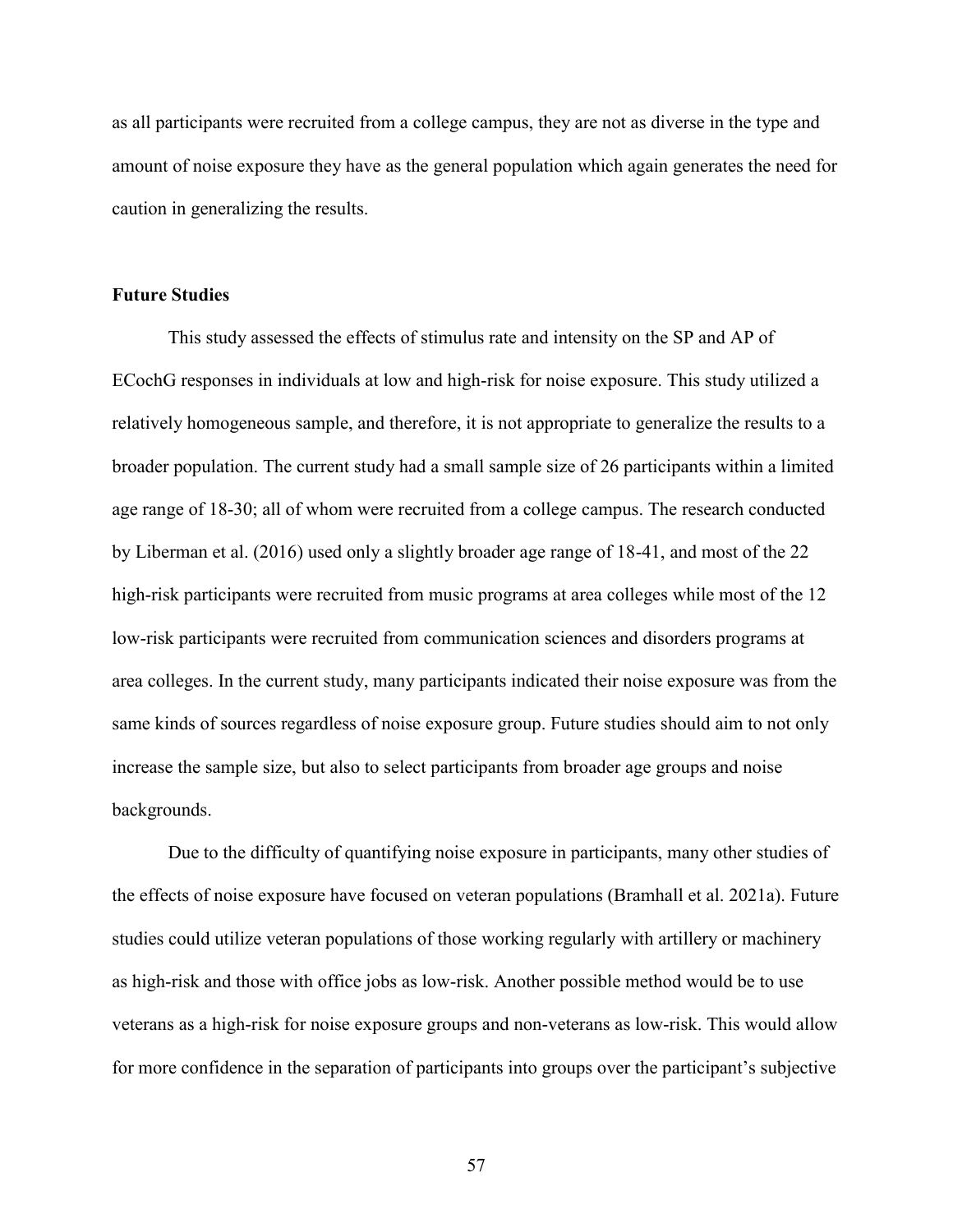report of noise exposure.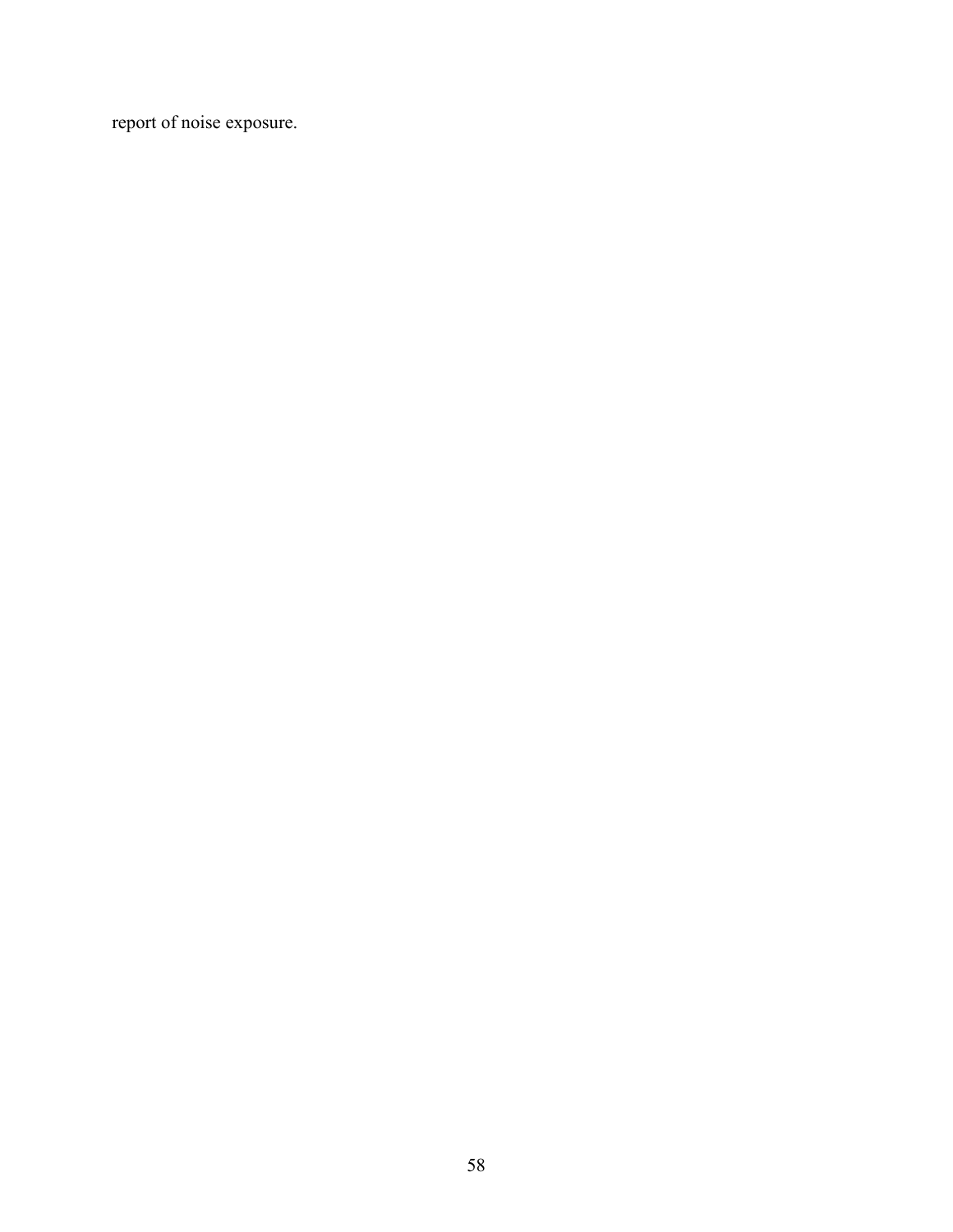### **CONCLUSION**

This study was intended to aid in the search to find a clinical tool which could be utilized to diagnose NIHHL in humans. Specifically, the aim of this study was to assess the relationship between the SP and AP amplitudes of ECochG responses for participants at low-risk for noise exposure compared to those at high-risk. In the present study, it was found that while the stimulus rate and intensity significantly affected the AP amplitude, there was only a borderline significant difference between effects of the stimulus intensity on the AP amplitude of the lowrisk group as compared to the high-risk group. No significant difference in the change of SP amplitude with decreasing stimulus intensity was seen between groups. Additionally, the stimulus rate had no significant effect on the SP amplitude, nor did the groups. Stimulus intensity did, however, have an effect on SP amplitude. While ECochG shows promise as a potential diagnostic tool for NIHHL, further research is necessary both to confirm the usefulness of the measure and to develop a clinical diagnostic protocol.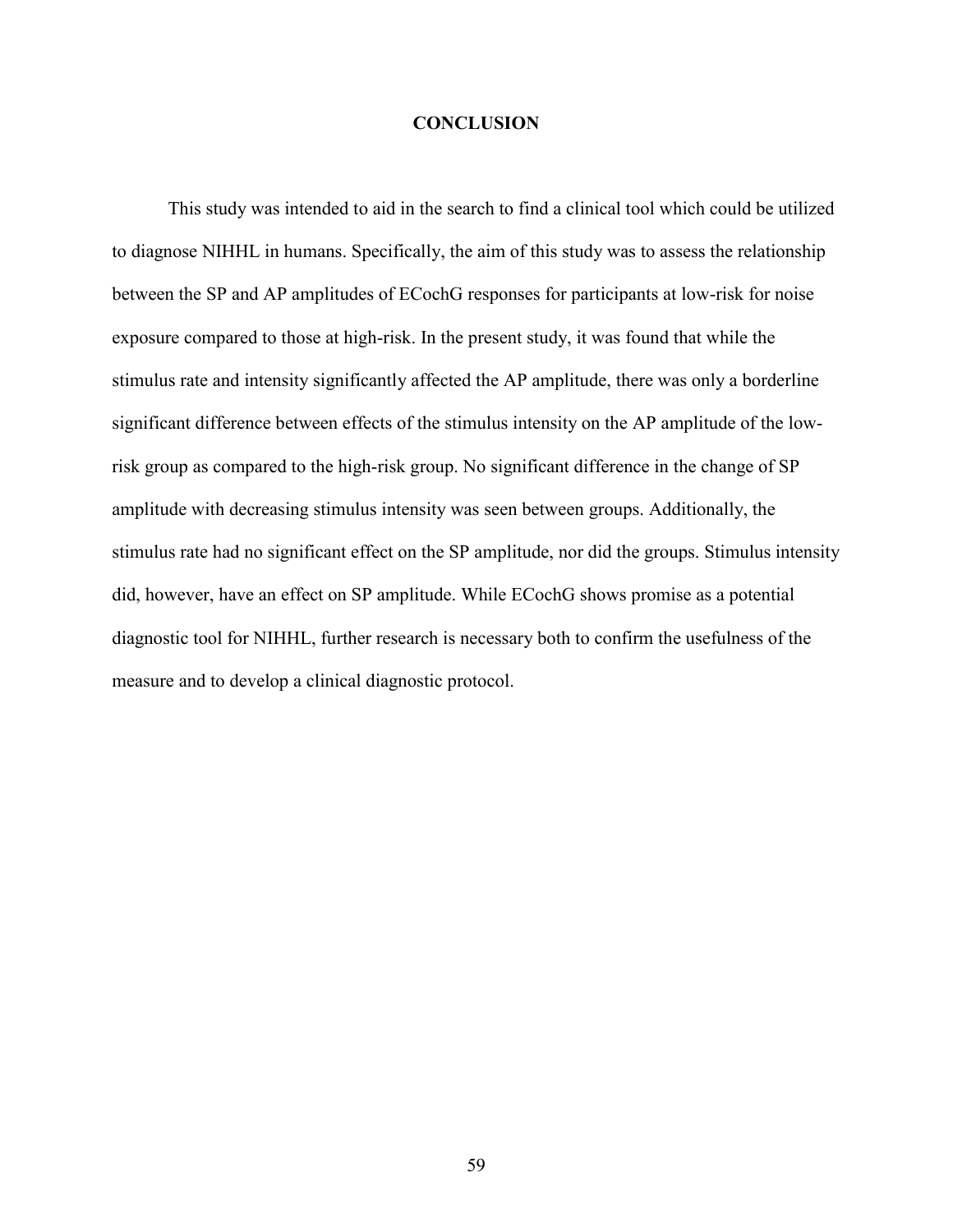### **REFERENCES**

- Bharadwaj, H. M., Masud, S., Mehraei, G., et al. (2015). Individual differences reveal correlates of hidden hearing deficits. *J Neurosci, 35*, 2161–2172.
- Bourien, J., Tang, Y., Batrel, C., Huet, A., et al. (2014). Contribution of auditory nerve fibers to compound action potential of the auditory nerve. *J Neurophysiol, 112*, 1025–1039.
- Bramhall, N. F., Konrad-Martin, D., McMillan, G. P., et al. (2016). Auditory brainstem response altered in humans with noise exposure despite normal outer hair cell function. *Ear Hear, 38*, e1-e12.
- Bramhall, N. F., Niemczak, C. E., Kampel, S. D., et al. (2020). Evoked potentials reveal noise exposure-related central auditory changes despite normal audiograms. *Am J Audiol, 29*, 152–164.
- Bramhall, N. F., McMillian, G. P., Kampel, S. D. (2021a). Envelope following response measurements in young veterans are consistent with noise-induced cochlear synaptopathy. *Hear Res, 408*, 1-12.
- Bramhall, N. F., Reavis, K. M., Feeney, M. P., et al. (2021b). The impacts of noise exposure on the middle ear muscle reflex in a veteran population. *Am J Audiol*, 1–17.
- Dallos, P. (1992). The active cochlea. *J Neurosci, 12*, 4575–4585.
- Davis, R. I., Ahroon, W. A., & Hamernik, R. P. (1989). The relation among hearing loss, sensory cell loss and tuning characteristics in the chinchilla. *Hear Res, 41*, 1–14.
- Delgado, R. E., & Ozdamar, O. (2004). Deconvolution of evoked responses obtained at high stimulus rates. *J Acoust Soc Am, 115*, 1242–1251.
- Ferraro, J. A. (2010). Electrocochleography: A review of recording approaches, clinical applcations, and new findings in adults and children. *J Am Acad Audiol, 21*, 145-152.
- Ferraro J. A., & Durrant J.D. (2006). Electrocochleography in the evaluation of patients with Ménière's disease/endolymphatic hydrops. *J Am Acad Audiol, 17*, 45–68.
- Ferraro, J. A., & Ferguson, R. (1989). Tympanic ECochG and conventional ABR: a combined approach for the identification of wave I and the I-V interwave interval. *Ear Hear*, 10, 161–166.
- Furman, A. C., Kujawa, S. G., & Liberman, M. C. (2013). Noise-induced cochlear neuropathy is selective for fibers with low spontaneous rates. *J Neurophysiol, 110*, 577-586.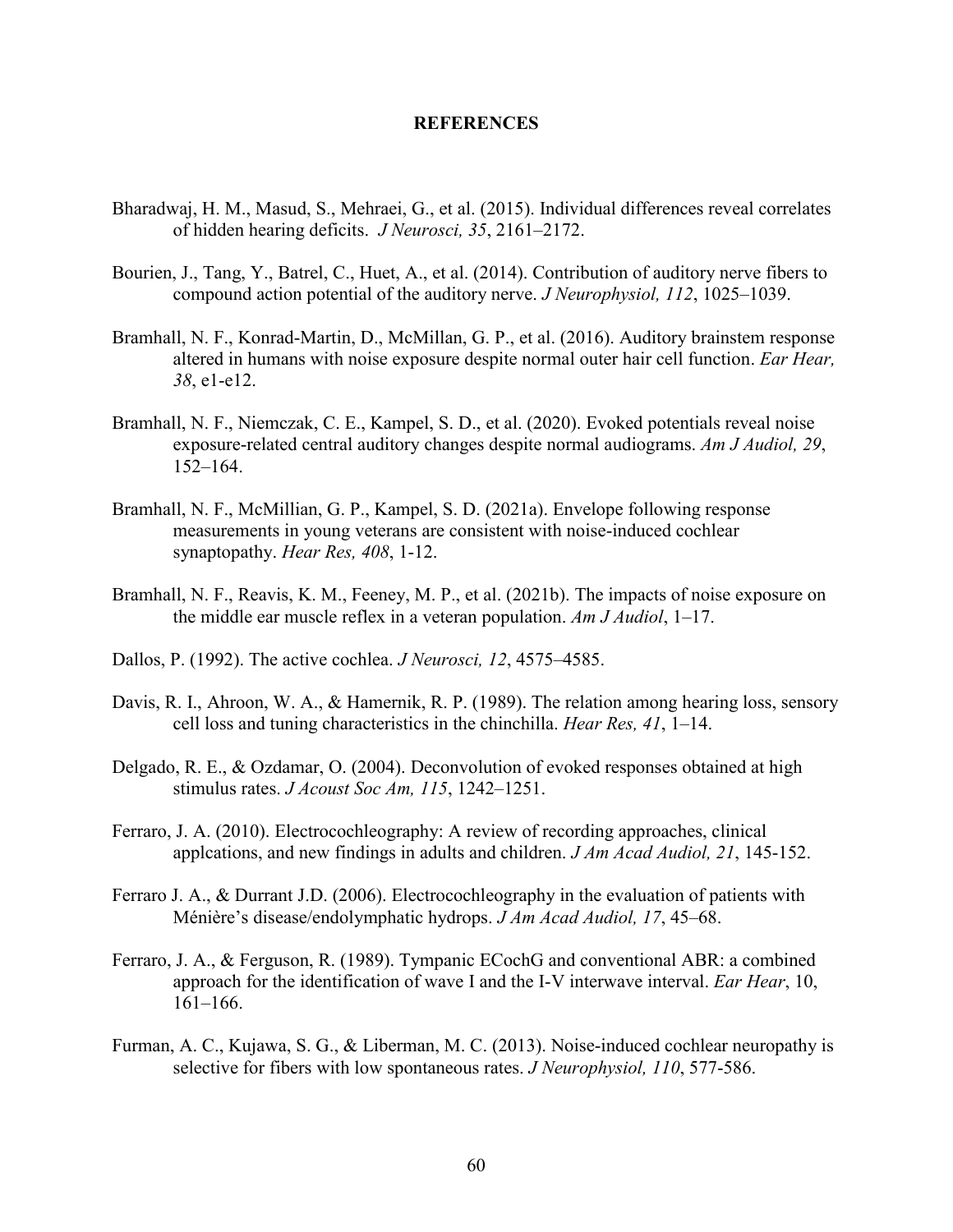- Guest, H., Munro, K. J., Prendergast, G., et al. (2017). Tinnitus with a normal audiogram: Relation to noise exposure but no evidence for cochlear synaptopathy. *Hear Res, 344*, 265–274.
- Hall, J. W. III (2015*). eHandbook of auditory evoked responses: Principles, procedures, & protocols*. Pearson Education.
- Huet, A., Batrel, C., Tang, Y., et al. (2016). Sound coding in the auditory nerve of gerbils. *Hear Res, 338*, 32–39.
- Johnson, T. A., Cooper, S., Stamper, G. C., et al. (2017). Noise exposure questionnaire: A tool for quantifying annual noise exposure. *J Am Aca Audiol, 28*, 14–35.
- Kaf, W. A., Lewis, K. M., Yavuz, E., et al. (2017). Fast click rate electrocochleography and auditory brainstem response in normal-hearing adults using continuous loop averaging deconvolution. *Ear Hea, 38*, 244–254.
- Kimura, R. S., Schuknecht, H. F., & Sando, I. (1964). Fine Morphology of the Sensory Cells in the Organ of Corti of Man. *Acta Oto-Laryngol*, *58*, 390–408
- Kujawa, S. G., & Liberman, M. C. (2009). Adding insult to injury: Cochlear nerve degeneration after "temporary" noise-induced hearing loss. *J of Neuroscience*, 29, 14077-14085
- Le, T. N., Straatman, L. V., Lea, J., et al. (2017). Current insights in noise-induced hearing loss: a literature review of the underlying mechanism, pathophysiology, asymmetry, and management options. *J Otolaryngol – Head Neck Surg, 46*, 1-15.
- Liberman, M. C., Epstein, M. J., Cleveland, S. S., et al. (2016). Toward a differential diagnosis of hidden hearing loss in humans. *PLoS ONE, 11*, 1–15.
- Liberman, M. C., Gao, J., He, D. Z., et al. (2002). Prestin is required for electromotility of the outer hair cell and for the cochlear amplifier. *Nature*, *419*, 300–304.
- Liberman, M. C., Kiang, N. Y. S. (1978). Acoustic trauma in cats: Cochlear pathology and auditory-nerve activity. *Acta Oto-Laryngol, 358*, 1-63.
- Liberman, L. D., & Liberman, M. C. (2015). Dynamics of cochlear synaptopathy after acoustic overexposure*. J Assoc Res Otolaryngol, 16*, 205-219.
- Lin, H. W., Furman, A. C., Kujawa, S. G., et al. (2011). Primary neural degeneration in the guinea pig cochlea after reversible noise-induced threshold shift. *J Assoc Res Otolaryngol, 12*, 605-616.
- Liu, H., Lu, J., Wang, Z., et al. (2019). Functional alteration of ribbon synapses in inner hair cells by noise exposure causing hidden hearing loss. *Neurosci Letters, 707*, 1-6.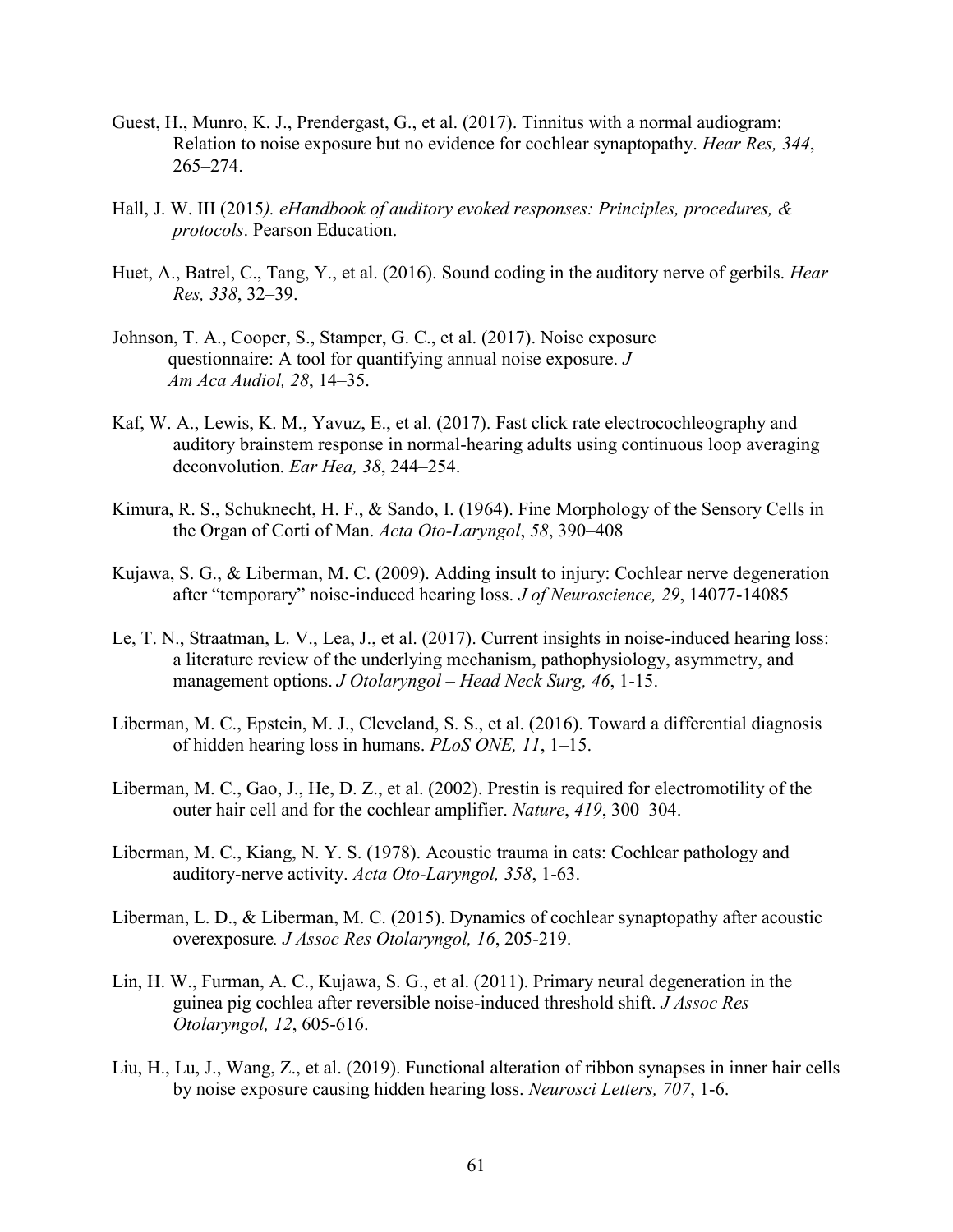- Lobarinas, E., Spankovick, C., & Le Prell, C. G.  $(2017)$ . Evidence of "hidden hearing loss" following noise exposures that produce robust TTS and ABR wave-I amplitude reductions. *Hear Res, 349*, 155-163.
- Mason, M. J. (2016). Structure and function of the mammalian middle ear. II: Inferring function from structure. *J Anat, 228*, 300–312.
- Moser, T., Brandt, A., & Lysakowski, A. (2006). Hair cell ribbon synapses. *Cell Tissue Res, 326*, 347–359.
- Mulders, W. H., Chin, I. L., & Robertson, D. (2018). Persistent hair cell malfunction contributes to hidden hearing loss. *Hear Res, 361*, 45–51.
- Nordmann, A. S., Bohne, B. A., & Harding, G. W. (2000). Histopathological differences between temporary and permanent threshold shift. *Hear Res, 139*, 13–30.
- Nouvian, R., Beutner, D., Parsons, T. D., et al. (2006). Structure and function of the hair cell ribbon synapse. *J Membrane Bio, 209*, 153-165.
- Parkkonen, L., Fujiki, N., & Mäkelä, J. P. (2009). Sources of auditory brainstem responses revisited: Contribution by magnetoencephalography. *Hum Brain Mapping, 30*, 1772–
- Pau, H. W., & Pau, H. (2006). Does the geometrical arrangement of the outer hair cell stereocilia perform a fluid-mechanical function? *Acta Oto-Laryngol, 126*, 570.
- Pratt, H., & Sohmer, H. (1976). Intensity and rate functions of cochlear and brainstem evoked responses to click stimuli in man. *Arch Oto-Rhino-Laryngol, 212*, 85-92.
- Prendergast, G., Guest, H., Munro, K. J., et al. (2017). Effects of noise exposure on young adults with normal audiograms I: Electrophysiology. *Hear Res, 344*, 68–81.
- Ruel, J., Wang, J., Rebillard, G., et al. (2007). Physiology, pharmacology and plasticity at the inner hair cell synaptic complex. *Hear Res, 227*, 19–27.
- Schaette, R., & McAlpine, D. (2011). Tinnitus with a normal audiogram: Physiological evidence for hidden hearing loss and computational model. *J Neurosci, 31*, 13452–13457.
- Schoonhoven, R., Fabius, M.A., & Grote, J.J. (1995). Input/output curves to tone bursts and clicks in extratympanic and transtympanic electrocochleography. *Ear Hear, 16*, 619– 630.
- Spoendlin, H., & Schrott, A. (1988). The spiral ganglion and the innervation of the human organ of corti. *Acta Oto-Laryngol, 105*, 403–410.

Spoendlin, H., & Schrott, A. (1989). Analysis of the human auditory nerve. *Hear Res, 43*, 25–38.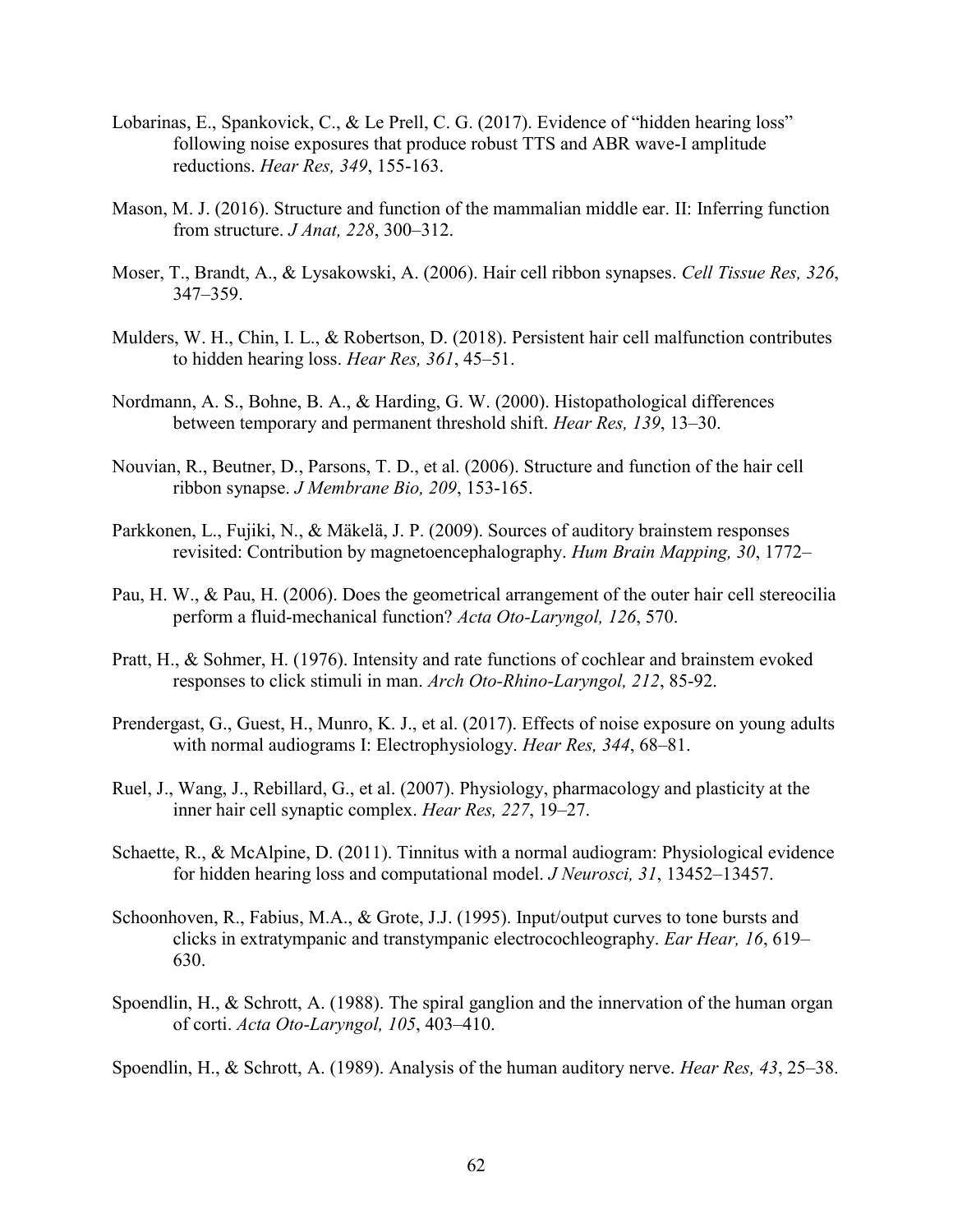- Taberner, A. M., & Liberman, M. C. (2005). Response properties of single auditory nerve fibers in the mouse. *J of Neurophysiol, 93*, 557–569.
- Trautwein, P., Hofstetter, P., Wang, J., et al. (1996). Selective inner hair cell loss does not alter distortion product otoacoustic emissions. *Hear Res, 96*, 71–82.
- Valero, M. D., Hancock, K. E., & Liberman, M. C. (2016). The middle ear muscle reflex in the diagnosis of cochlear neuropathy. *Hearing Research, 332,* 29–38. https://doi.org/10.1016/j.heares.2015.11.005
- Wang, D., Xiong, B., Xiong, F., et al. (2016). Apical hair cell degeneration causes the increase in the amplitude of summating potential. A*cta Oto-Laryngol, 136*, 2355-2360.
- Wilson, W. J., & Bowker, C. A. (2002). The effects of high stimulus rate on the electrocochleogram in normal-hearing subjects. I*nternat J Audiol, 41*, 509–517.
- Zheng, X. Y., Ding, D. L., McFadden, S. L., et al. (1997). Evidence that inner hair cells are the major source of cochlear summating potentials. *Hear Res, 113*, 76–88.